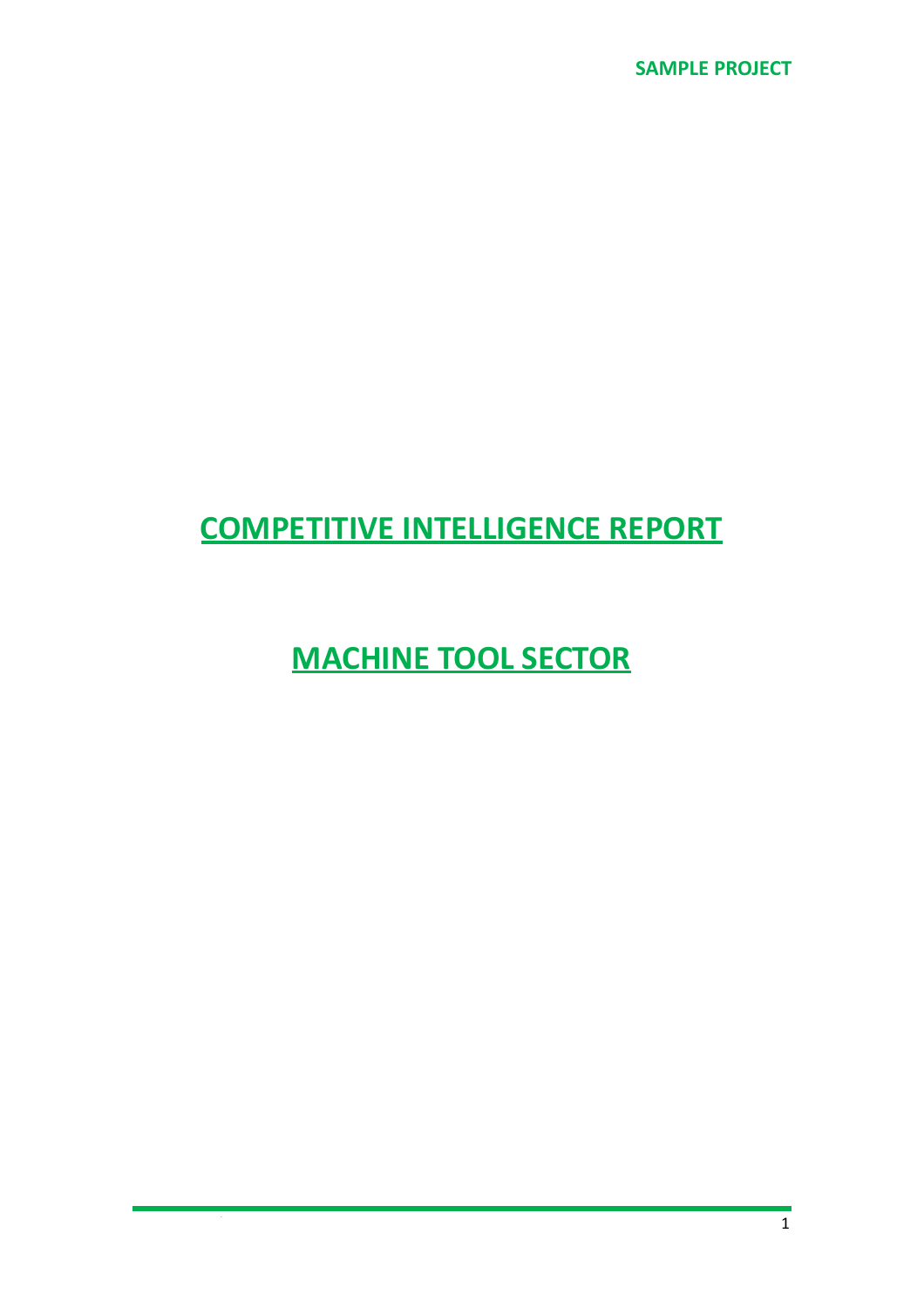# **SAMPLE PROJECT**

## **TABLE OF CONTENT**

| 2.1. COMPETITORS' TRANSACTIONS - USA (SHIPMENTS>20.000 KG) 5     |    |
|------------------------------------------------------------------|----|
|                                                                  |    |
|                                                                  |    |
|                                                                  |    |
|                                                                  |    |
|                                                                  |    |
|                                                                  |    |
|                                                                  |    |
|                                                                  |    |
|                                                                  |    |
|                                                                  |    |
|                                                                  |    |
|                                                                  |    |
|                                                                  |    |
|                                                                  |    |
|                                                                  |    |
|                                                                  |    |
|                                                                  |    |
| 3.1. COMPETITORS' TRANSACTIONS - RUSSIA (SHIPMENTS>\$400.000) 31 |    |
| 3.1.1. DIRECT SALES                                              | 31 |
|                                                                  |    |
|                                                                  |    |
|                                                                  |    |
|                                                                  |    |
|                                                                  |    |
|                                                                  |    |
|                                                                  |    |
|                                                                  |    |
|                                                                  |    |
|                                                                  |    |
|                                                                  |    |
|                                                                  |    |
|                                                                  |    |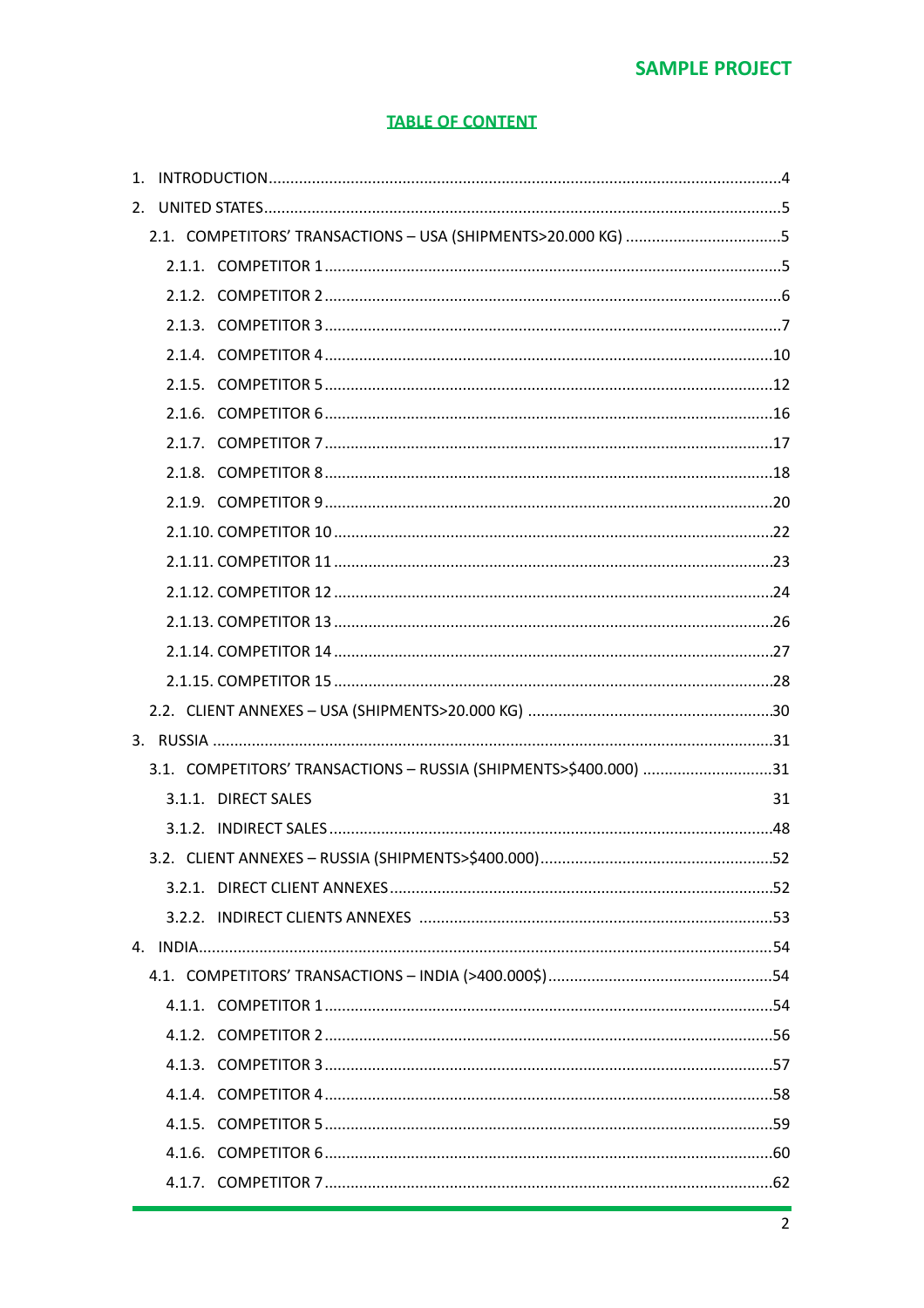# **SAMPLE PROJECT**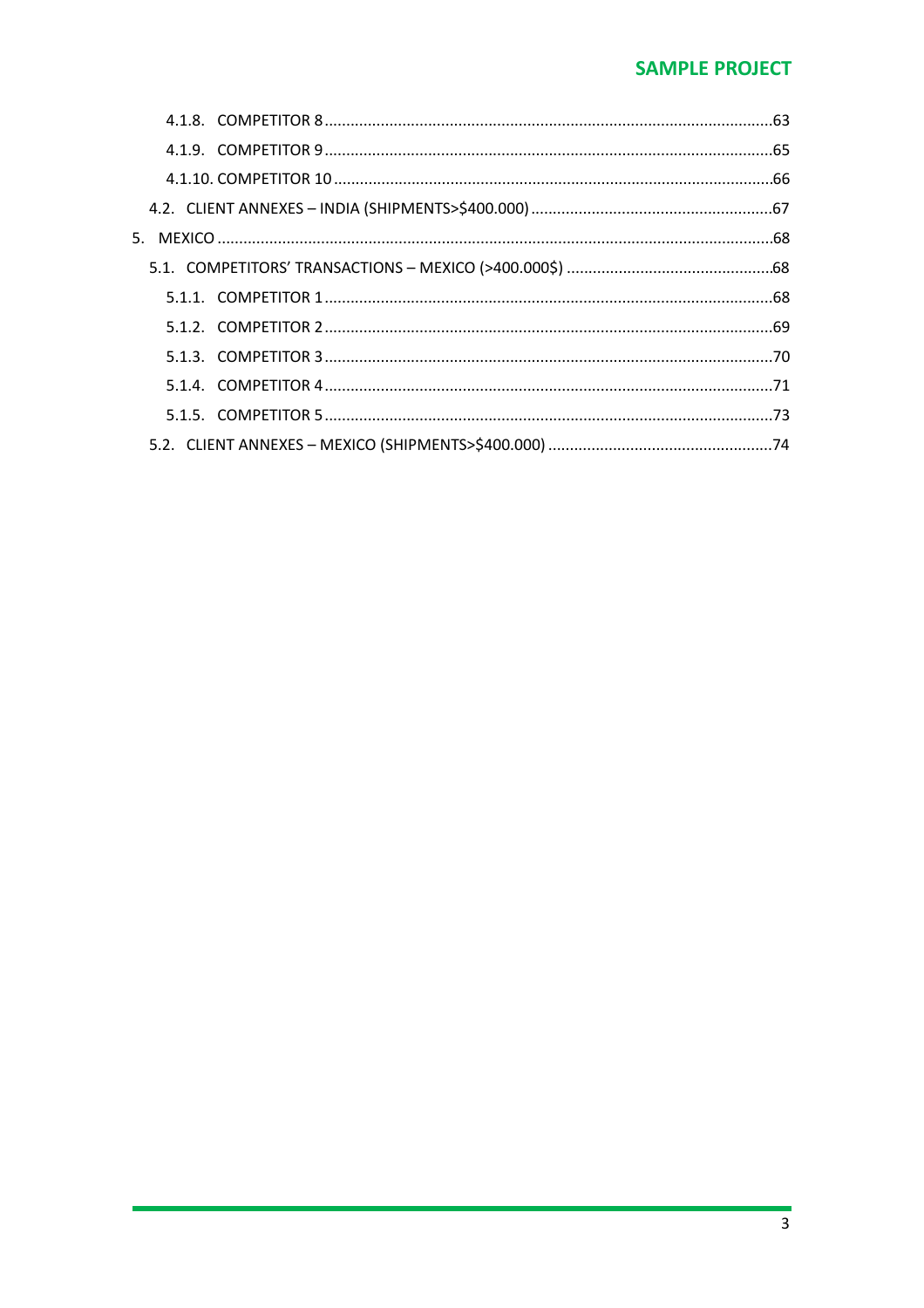# <span id="page-3-0"></span>**1. INTRODUCTION**

This report contains all the transactions that have occurred between the competitors and its clients during the analyzed period. As per client's request, only those transactions that included a shipment greater than 20.000 kg or 400,000\$ have been taken into consideration.

The historical range analyzed is the following:

|               | <b>INITIAL DATE</b> | <b>FINAL DATE</b> |
|---------------|---------------------|-------------------|
| UNITED STATES | 01.01.2008          | 9.02.2018         |
| <b>RUSSIA</b> | 01.01.2008          | 30.11.2017        |
| <b>MEXICO</b> | 08.02.2015          | 31.12.2017        |
| <b>INDIA</b>  | 01.01.2011          | 31.12.2017        |

The number of potential clients found on a country basis is as follows:

|                            | <b>Nº OF POTENTIAL CLIENTS</b> |
|----------------------------|--------------------------------|
| UNITED STATES              | 51                             |
| RUSSIA (DIRECT + INDIRECT) | 38                             |
| <b>MEXICO</b>              | 19                             |
| <b>INDIA</b>               | Ջ                              |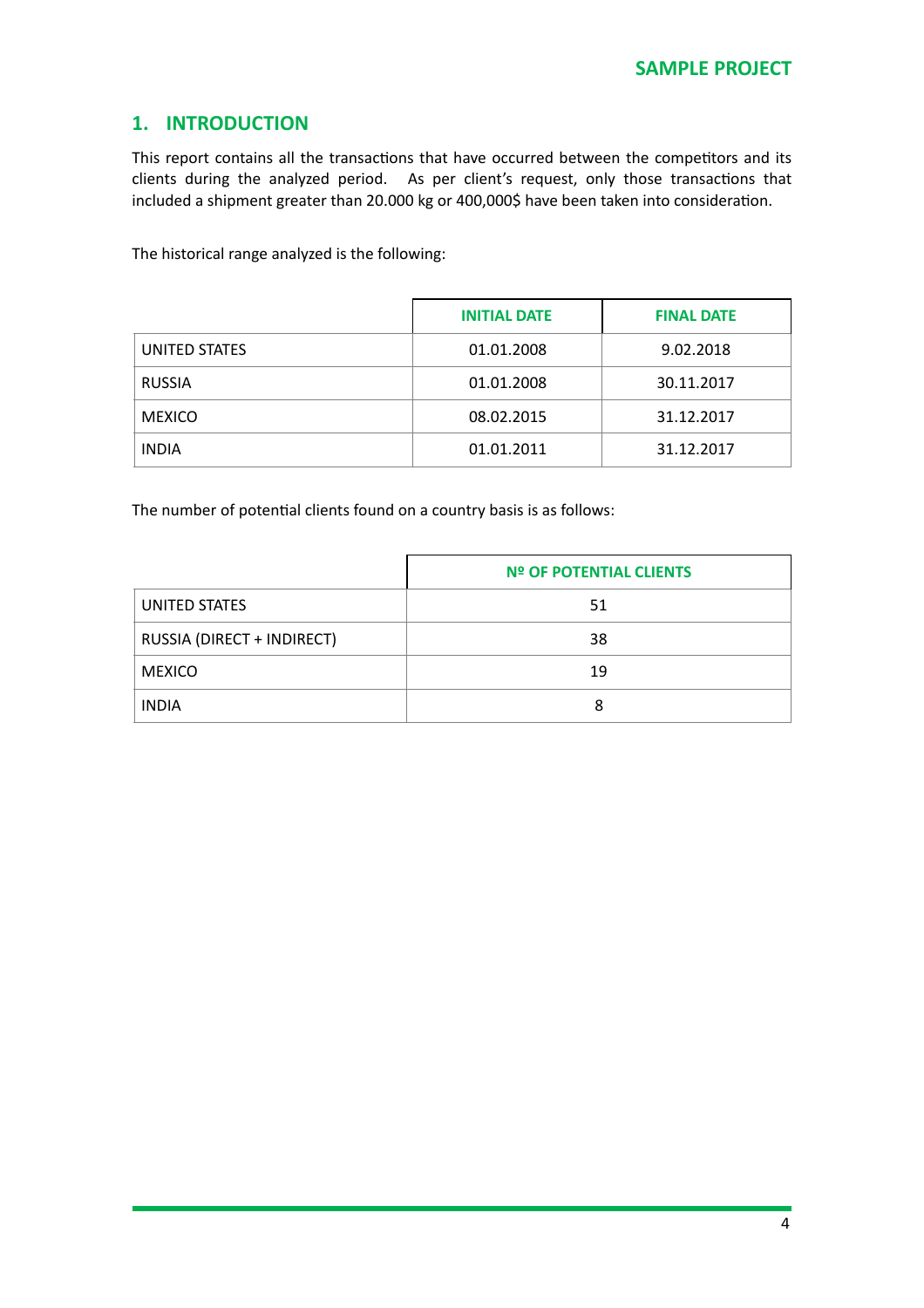# <span id="page-4-0"></span>**2. UNITED STATES**

# <span id="page-4-1"></span>**2.1. COMPETITORS' TRANSACTIONS - USA (SHIPMENTS>20.000 KG)**

# <span id="page-4-2"></span>**2.1.1. COMPETITOR 1**

# **2.1.1.1. CLIENT'S NAME**

| <b>Quantity</b> | <b>Date</b>                  | <b>Product</b>                                                                   | Weight (KG) |
|-----------------|------------------------------|----------------------------------------------------------------------------------|-------------|
| $\mathbf{1}$    | 31/05/2009                   | COMPETITOR 1 CNC lateral milling and boring<br>centre type XXXXX and spare parts | 118.100     |
|                 | Total amount of transactions |                                                                                  |             |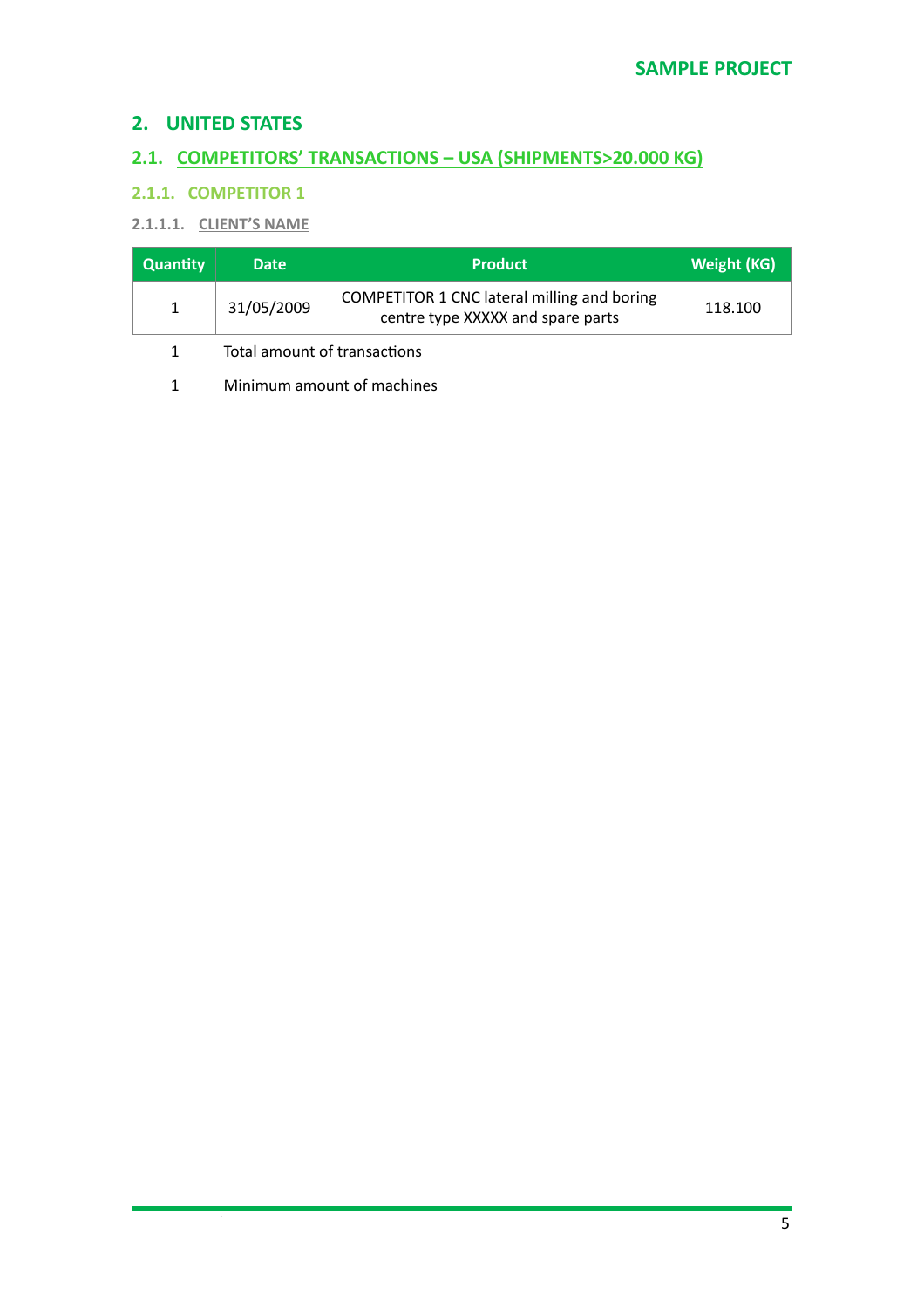# <span id="page-5-0"></span>**2.1.2. COMPETITOR 2**

#### **2.1.2.1. CLIENT'S NAME**

| <b>Quantity</b> | <b>Date</b> | <b>Product</b>                                                                          | Weight (KG) |
|-----------------|-------------|-----------------------------------------------------------------------------------------|-------------|
| 1               | 18/12/2013  | Upper gantry machining centre XXXX XXXXX                                                | 84.940      |
| 1               | 20/11/2013  | Marble working machinery                                                                | 59.370      |
| 0               | 26/03/2009  | Part of upper gantry machining centre with mobile<br>bridge and five axes flymill XXXXX | 51.185      |

3 Total amount of transactions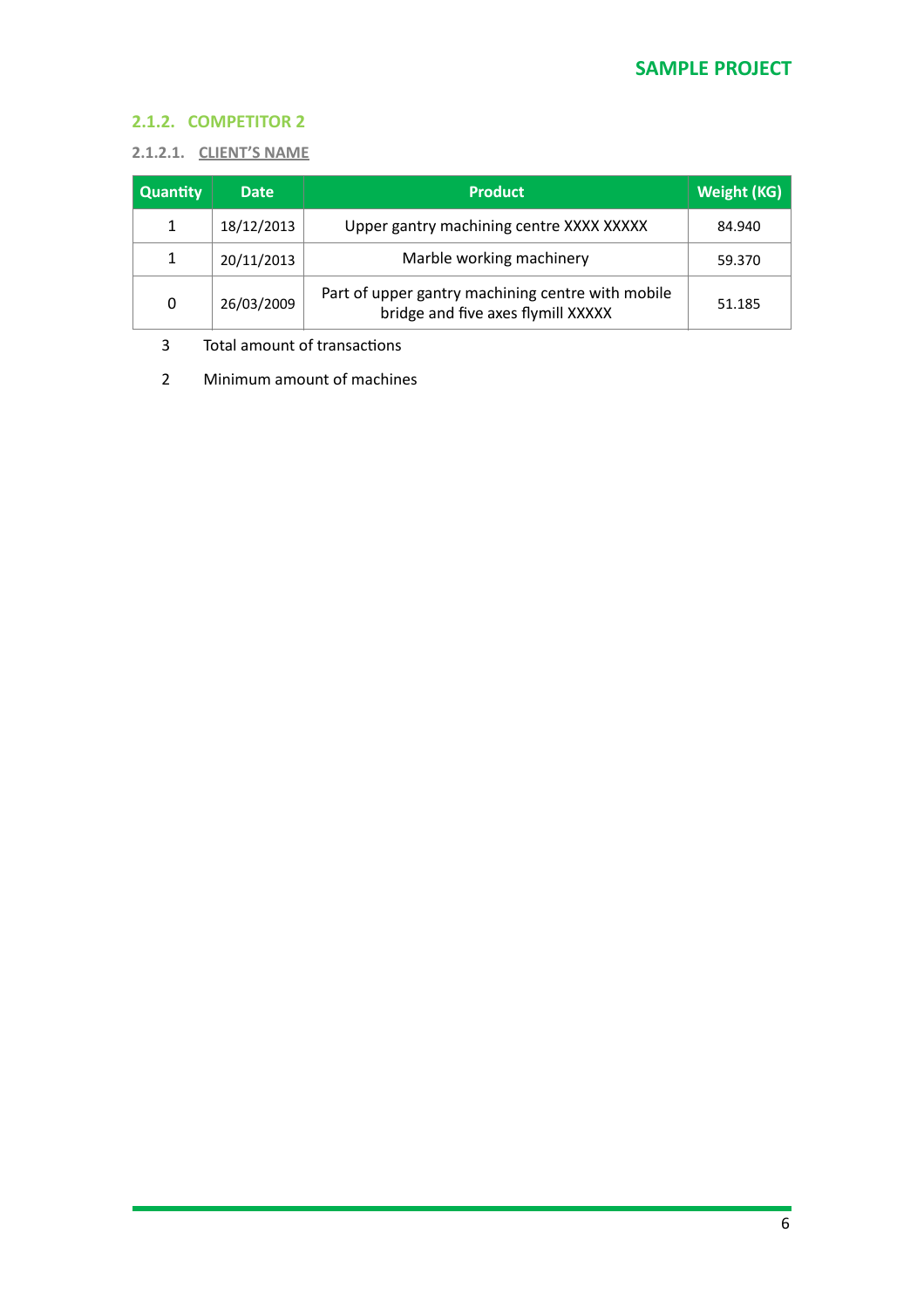#### <span id="page-6-0"></span>**2.1.3. COMPETITOR 3**

#### **2.1.3.1. CLIENT'S NAME**

| <b>Quantity</b> | <b>Date</b> | <b>Product</b>                    | Weight (KG) |
|-----------------|-------------|-----------------------------------|-------------|
|                 | 30/05/2017  | Competitor 3 boring machine XXXXX | 43.400      |
|                 |             |                                   |             |

1 Total amount of transactions

1 Minimum amount of machines

#### **2.1.3.2. COMPETITOR 3**

| Quantity     | <b>Date</b> | <b>Product</b>                                                                                                       | <b>Weight (KG)</b> |
|--------------|-------------|----------------------------------------------------------------------------------------------------------------------|--------------------|
| $\mathbf{1}$ | 06/11/2016  | Cnc threaders per spefication XXXXX main lathe<br>machines                                                           | 92.800             |
| $\mathbf{1}$ | 18/08/2016  | Cnc threaders per specification 10809 and<br>equipment suppy agreement dated XXXXX main<br>lathe machines            | 90.760             |
| $\mathbf{1}$ | 11/08/2016  | Cnc threaders per secification 10809 and<br>equipment supply agreement dated XXXXX main<br>lathe machines machine    | 92.800             |
| $\mathbf{1}$ | 02/06/2016  | XXXXX pipe loading&feeding line, XXXXX<br>centralized chip conveyor, XXXXX<br>washing, marking and deburring station | 50.300             |
| $\mathbf{1}$ | 22/10/2015  | Threader machine & accessories                                                                                       | 91.210             |
| 1            | 08/10/2015  | Cnc threaders pespecification XXXXX and<br>equipment supply a greemen dated XXXXX main<br>lathe machine              | 95.000             |
| 1            | 05/05/2015  | Competitor 3 machine model XXXXX                                                                                     | 67.090             |
| $\mathbf{1}$ | 03/01/2015  | Machinery XXXXX                                                                                                      | 47.100             |
| 1            | 26/05/2014  | Lathes threading machine for pipes                                                                                   | 110.016            |
| $\mathbf{1}$ | 05/02/2014  | Wooden Crate Dimension XXXXX                                                                                         | 38.000             |

10 Total amount of transactions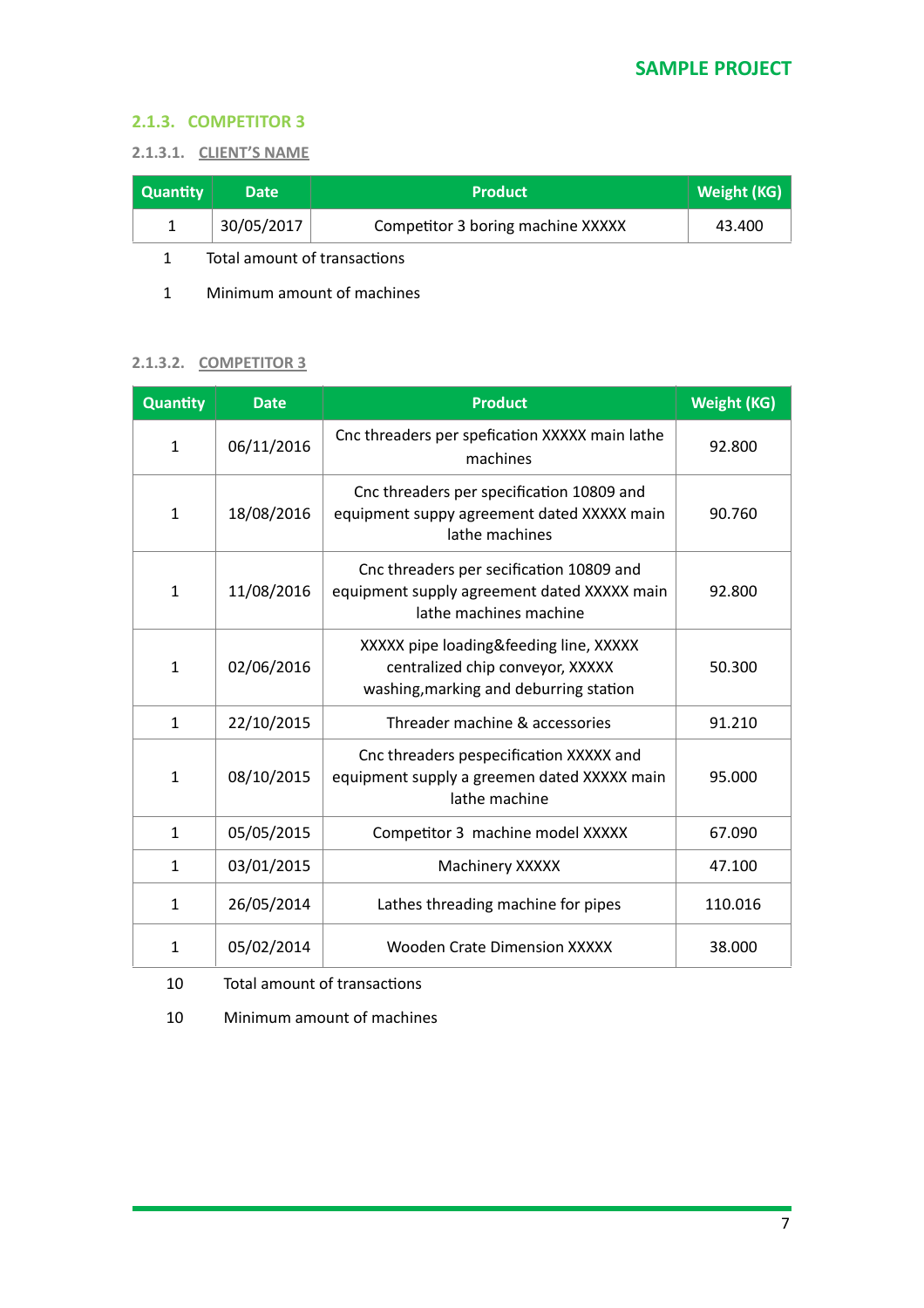#### **2.1.3.3. CLIENT'S NAME**

| Quantity | <b>Date</b> | <b>Product</b> | Weight (KG) |
|----------|-------------|----------------|-------------|
|          | 11/12/2014  | Machinery      | 53.800      |

- 1 Total amount of transactions
- 1 Minimum amount of machines

#### **2.1.3.4. CLIENT'S NAME**

| <b>Quantity</b> | <b>Date</b> | <b>Product</b> | Weight (KG) |
|-----------------|-------------|----------------|-------------|
|                 | 05/12/2017  | Machinery      | 93.288      |

- 1 Total amount of transactions
- 1 Minimum amount of machines

#### **2.1.3.5. XXXXX**

| <b>Quantity</b> | <b>Date</b> | <b>Product</b>            | Weight (KG) |
|-----------------|-------------|---------------------------|-------------|
|                 | 26/12/2013  | Vertical grinding machine | 42.700      |
|                 | 10/12/2013  | Module machine            | 130.701     |

- 2 Total amount of transactions
- 2 Minimum amount of machines

#### **2.1.3.6. CLIENT'S NAME**

| Quantity | <b>Date</b> | <b>Product</b>            | <b>Weight (KG)</b> |
|----------|-------------|---------------------------|--------------------|
|          | 18/03/2016  | Competitor 3 portal lathe | 66.000             |

- 1 Total amount of transactions
- 1 Minimum amount of machines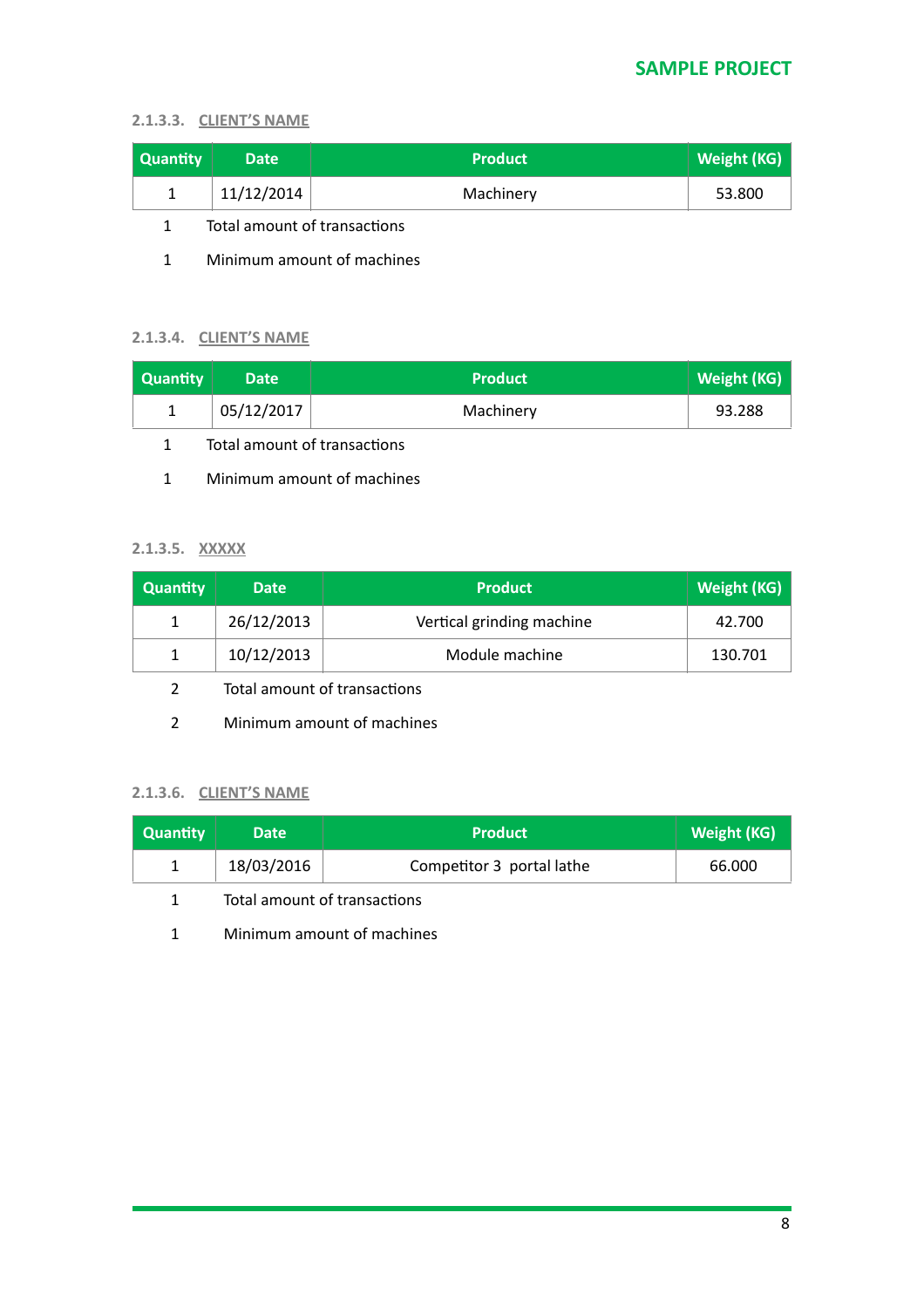#### **2.1.3.7. CLIENT'S NAME**

| <b>Quantity</b> | <b>Date</b> | <b>Product</b>                                                | <b>Weight (KG)</b> |
|-----------------|-------------|---------------------------------------------------------------|--------------------|
| 1               | 09/09/2014  | <b>BUNDLE MAIN MACHINE BED</b>                                | 89.252             |
| $\mathbf{1}$    | 03/07/2013  | CNC vertical grinding measuring machine model<br><b>XXXXX</b> | 22,000             |

2 Total amount of transactions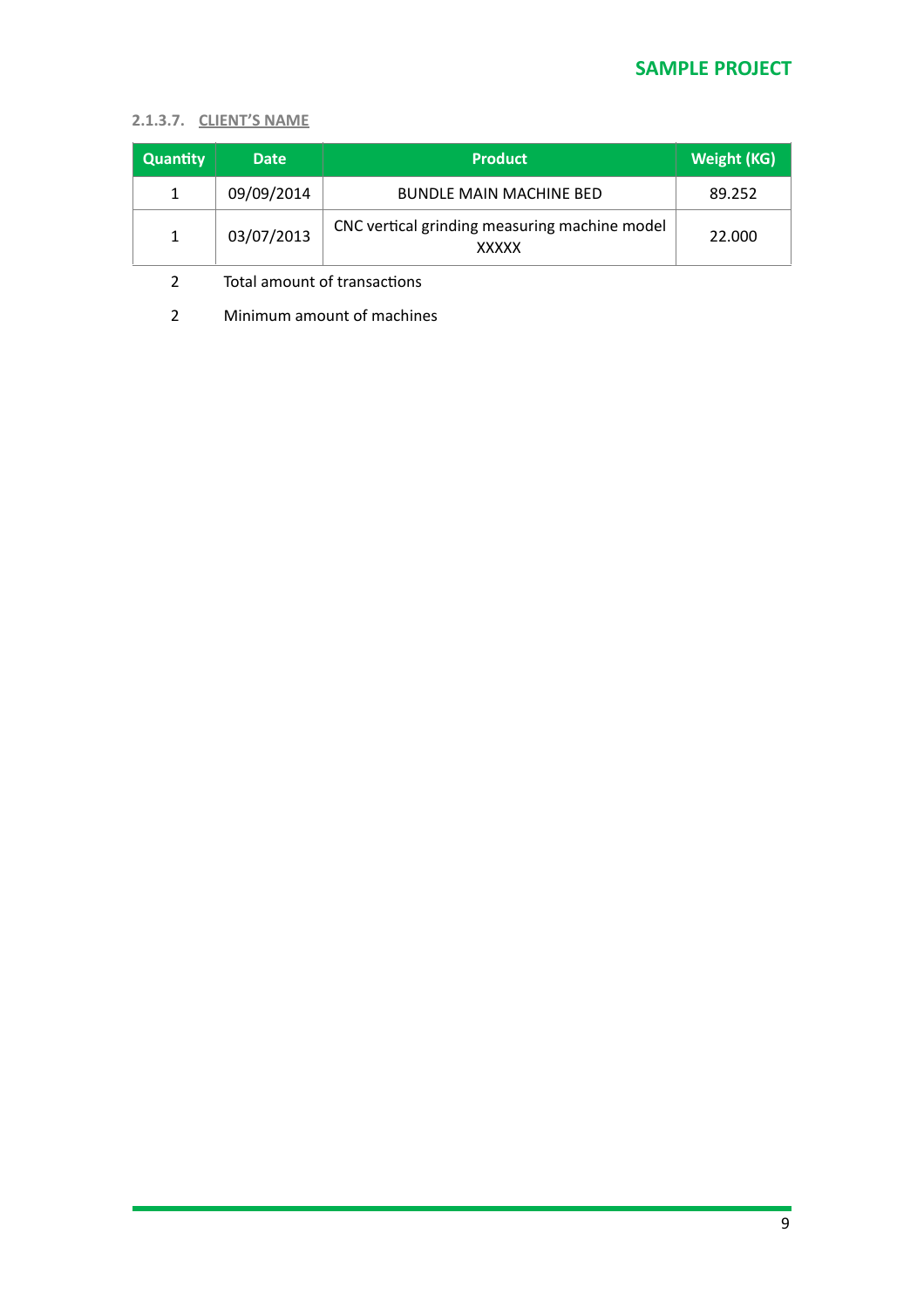## <span id="page-9-0"></span>**2.1.4. COMPETITOR 4**

#### **2.1.4.1. CLIENT'S NAME**

| <b>Quantity</b> | <b>Date</b>                  | <b>Product</b>                                    | <b>Weight (KG)</b> |
|-----------------|------------------------------|---------------------------------------------------|--------------------|
|                 | 31/03/2016                   | 5-Axis high-speed gantry milling centre and parts | 88.084             |
|                 | Total amount of transactions |                                                   |                    |

1 Minimum amount of machines

#### **2.1.4.2. COMPETITOR 4**

| <b>Quantity</b> | <b>Date</b> | <b>Product</b>                                       | <b>Weight (KG)</b> |
|-----------------|-------------|------------------------------------------------------|--------------------|
| 1               | 06/12/2017  | Milling machine tool                                 | 36.420             |
| 1               | 15/11/2017  | Milling machine tool                                 | 35.440             |
| $\mathbf{1}$    | 27/09/2017  | Milling machine tool model XXXXX with<br>accessories | 82.110             |
| 1               | 17/08/2016  | Milling machine and accessories                      | 52.999             |
| 1               | 02/12/2015  | High speed 5-axis gantry machine XXXXX               | 70.435             |
| 1               | 25/11/2015  | High speed milling machine XXXXX                     | 23.289             |

21 Total amount of transactions

21 Minimum amount of machines

Final client: CHICAGO MOLD ENGINEERING CO., INC. - GENERAL ELECTRIC AVIATION - GENERAL ELECTRIC COMPANY.

#### **2.1.4.3. CLIENT'S NAME**

| <b>Quantity</b> | <b>Date</b>                  | <b>Product</b>                            | Weight (KG) |
|-----------------|------------------------------|-------------------------------------------|-------------|
|                 | 31/12/2016                   | Gantry X axis high speed machining centre | 73.552      |
|                 | Total amount of transactions |                                           |             |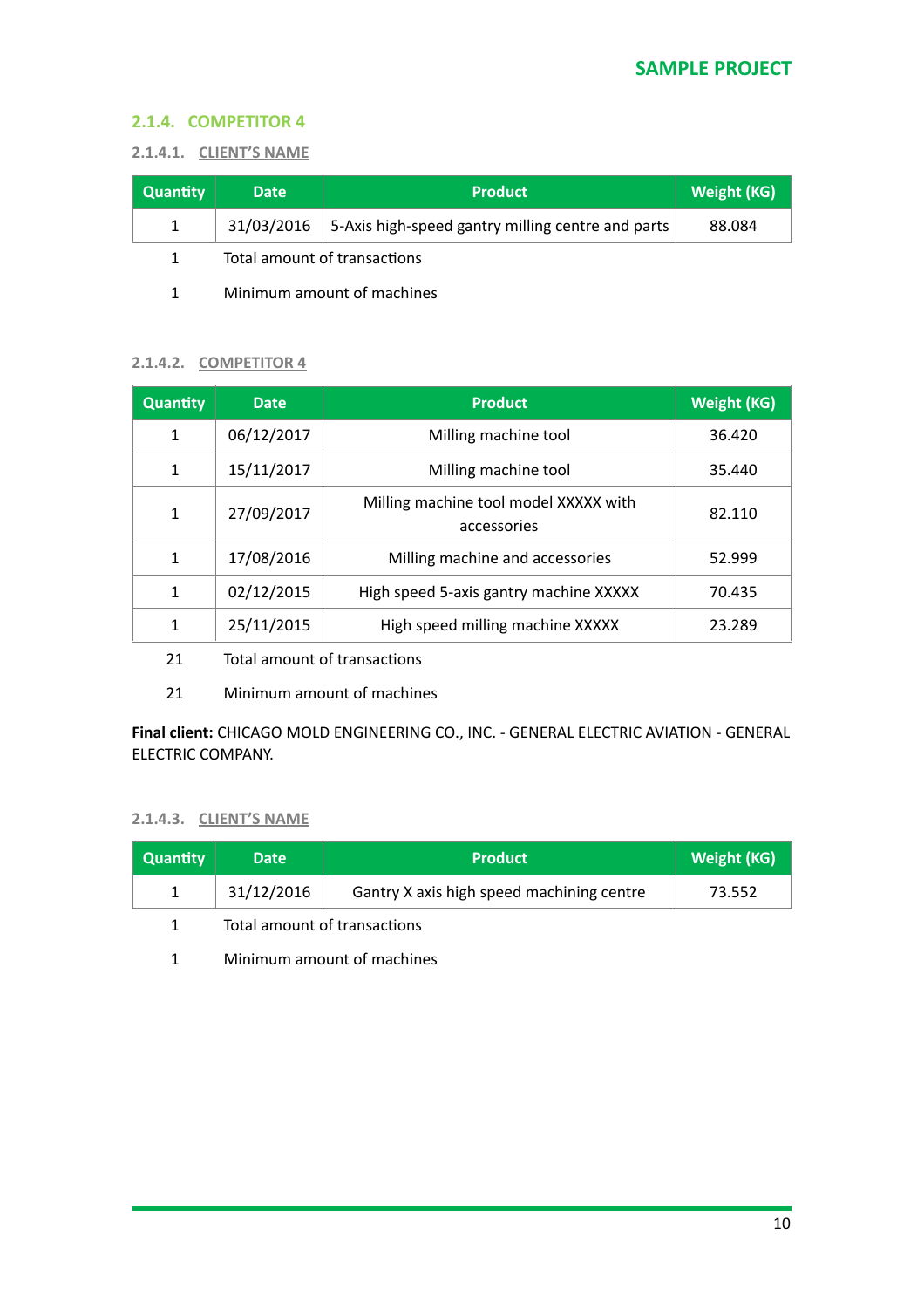#### **2.1.4.4. CLIENT'S NAME**

| <b>Quantity</b> | <b>Date</b> | <b>Product</b>  | <b>Weight (KG)</b> |
|-----------------|-------------|-----------------|--------------------|
|                 | 17/04/2015  | Milling machine | 39.327             |

1 Total amount of transactions

#### 1 Minimum amount of machines

#### **2.1.4.5. CLIENT'S NAME**

| <b>Quantity</b> | <b>Date</b> | <b>Product</b>                                    | Weight (KG) |
|-----------------|-------------|---------------------------------------------------|-------------|
|                 | 08/05/2016  | 5-Axis high-speed gantry milling centre and parts | 21.600      |
|                 | 02/04/2013  | Milling machine tool                              | 23.780      |

- 2 Total amount of transactions
- 2 Minimum amount of machines

# **2.1.4.6. CLIENT'S NAME**

| <b>Quantity</b> | <b>Date</b>                  | <b>Product</b>                  | Weight (KG) |
|-----------------|------------------------------|---------------------------------|-------------|
|                 | 05/08/2015                   | Machinery gantry milling centre | 61.598      |
|                 | Total amount of transactions |                                 |             |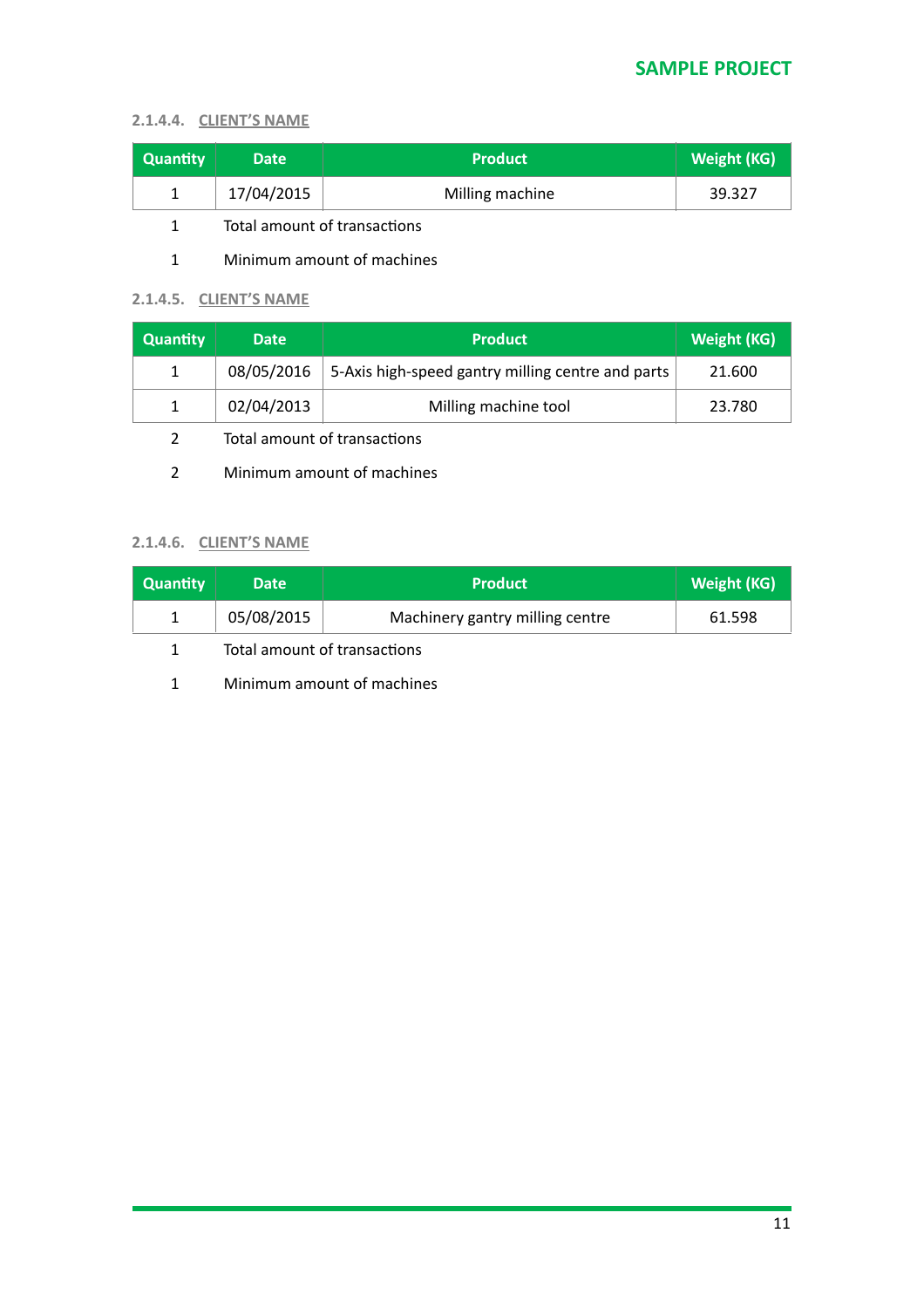#### <span id="page-11-0"></span>**2.1.5. COMPETITOR 5**

#### **2.1.5.1. CLIENT'S NAME**

| <b>Quantity</b> | <b>Date</b>                  | <b>Product</b>                                                              | Weight (KG) |
|-----------------|------------------------------|-----------------------------------------------------------------------------|-------------|
| $\mathbf{1}$    | 09/10/2008                   | Competitor 5 portal machine with fixed table<br>and moving beam model XXXXX | 58.420      |
|                 | Total amount of transactions |                                                                             |             |

1 Minimum amount of machines

#### **2.1.5.2. COMPETITOR 5**

| <b>Quantity</b> | <b>Date</b> | <b>Product</b>                                                                                                         | <b>Weight (KG)</b> |
|-----------------|-------------|------------------------------------------------------------------------------------------------------------------------|--------------------|
| $\mathbf{1}$    | 08/01/2016  | High dynamic and accurancy portal milling<br>machine model XXXXX                                                       | 52.358             |
| $\mathbf{1}$    | 18/11/2015  | Boring mill machine model XXXXX                                                                                        | 70.902             |
| $\mathbf{1}$    | 17/01/2015  | Travelling column milling machine model XXXXX                                                                          | 87.177             |
| $\mathbf{1}$    | 21/11/2014  | Moving portal milling model XXXXX                                                                                      | 53.710             |
| 1               | 12/10/2013  | Horizontal machining axis cnc horizontal<br>machining center model XXXXX                                               | 84.300             |
| 1               | 14/07/2013  | High dynamic, accuracy and power travelling<br>column milling machine with lowered and<br>symmetrical trim model XXXXX | 63.246             |
| 1               | 13/04/2013  | High dynamic, high accuracy and power<br>travelling column milliing machine with loweres<br>and symmetrical trim       | 62.789             |
| 1               | 13/04/2011  | Travelling column type boring machine                                                                                  | 218.360            |

- 8 Total amount of transactions
- 8 Minimum amount of machines

#### **2.1.5.3. CLIENT'S NAME**

| <b>Quantity</b> | <b>Date</b> | <b>Product</b>                          | <b>Weight (KG)</b> |
|-----------------|-------------|-----------------------------------------|--------------------|
| 1               | 27/09/2016  | Machine with moving table model XXXXX   | 22.580             |
| $\mathbf{1}$    | 16/05/2009  | Competitor 5 portal machine model XXXXX | 20.855             |
|                 |             |                                         |                    |

- 2 Total amount of transactions
- 2 Minimum amount of machines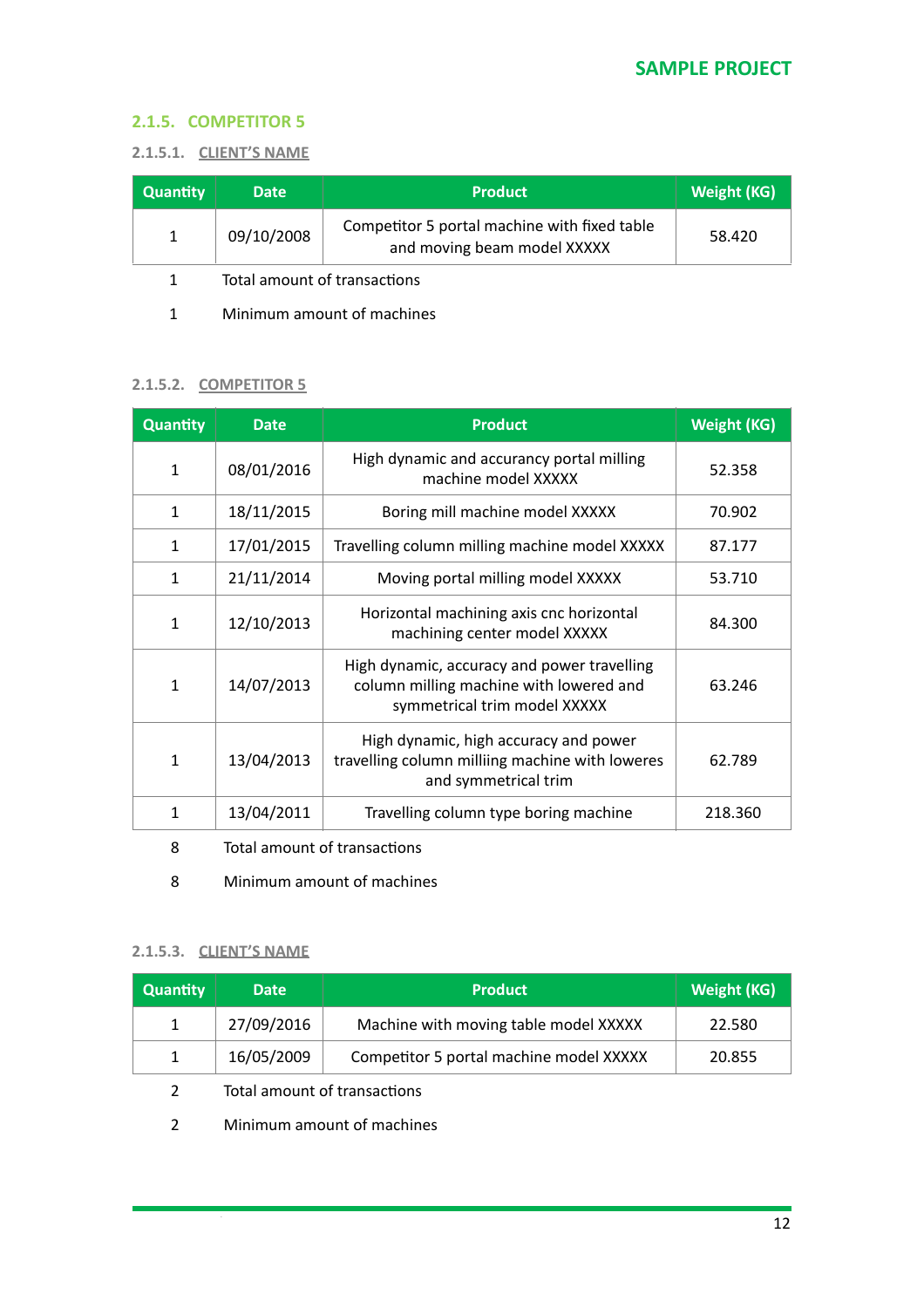#### **2.1.5.4. CLIENT'S NAME**

| <b>Quantity</b> | <b>Date</b> | <b>Product</b>                          | Weight (KG) |
|-----------------|-------------|-----------------------------------------|-------------|
|                 | 31/08/2008  | Travelling column milling machine XXXXX | 60.630      |
|                 |             | Total amount of transactions            |             |

1 Minimum amount of machines

#### **2.1.5.5. CLIENT'S NAME**

| <b>Quantity</b> | <b>Date</b>                  | <b>Product</b>         | <b>Weight (KG)</b> |  |
|-----------------|------------------------------|------------------------|--------------------|--|
|                 | 17/01/2017                   | Portal milling machine | 51.740             |  |
|                 | Total amount of transactions |                        |                    |  |

1 Minimum amount of machines

#### **2.1.5.6. CLIENT'S NAME**

| Quantity | <b>Date</b>                  | <b>Product</b>                                | <b>Weight (KG)</b> |
|----------|------------------------------|-----------------------------------------------|--------------------|
| 1        | 22/05/2008                   | Travelling column type milling boring machine | 61.515             |
| 1        | Total amount of transactions |                                               |                    |

1 Minimum amount of machines

#### **2.1.5.7. CLIENT'S NAME**

| <b>Quantity</b> | <b>Date</b> | <b>Product</b>                                               | <b>Weight (KG)</b> |
|-----------------|-------------|--------------------------------------------------------------|--------------------|
|                 | 11/08/2017  | High dynamic accuracy and power travelling<br>column machine | 51.690             |

1 Total amount of transactions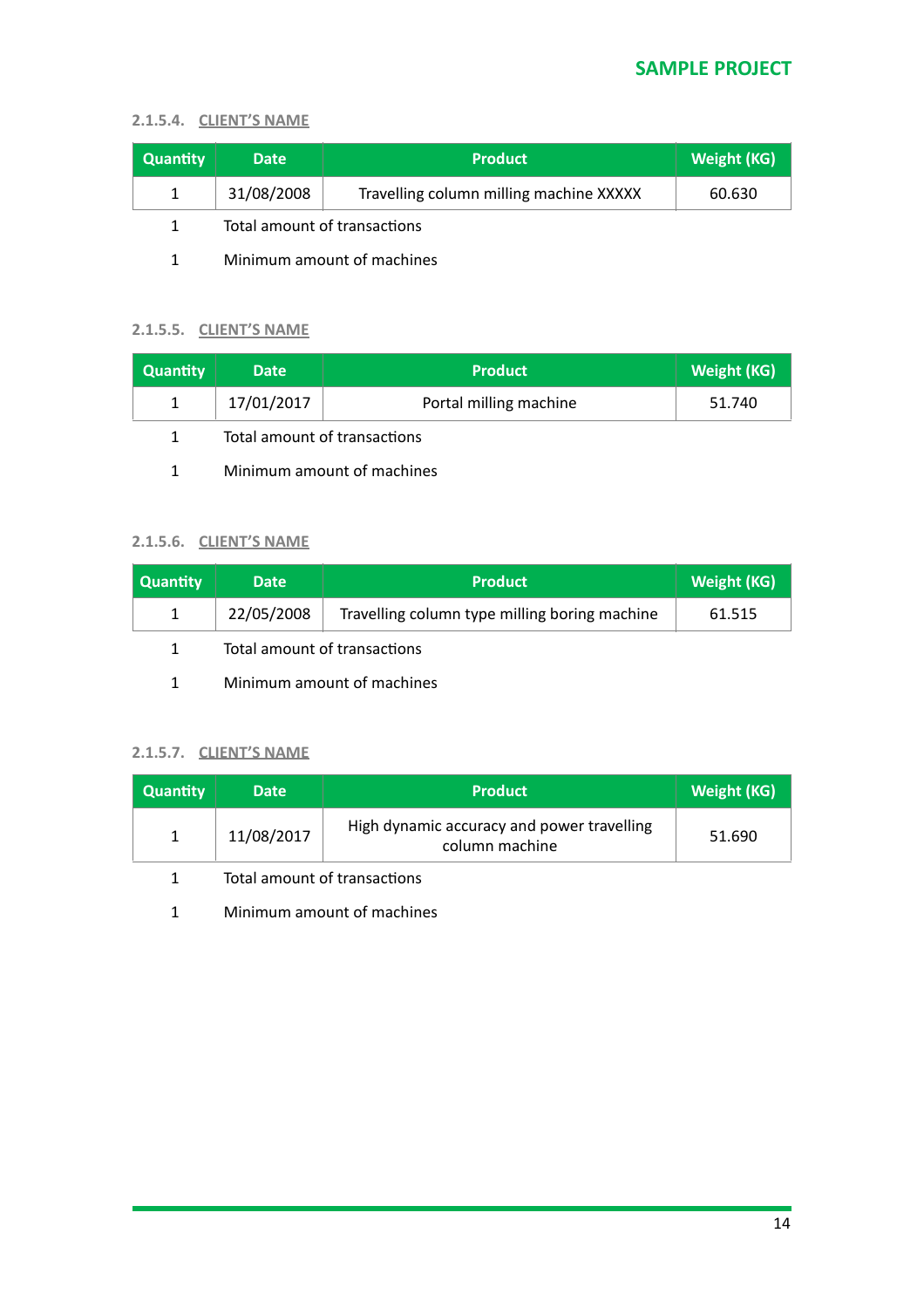# **SAMPLE PROJECT**

#### **2.1.5.8. CLIENT'S NAME**

| <b>Quantity</b> | <b>Date</b> | <b>Product</b>                            | <b>Weight (KG)</b> |
|-----------------|-------------|-------------------------------------------|--------------------|
| 1               | 06/08/2014  | Moving portal milling machine model XXXXX | 75.355             |
| 1               | 30/04/2014  | Fixed portal machining center             | 21.655             |

2 Total amount of transactions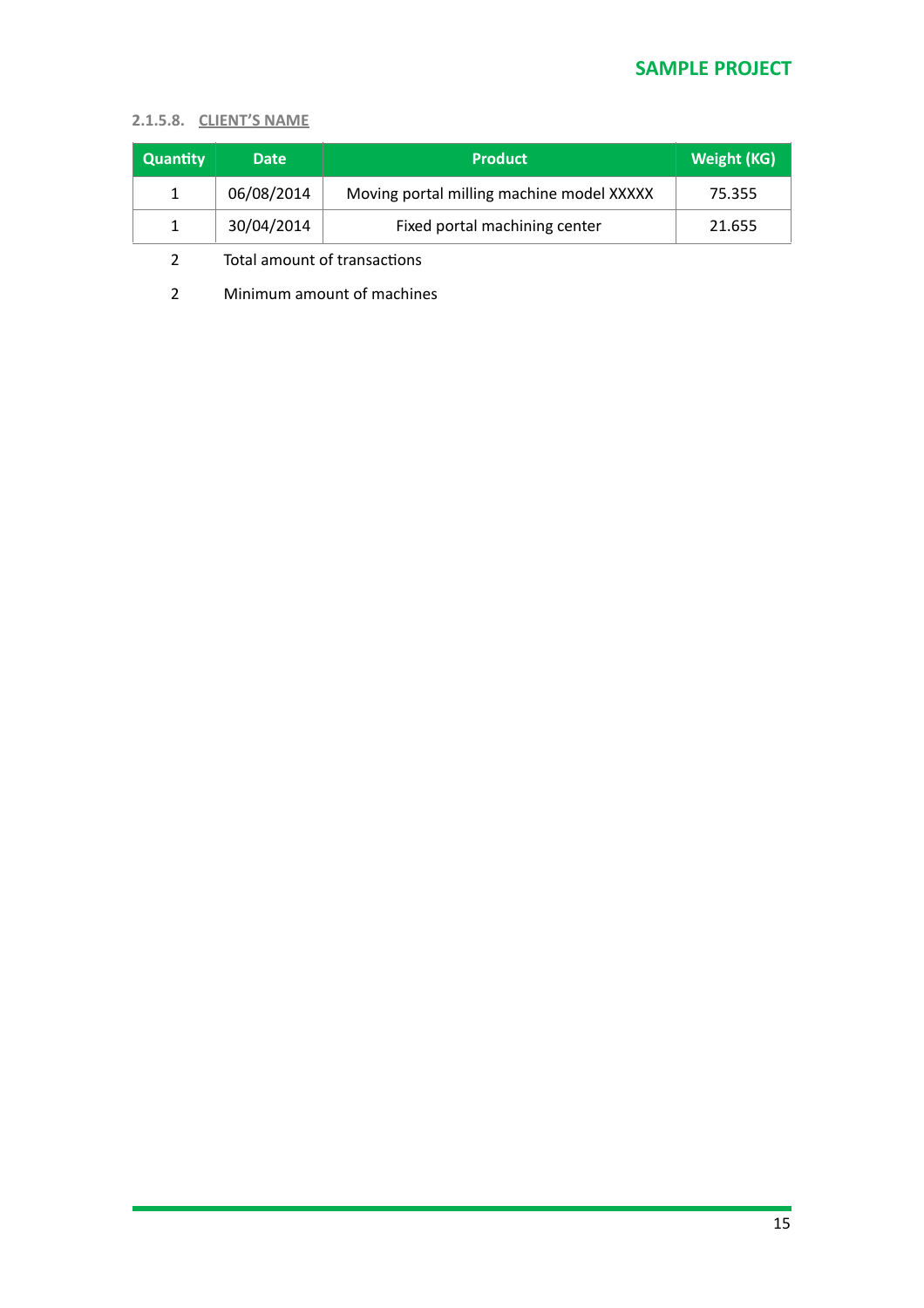# <span id="page-14-0"></span>**2.1.6. COMPETITOR 6**

#### **2.1.6.1. CLIENT'S NAME**

| <b>Quantity</b> | <b>Date</b> | <b>Product</b>                                           | Weight (KG) |
|-----------------|-------------|----------------------------------------------------------|-------------|
| $\mathbf{1}$    | 21/08/2015  | machining centre, model XXXXX multiprocess<br>with XXXXX | 51.300      |
| 1               | 30/07/2015  | machining center                                         | 28,800      |
|                 | 07/07/2015  | machining centre, model XXXXX                            | 28,800      |

3 Total amount of transactions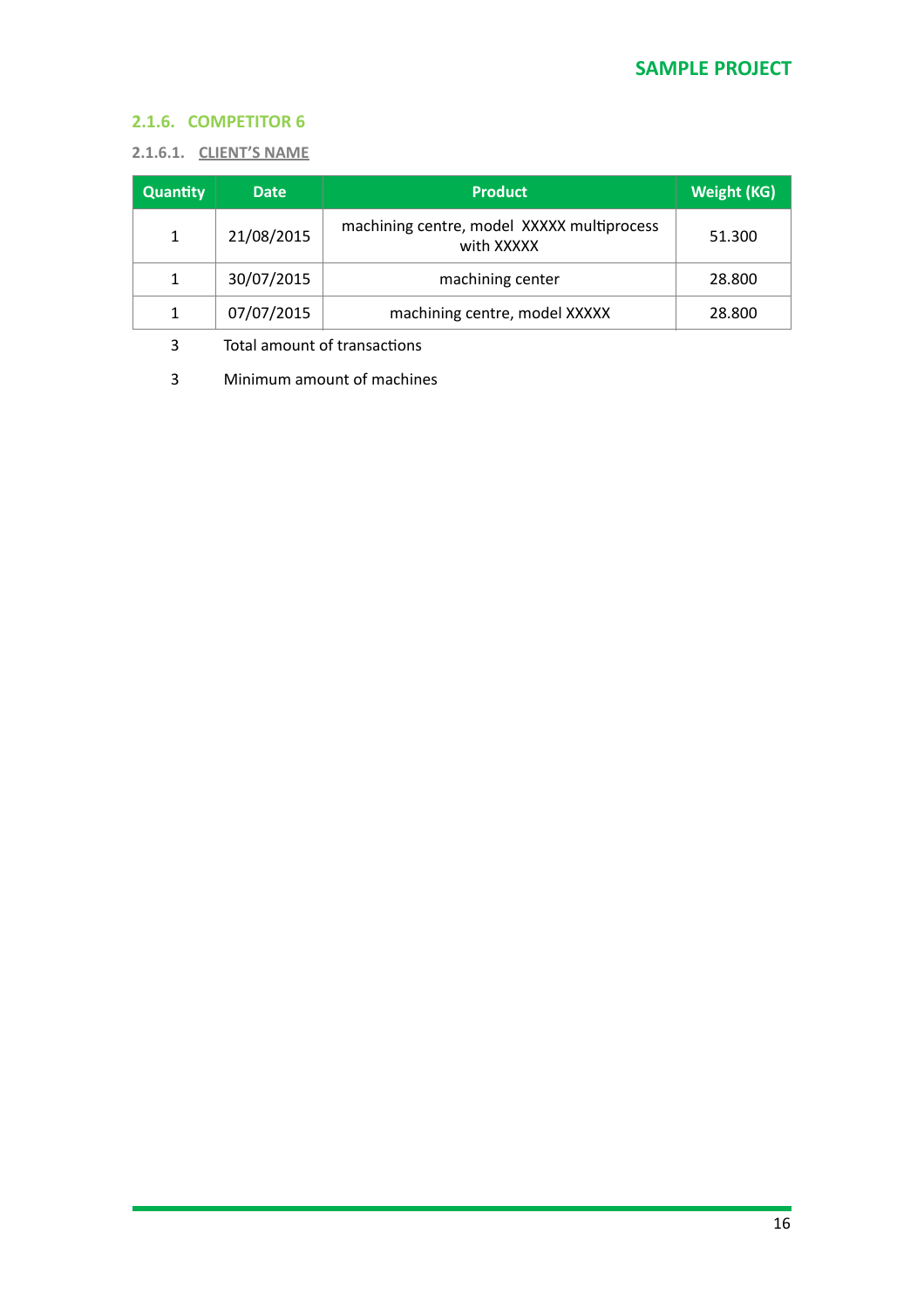# <span id="page-15-0"></span>**2.1.7. COMPETITOR 7**

#### **2.1.7.1. CLIENT'S NAME**

| <b>Quantity</b> | <b>Date</b> | <b>Product</b>       | Weight (KG) <sup>+</sup> |
|-----------------|-------------|----------------------|--------------------------|
|                 | 11/12/2014  | Machine, model XXXXX | 35.970                   |
|                 |             |                      |                          |

1 Total amount of transactions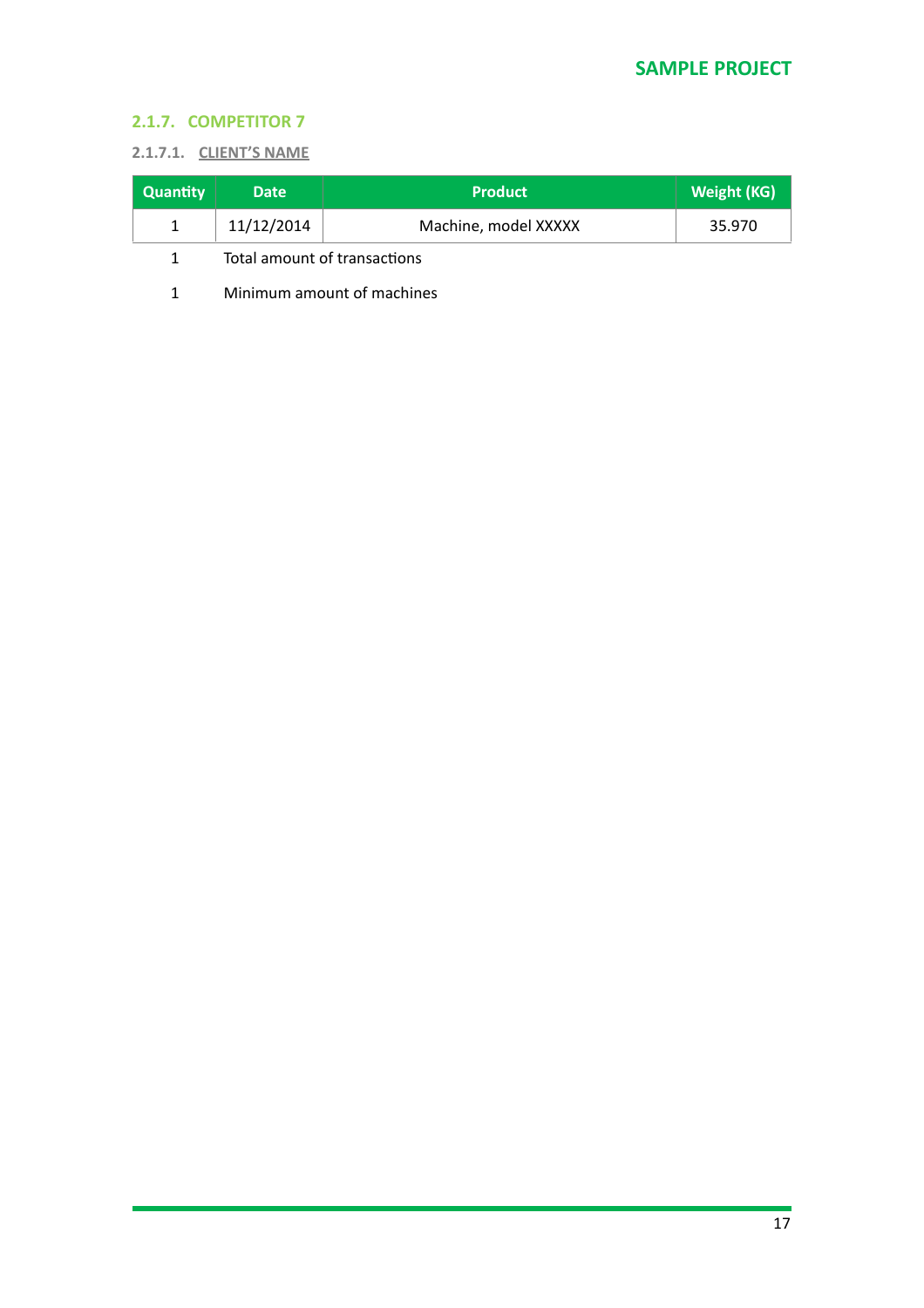#### <span id="page-16-0"></span>**2.1.8. COMPETITOR 8**

#### **2.1.8.1. CLIENT'S NAME**

| <b>Quantity</b> | <b>Date</b> | <b>Product</b>                                                | <b>Weight (KG)</b> |
|-----------------|-------------|---------------------------------------------------------------|--------------------|
| 1               | 22/12/2017  | Competitor 8 high-speed milling machine model<br><b>XXXXX</b> | 29.760             |
| 1               | 11/12/2017  | Competitor 8 high-speed milling machine model<br><b>XXXXX</b> | 52.720             |

- 2 Total amount of transactions
- 2 Minimum amount of machines

#### **2.1.8.2. CLIENT'S NAME**

| <b>Quantity</b> | <b>Date</b> | <b>Product</b>  | <b>Weight (KG)</b> |
|-----------------|-------------|-----------------|--------------------|
| $\mathbf{1}$    | 07/11/2010  | Milling machine | 71.805             |
| 1               | 26/09/2010  | Milling machine | 30.400             |
| $\mathbf{1}$    | 27/04/2010  | Milling machine | 89.830             |

- 3 Total amount of transactions
- 3 Minimum amount of machines

#### **2.1.8.3. CLIENT'S NAME**

| <b>Quantity</b> | <b>Date</b> | <b>Product</b>    | Weight (KG) |
|-----------------|-------------|-------------------|-------------|
|                 | 07/12/2011  | Milling machine   | 20,800      |
|                 | 04/12/2011  | Machine equipment | 31.275      |

- 2 Total amount of transactions
- 1 Minimum amount of machines

#### **2.1.8.4. CLIENT'S NAME**

| <b>Quantity</b> | <b>Date</b>                  | <b>Product</b>                 | Weight (KG) |
|-----------------|------------------------------|--------------------------------|-------------|
| $\mathbf{1}$    | 18/10/2011                   | Milling machine and components | 34.000      |
| 1.              | Total amount of transactions |                                |             |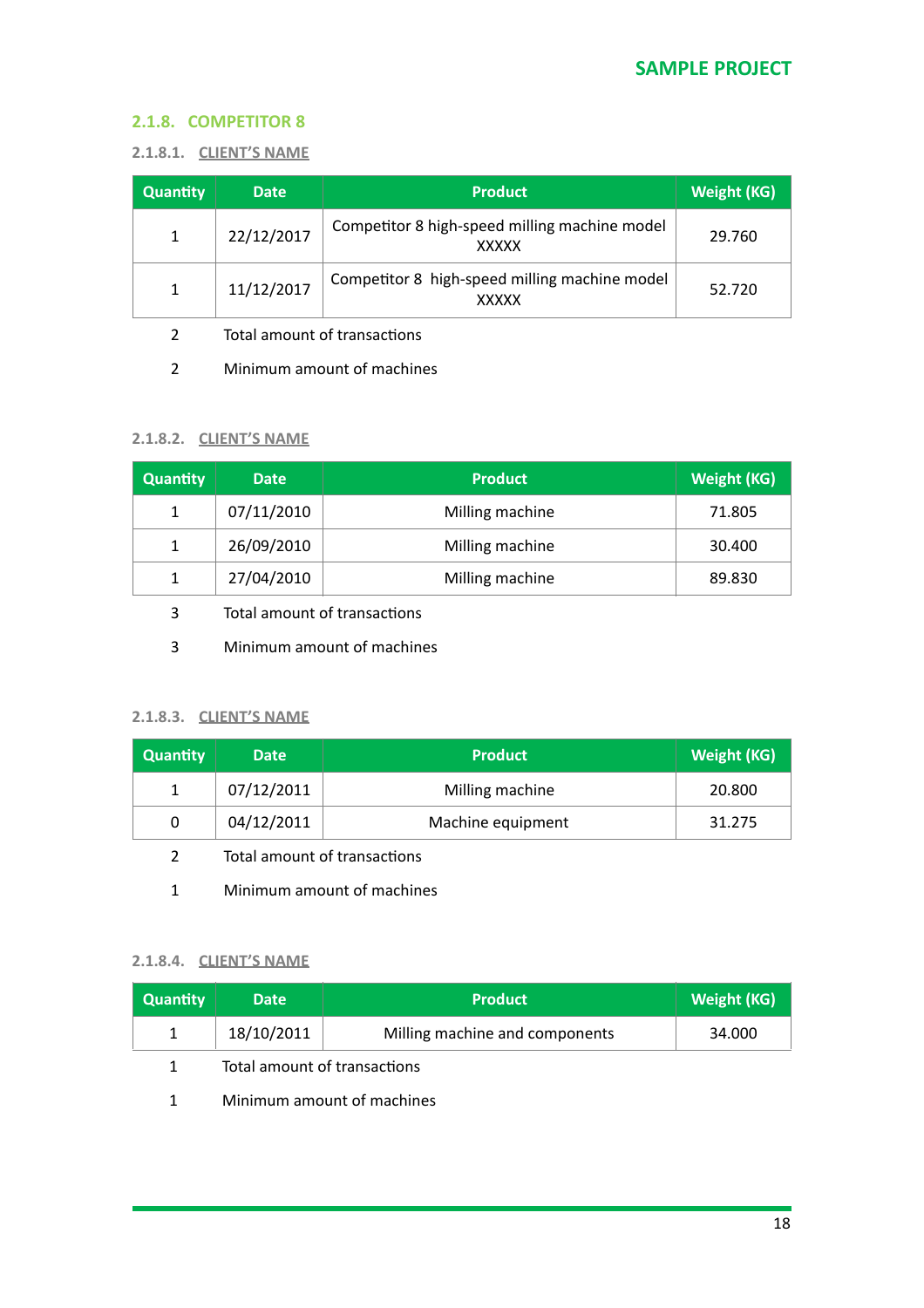#### **2.1.8.5. CLIENT'S NAME**

| <b>Quantity</b> | <b>Date</b> | <b>Product</b> | Weight (KG) |
|-----------------|-------------|----------------|-------------|
|                 | 02/06/2012  | Machinery      | 74.760      |

1 Total amount of transactions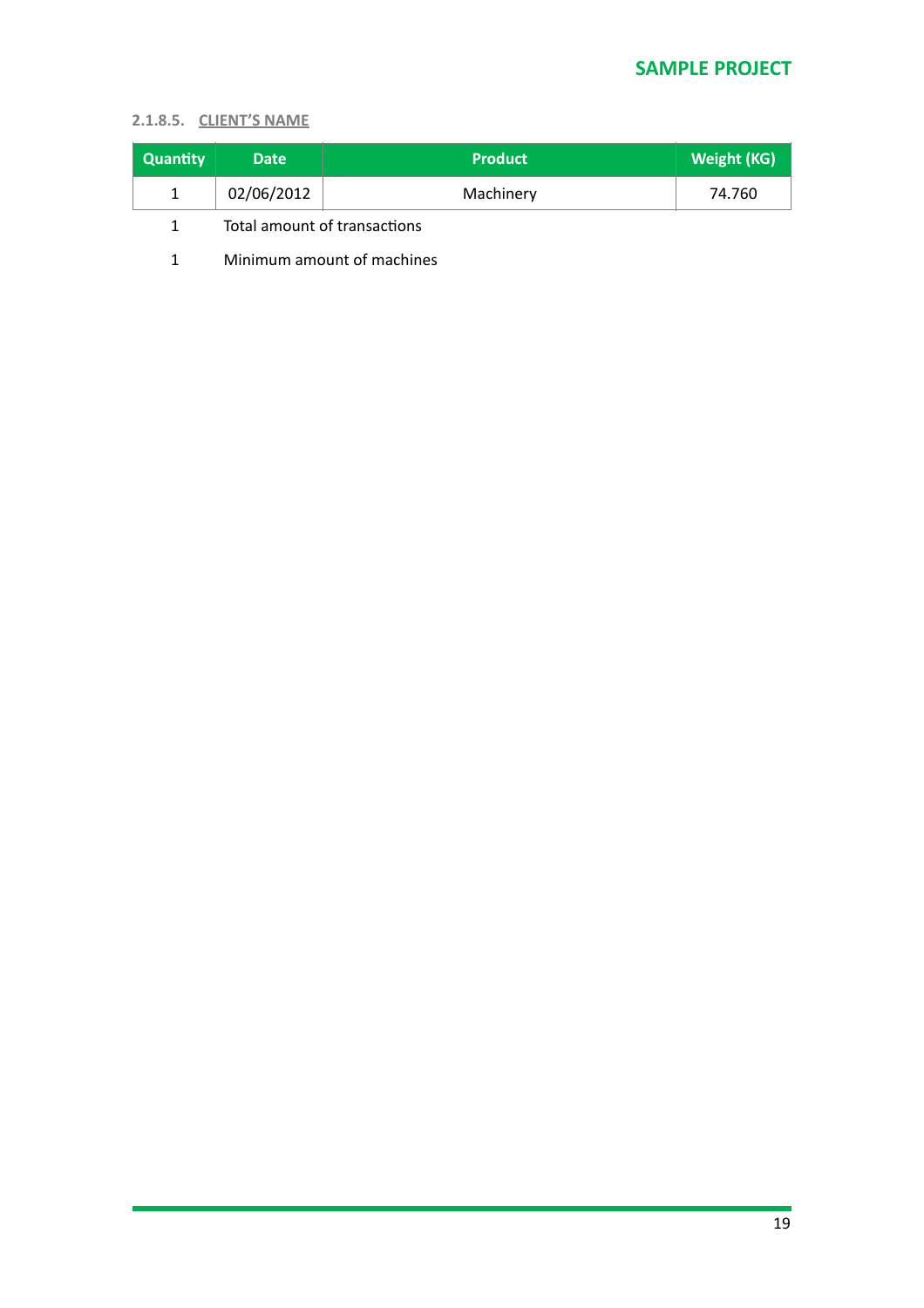## <span id="page-18-0"></span>**2.1.9. COMPETITOR 9**

#### **2.1.9.1. CLIENT'S NAME**

| <b>Quantity</b> | <b>Date</b> | <b>Product</b>            | <b>Weight (KG)</b> |
|-----------------|-------------|---------------------------|--------------------|
| 1               | 27/08/2013  | Model XXXXX               | 65.355             |
| 1               | 07/01/2012  | Machinery                 | 67.201             |
| 1               | 30/12/2011  | Used milling machine tool | 67.201             |

3 Total amount of transactions

3 Minimum amount of machines

#### **2.1.9.2. CLIENT'S NAME**

| <b>Quantity</b> | <b>Date</b> | <b>Product</b>                                                                | Weight (KG) |
|-----------------|-------------|-------------------------------------------------------------------------------|-------------|
| $\mathbf{1}$    | 14/12/2017  | Competitor 9 model XXXXX standard equipment<br>and accessories                | 66.265      |
| $\mathbf{1}$    | 26/08/2015  | <b>COMPETITOR 9 Model XXXXX</b>                                               | 59.296      |
| $\mathbf{1}$    | 02/06/2013  | COMPETITOR 9 bed type milling machine model<br>XXXXX complete with accesories | 30.000      |

- 3 Total amount of transactions
- 3 Minimum amount of machines

#### **2.1.9.3. CLIENT'S NAME**

| <b>Quantity</b> | <b>Date</b> | <b>Product</b>                                                                         | <b>Weight (KG)</b> |
|-----------------|-------------|----------------------------------------------------------------------------------------|--------------------|
| $\mathbf{1}$    | 19/02/2009  | COMPETITOR 9 XXXXX equipped with standard<br>equipment, ce conformity and accessories  | 30.610             |
| 1               | 30/01/2009  | COMPETITOR 9 XXXXX equipped with standard<br>equipment, c e conformity and accessories | 24.690             |
| 1               | 23/01/2009  | COMPETITOR 9 XXXXX equipped with standard<br>equipment, ce conformity and accessories  | 101.130            |

- 3 Total amount of transactions
- 3 Minimum amount of machines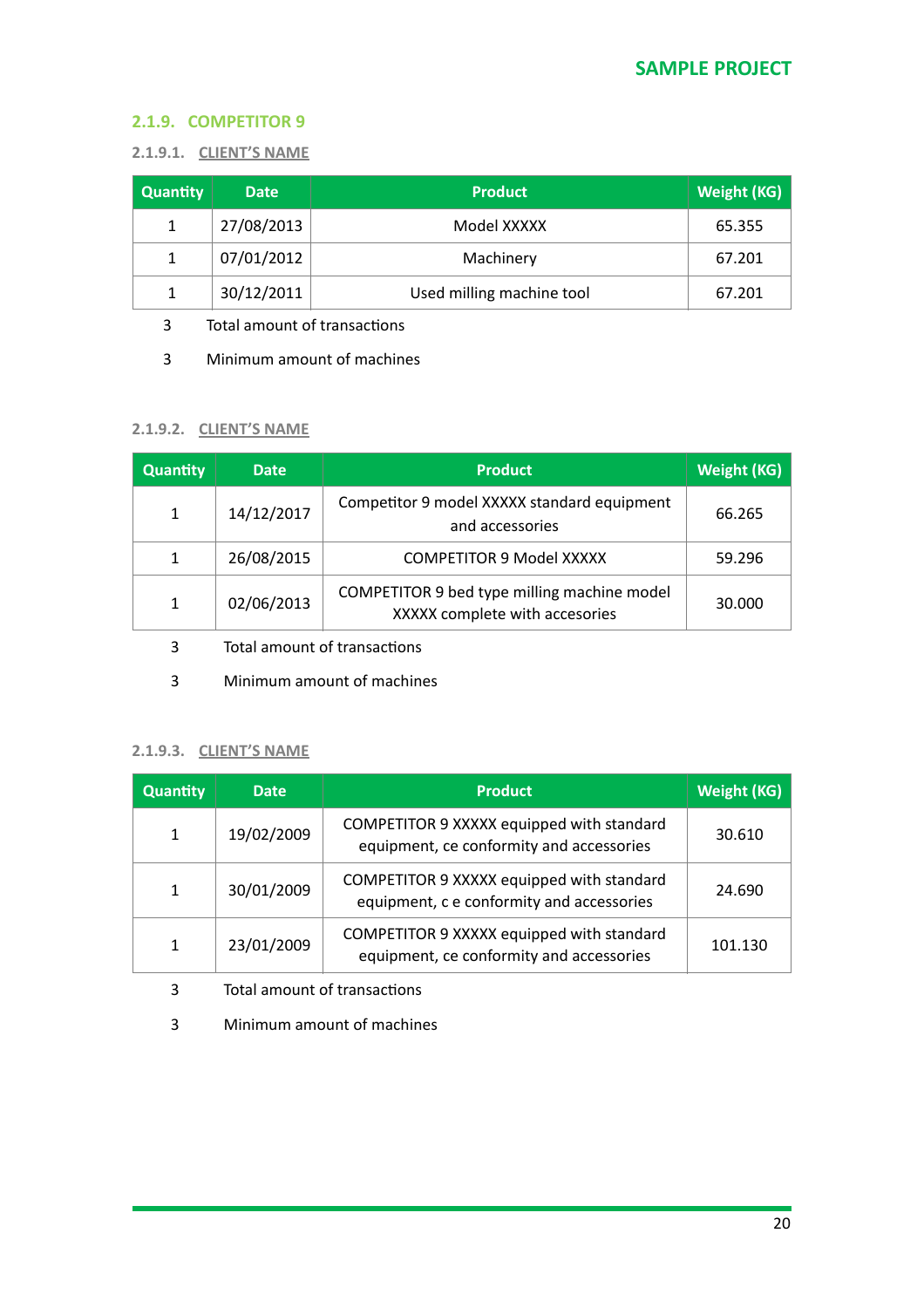# **2.1.9.4. CLIENT'S NAME**

| <b>Quantity</b> | <b>Date</b> | <b>Product</b>            | Weight (KG) |
|-----------------|-------------|---------------------------|-------------|
|                 | 24/08/2016  | Machinery milling machine | 44.419      |

1 Total amount of transactions

1 Minimum amount of machines

#### **2.1.9.5. CLIENT'S NAME**

|            |                 | Weight (KG) |
|------------|-----------------|-------------|
| 17/10/2016 | Machinery XXXXX | 54.660      |

- 1 Total amount of transactions
- 1 Minimum amount of machines

## **2.1.9.6. CLIENT'S NAME**

| <b>Quantity</b> | <b>Date</b> | <b>Product</b>                                                  | Weight (KG) |
|-----------------|-------------|-----------------------------------------------------------------|-------------|
| $\mathbf{1}$    | 16/03/2015  | Double column bridge type milling machine model<br><b>XXXXX</b> | 96.514      |

1 Total amount of transactions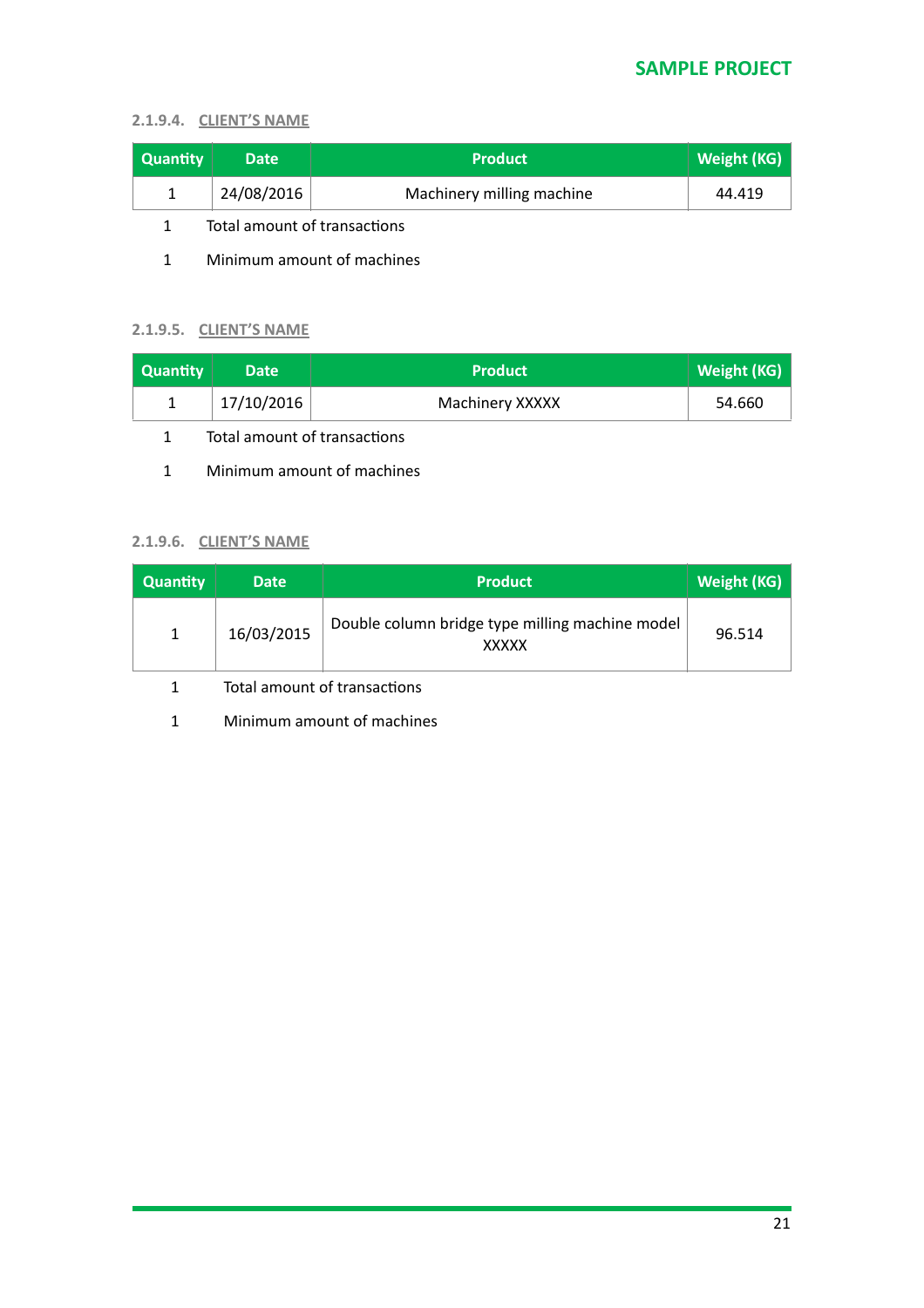#### <span id="page-20-0"></span>**2.1.10. COMPETITOR 10**

#### **2.1.10.1. CLIENT'S NAME**

| <b>Quantity</b> | <b>Date</b> | <b>Product</b>                                                   | <b>Weight (KG)</b> |
|-----------------|-------------|------------------------------------------------------------------|--------------------|
|                 | 29/10/2016  | Competitor 10 new cnc lathe and a horizontal<br>machining center | 63.240             |

1 Total amount of transactions

1 Minimum amount of machines

# **2.1.10.2. COMPETITOR 10**

| <b>Quantity</b> | <b>Date</b> | <b>Product</b>                                                                                                                              | <b>Weight (KG)</b> |
|-----------------|-------------|---------------------------------------------------------------------------------------------------------------------------------------------|--------------------|
| 1               | 29/12/2017  | Competitor 10 new CNC lathe, Competitor 10<br>new CNC vertical machining center and<br>Competitor 10 new CNC horizontal machining<br>center | 161.532            |
| 1               | 22/12/2017  | Competitor 10 new cnc lathe and Competitor 10<br>new cnc vertical machining center                                                          | 50.440             |
| 1               | 19/12/2017  | Competitor 10 CNC lathe and Competitor 10<br>CNC machining centers                                                                          | 321.180            |
| 1               | 07/12/2017  | Competitor 10 new CNC lathe and Competitor<br>10 new CNC vertical machining center                                                          | 288.806            |
| 1               | 06/12/2017  | Competitor 10 new CNC lathe and Competitor<br>10 new CNC vertical machining center                                                          | 105.090            |

312 Total amount of transactions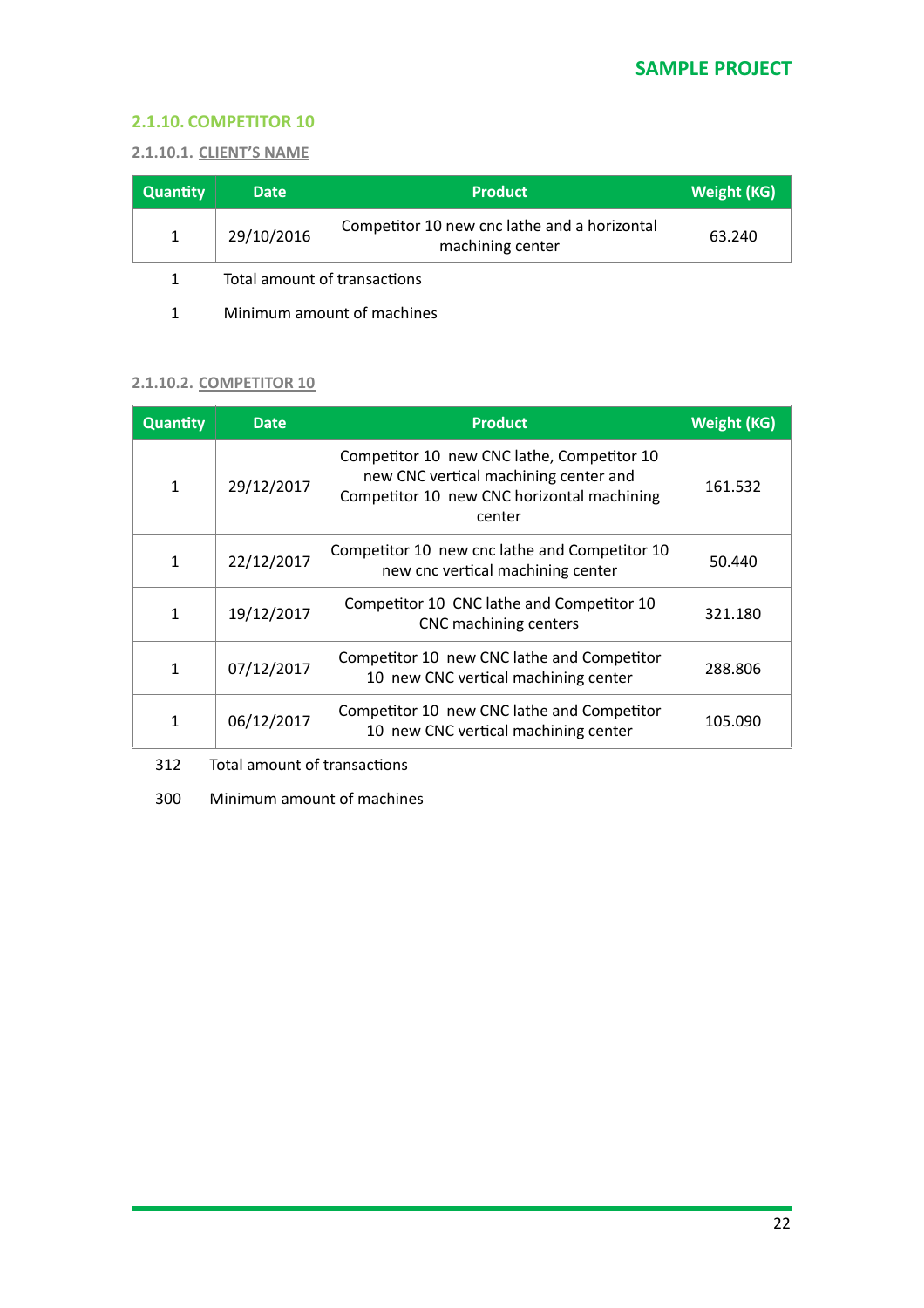#### <span id="page-21-0"></span>**2.1.11. COMPETITOR 11**

#### **2.1.11.1. CLIENT'S NAME**

| <b>Quantity</b> | <b>Date</b>                  | <b>Product</b>                      | <b>Weight (KG)</b> |
|-----------------|------------------------------|-------------------------------------|--------------------|
|                 | 31/12/2013                   | Gantry high dinamic milling machine | 96.800             |
|                 | Total amount of transactions |                                     |                    |

1 Minimum amount of machines

#### **2.1.11.2. CLIENT'S NAME**

| Quantity     | <b>Date</b> | <b>Product</b>                                                  | <b>Weight (KG)</b> |
|--------------|-------------|-----------------------------------------------------------------|--------------------|
| $\mathbf{1}$ | 08/07/2016  | Milling machine                                                 | 93.015             |
| $\mathbf{1}$ | 03/06/2016  | Milling machine                                                 | 78.620             |
| $\mathbf{1}$ | 22/04/2016  | Milling machine                                                 | 92.928             |
| 1            | 21/04/2016  | Diamond 30 linear 5 AXIS gantry high dinamic<br>milling machine | 65.868             |
| $\mathbf{1}$ | 15/03/2016  | Milling machine model XXXXX                                     | 89.652             |
| 1            | 10/01/2016  | Complete tooling milling machine specifically<br><b>CNC</b>     | 39.180             |
| 1            | 08/01/2016  | Complete tooling milling machine specifically<br><b>CNC</b>     | 65.000             |
| 1            | 26/12/2015  | Complete tooling milling machine specifically<br><b>CNC</b>     | 132.078            |
| 1            | 18/12/2015  | Complete tooling milling machine specifically<br><b>CNC</b>     | 98.886             |

41 Total amount of transactions

40 Minimum amount of machines

**Final client:** CONTINENTAL AUTOMOTIVE SYSTEMS, INC.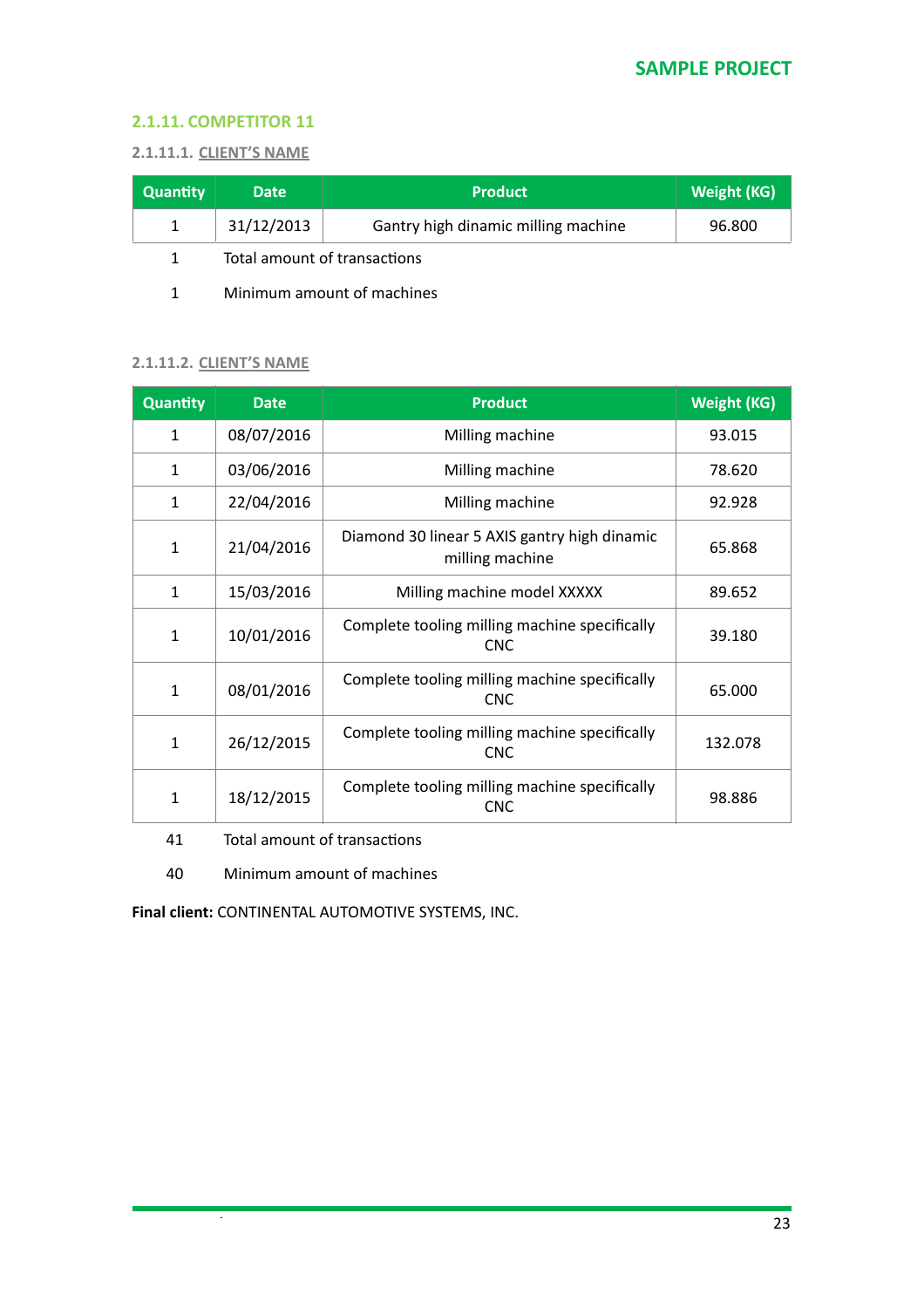#### <span id="page-22-0"></span>**2.1.12. COMPETITOR 12**

#### **2.1.12.1. CLIENT'S NAME**

| <b>Quantity</b> | <b>Date</b> | <b>Product</b>              | <b>Weight (KG)</b> |
|-----------------|-------------|-----------------------------|--------------------|
|                 | 18/07/2016  | Milling machine model XXXXX | 86.200             |
|                 |             |                             |                    |

1 Total amount of transactions

1 Minimum amount of machines

#### **2.1.12.2. CLIENT'S NAME**

| Quantity     | <b>Date</b>                  | <b>Product</b>                                                    | <b>Weight (KG)</b> |
|--------------|------------------------------|-------------------------------------------------------------------|--------------------|
| $\mathbf{1}$ | 13/05/2008                   | Five face machining center high speed multi<br>center model XXXXX | 51.600             |
|              | Total amount of transactions |                                                                   |                    |

1 Minimum amount of machines

#### **2.1.12.3. CLIENT'S NAME**

| <b>Quantity</b> | <b>Date</b> | <b>Product</b>                                                                          | <b>Weight (KG)</b> |
|-----------------|-------------|-----------------------------------------------------------------------------------------|--------------------|
| 1               | 16/11/2017  | CNC milling machine                                                                     | 165.200            |
| 1               | 29/08/2017  | CNC milling machine                                                                     | 135.700            |
| 1               | 13/07/2017  | High speed machine                                                                      | 35.100             |
| 1               | 05/06/2017  | High speed horizontal 5 AXIS machining center<br>model XXXXX with XXXXX and accessories | 29.500             |
| 1               | 31/05/2017  | Horizontal 5 AXIS machining center                                                      | 70.200             |

208 Total amount of transactions

200 Minimum amount of machines

#### **2.1.12.4. CLIENT'S NAME**

| <b>Quantity</b> | <b>Date</b>                  | <b>Product</b>                    | <b>Weight (KG)</b> |
|-----------------|------------------------------|-----------------------------------|--------------------|
|                 | 10/11/2015                   | High-speed 5-AXIS milling machine | 31.600             |
|                 | Total amount of transactions |                                   |                    |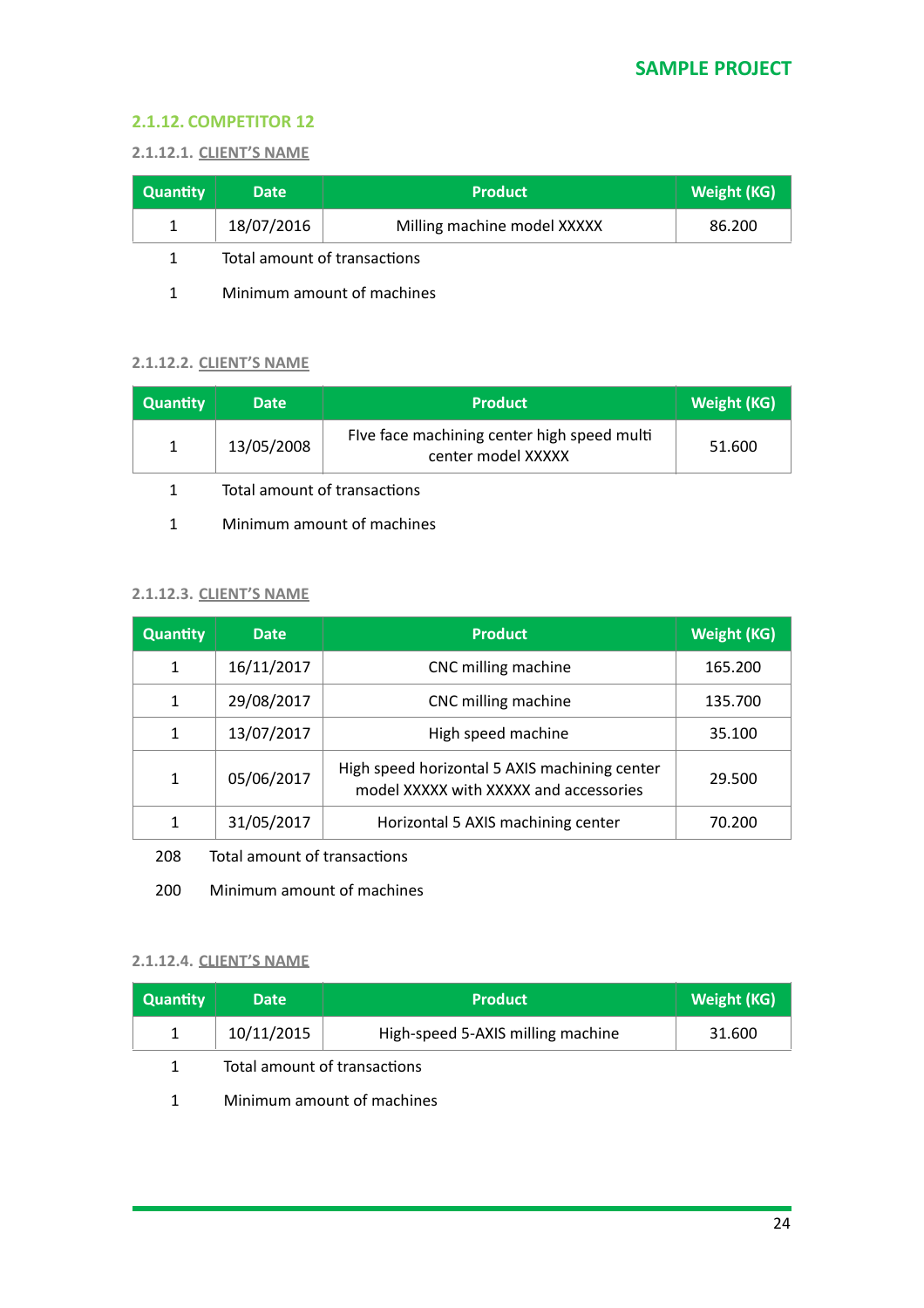#### <span id="page-23-0"></span>**2.1.13. COMPETITOR 13**

#### **2.1.13.1. CLIENT'S NAME**

| <b>Quantity</b> | <b>Date</b> | <b>Product</b>                                                   | Weight (KG) |
|-----------------|-------------|------------------------------------------------------------------|-------------|
|                 | 14/08/2008  | Parts for Universal milling head machine with<br>Siemens control | 44.100      |

1 Total amount of transactions

1 Minimum amount of machines

# **2.1.13.2. CLIENT'S NAME**

| <b>Quantity</b> | <b>Date</b>                  | <b>Product</b>            | <b>Weight (KG)</b> |
|-----------------|------------------------------|---------------------------|--------------------|
|                 | 02/04/2014                   | Universal milling centers | 135.794            |
|                 | Total amount of transactions |                           |                    |

1 Minimum amount of machines

#### **2.1.13.3. CLIENT'S NAME**

| <b>Quantity</b> | <b>Date</b> | <b>Product</b>                                                    | Weight (KG) |
|-----------------|-------------|-------------------------------------------------------------------|-------------|
|                 | 27/12/2013  | Floor type CNC milling and boring machining<br>center model XXXXX | 70.080      |

1 Total amount of transactions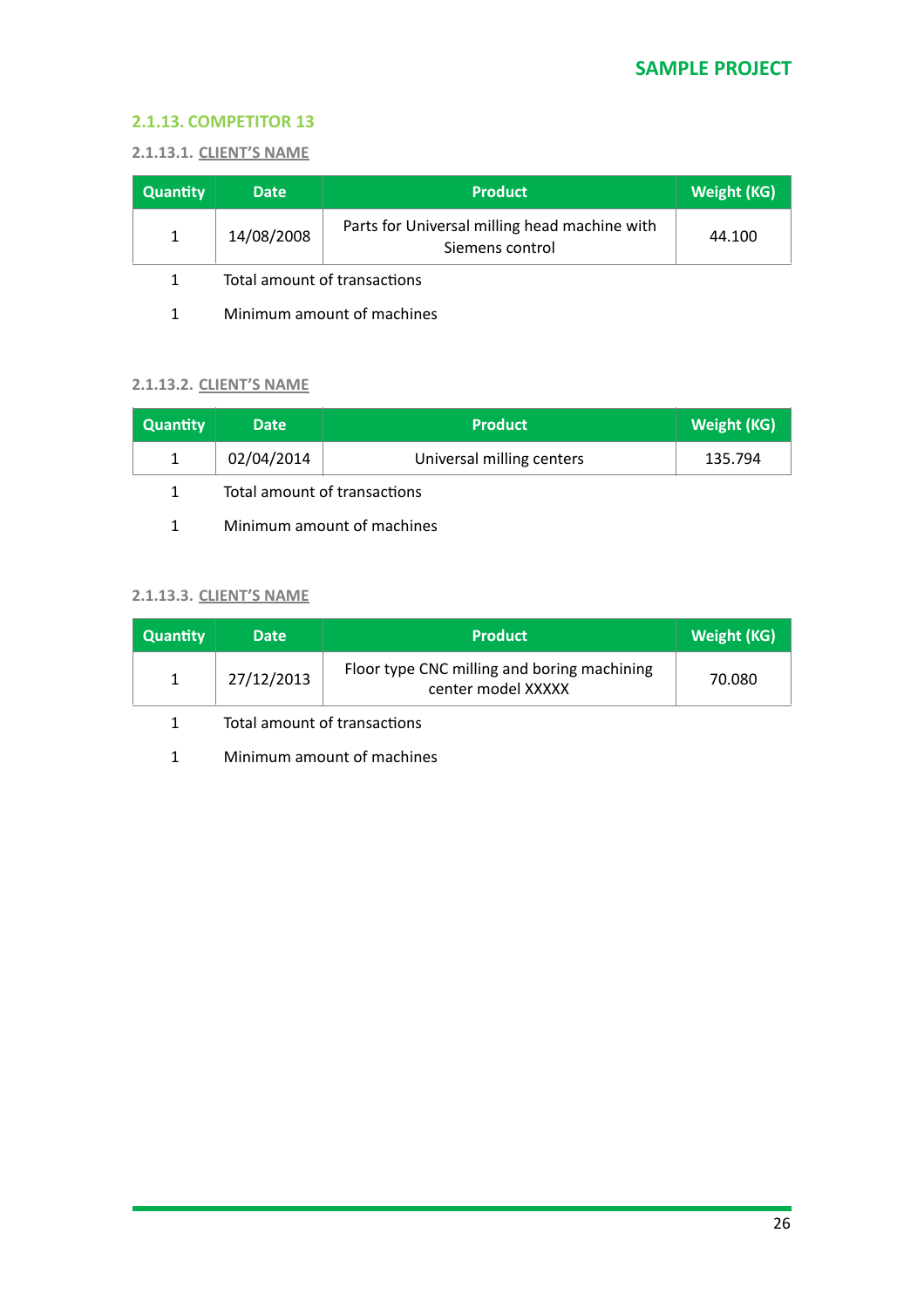#### <span id="page-24-0"></span>**2.1.14. COMPETITOR 14**

#### **2.1.14.1. CLIENT'S NAME**

| <b>Quantity</b> | <b>Date</b> | <b>Product</b>                    | <b>Weight (KG)</b> |
|-----------------|-------------|-----------------------------------|--------------------|
|                 | 24/08/2015  | XXXXX high speed machining centre | 37.050             |
|                 |             |                                   |                    |

1 Total amount of transactions

1 Minimum amount of machines

#### **2.1.14.2. CLIENT'S NAME**

| <b>Quantity</b> | <b>Date</b> | <b>Product</b>                                                             | <b>Weight (KG)</b> |
|-----------------|-------------|----------------------------------------------------------------------------|--------------------|
|                 | 01/06/2016  | XXXXX travelling bridge CNC machining centre<br>with parts and accessories | 62.150             |

1 Total amount of transactions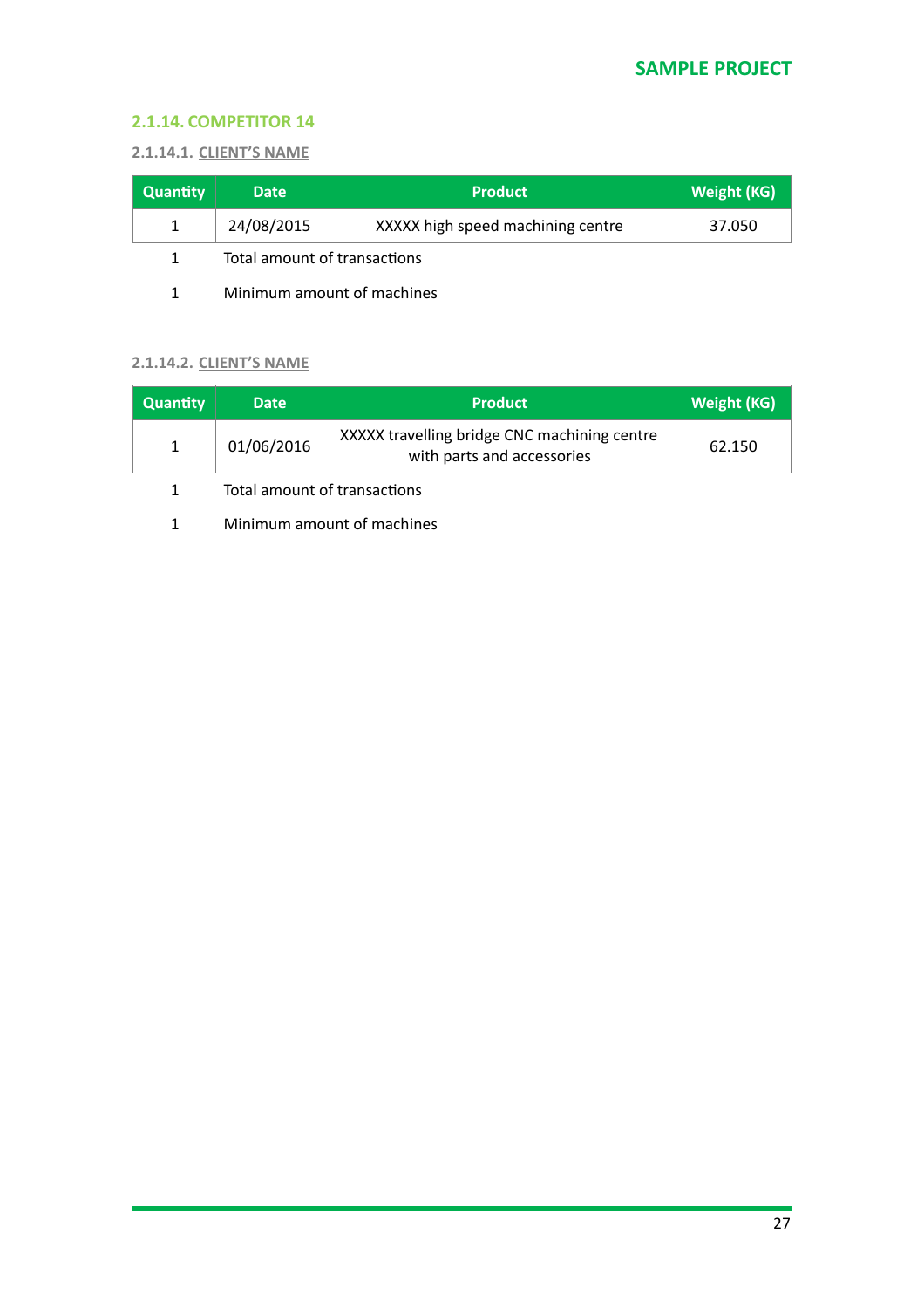# <span id="page-25-0"></span>**2.1.15. COMPETITOR 15**

#### **2.1.15.1. CLIENT'S NAME**

| <b>Quantity</b> | <b>Date</b> | <b>Product</b>                      | <b>Weight (KG)</b> |
|-----------------|-------------|-------------------------------------|--------------------|
| 1               | 30/09/2016  | Competitor 16 milling machine XXXXX | 23.300             |
| 1               | 07/09/2016  | Competitor 16 milling machine XXXXX | 54.050             |
| 1               | 30/08/2016  | Competitor 16 milling machine XXXXX | 117.580            |
| 1               | 22/07/2016  | Competitor 16 milling machine XXXXX | 51.380             |
| 1               | 18/07/2016  | Competitor 16 milling machine XXXXX | 62.050             |

5 Total amount of transactions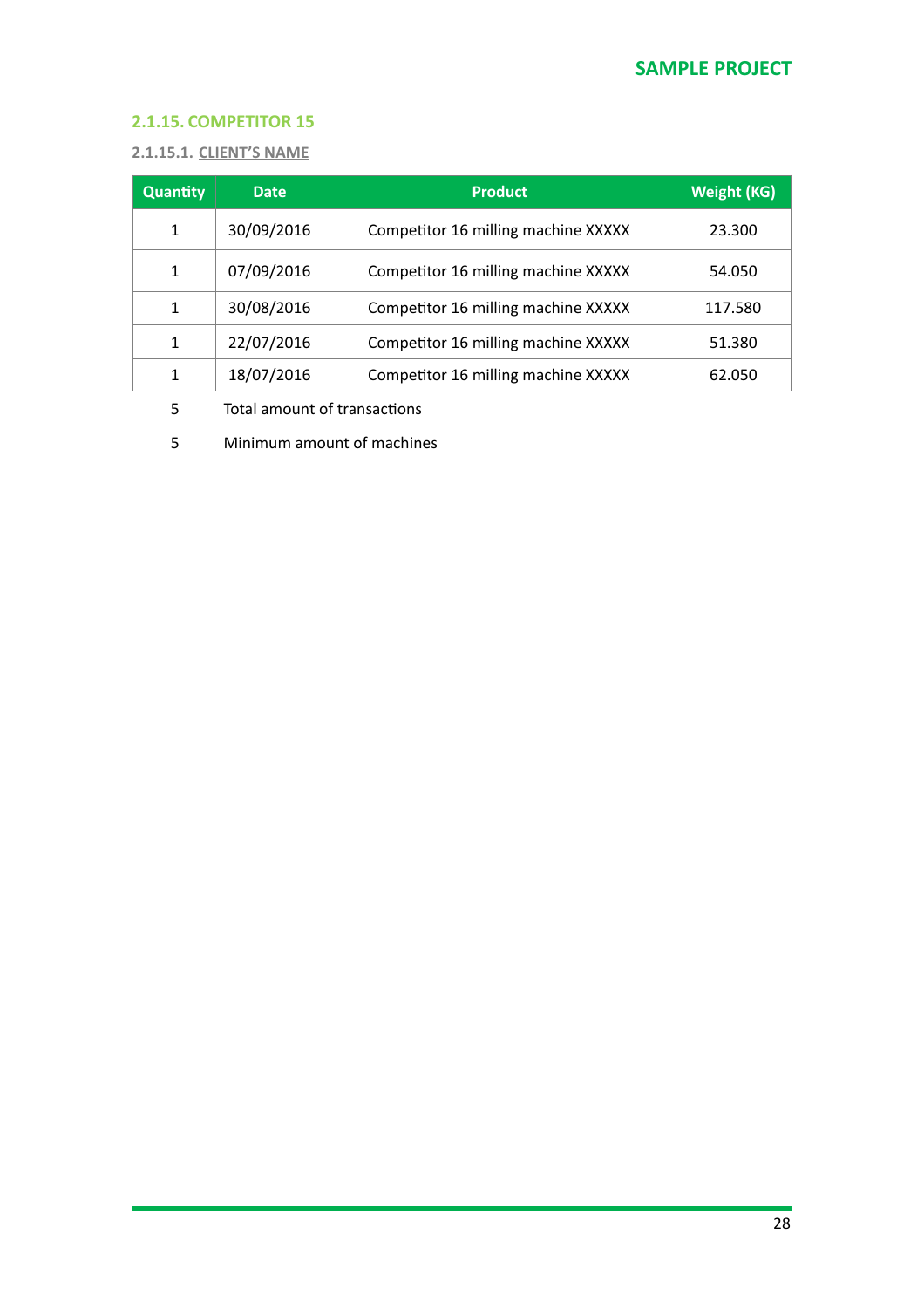#### **2.1.15.2. CLIENT'S NAME**

| <b>Quantity</b> | Date       | <b>Product</b>                                                                | <b>Weight (KG)</b> |
|-----------------|------------|-------------------------------------------------------------------------------|--------------------|
| 1               | 18/04/2014 | Spare parts for portal milling machine XXXXX                                  | 51.760             |
| 1               | 17/04/2014 | Bed middle part for portal milling machine<br>packed with 2 bedway extensions | 197.800            |
| $\mathbf{1}$    | 28/12/2009 | Parts and accessories for use with machine tool<br>3 unpacked                 | 36.180             |
| 1               | 23/03/2009 | Parts and accessories for use with machine tool                               | 22.244             |
| 1               | 12/01/2009 | Parts and accessories for use with machine tool                               | 22.800             |

- 9 Total amount of transactions
- 5 Minimum amount of machines

#### **Final client:** THYSSENKRUPP STAINLESS USA, LLC.

#### **2.1.15.3. CLIENT'S NAME**

| <b>Quantity</b> | <b>Date</b> | <b>Product</b>        | <b>Weight (KG)</b> |
|-----------------|-------------|-----------------------|--------------------|
| 1               | 13/03/2012  | Competitor 16 machine | 128.100            |
| $\mathbf{1}$    | 12/03/2012  | Competitor 16 machine | 44.800             |
| 1               | 18/02/2012  | Competitor 16 machine | 171.750            |

3 Total amount of transactions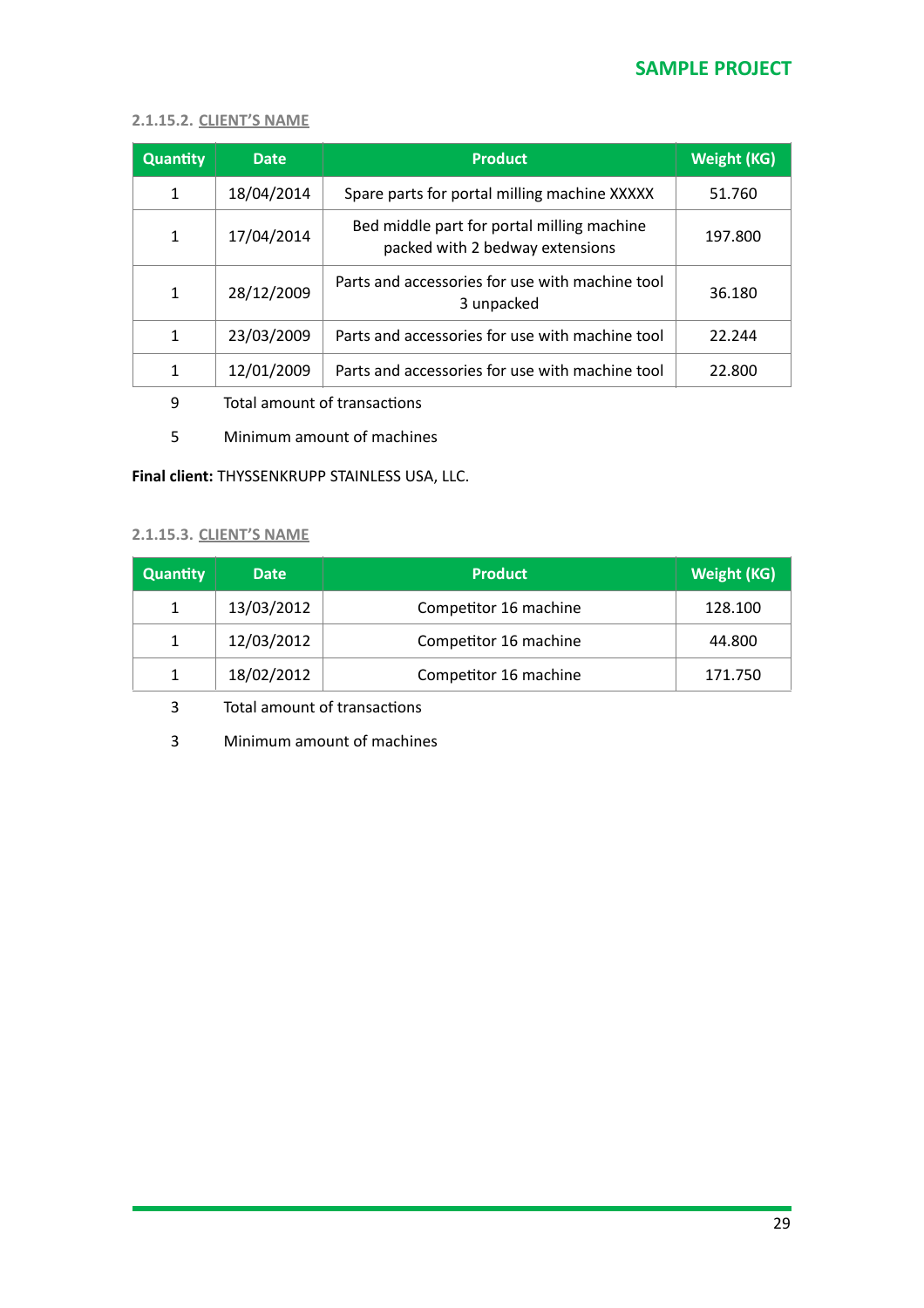# <span id="page-27-0"></span>2.2. CLIENT ANNEXES - USA (SHIPMENTS>20.000 KG)

| <b>CLIENT'S NAME</b> |                                 |
|----------------------|---------------------------------|
| <b>CLIENT'S LOGO</b> | <b>CLIENT'S CONTACT DETAILS</b> |
|                      | <b>CLIENT'S WEBSITE</b>         |

| <b>CLIENT'S NAME</b> |                                 |
|----------------------|---------------------------------|
| <b>CLIENT'S LOGO</b> | <b>CLIENT'S CONTACT DETAILS</b> |
|                      | <b>CLIENT'S WEBSITE</b>         |

| <b>CLIENT'S NAME</b> |                                 |
|----------------------|---------------------------------|
| <b>CLIENT'S LOGO</b> | <b>CLIENT'S CONTACT DETAILS</b> |
|                      | <b>CLIENT'S WEBSITE</b>         |

| <b>CLIENT'S NAME</b> |                                 |
|----------------------|---------------------------------|
| <b>CLIENT'S LOGO</b> | <b>CLIENT'S CONTACT DETAILS</b> |
|                      | <b>CLIENT'S WEBSITE</b>         |

| <b>CLIENT'S NAME</b> |                                 |  |  |
|----------------------|---------------------------------|--|--|
| <b>CLIENT'S LOGO</b> | <b>CLIENT'S CONTACT DETAILS</b> |  |  |
|                      | <b>CLIENT'S WEBSITE</b>         |  |  |

| <b>CLIENT'S NAME</b><br>6. |                                 |
|----------------------------|---------------------------------|
| <b>CLIENT'S LOGO</b>       | <b>CLIENT'S CONTACT DETAILS</b> |
|                            | <b>CLIENT'S WEBSITE</b>         |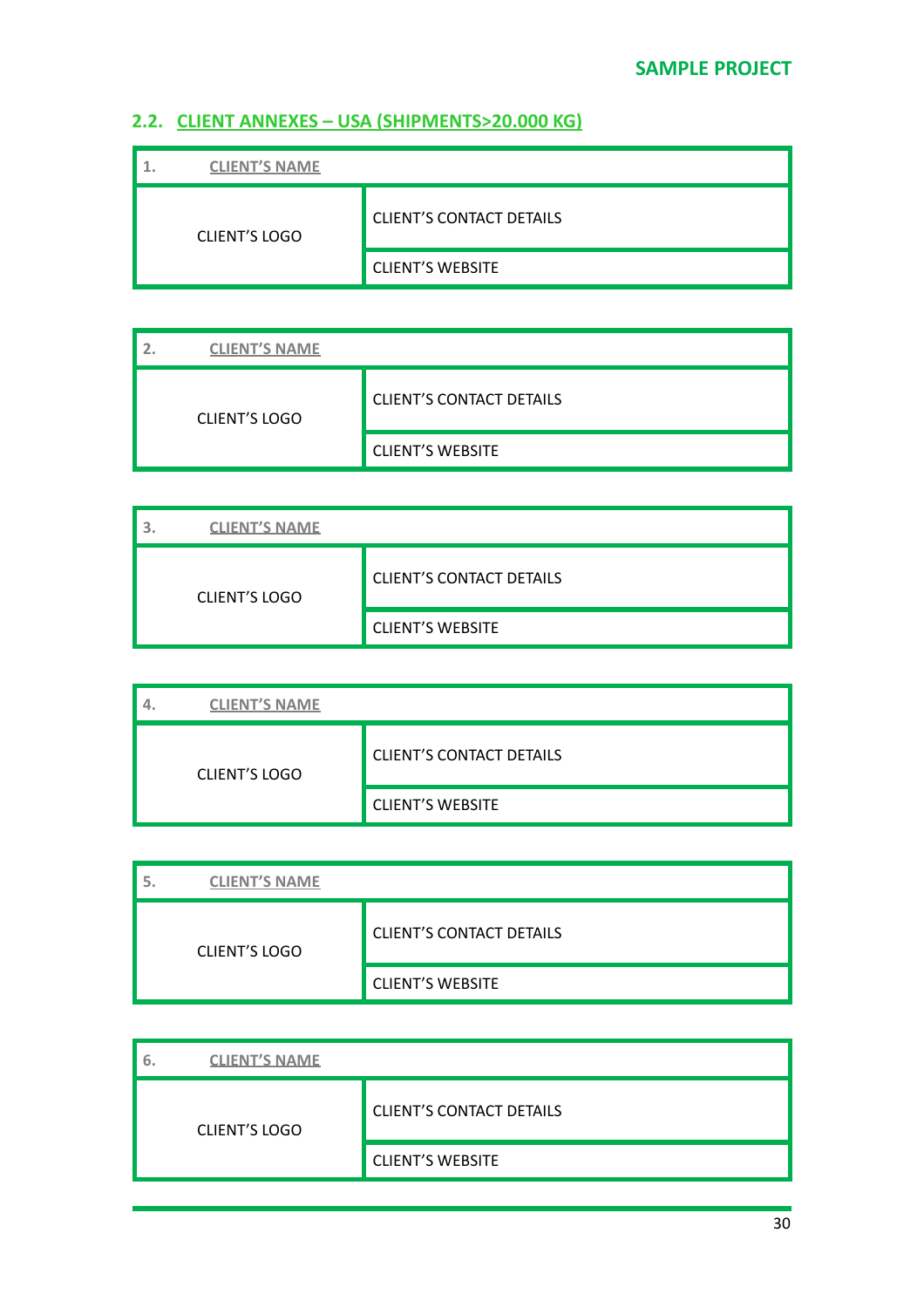# <span id="page-28-0"></span>**3. RUSSIA**

# <span id="page-28-1"></span>**3.1. COMPETITORS' TRANSACTIONS - RUSSIA (SHIPMENTS>\$400.000)**

# <span id="page-28-2"></span>**3.1.1. DIRECT SALES**

**3.1.1.1. COMPETITOR 2** 

## 3.1.1.1.1. CLIENT'S NAME

| <b>Quantit</b><br>y | <b>Date</b> | <b>Product</b>                                                                                             | <b>Weight</b><br>(KG) | <b>Amount</b><br>(USD) |
|---------------------|-------------|------------------------------------------------------------------------------------------------------------|-----------------------|------------------------|
| $\mathbf{1}$        | 02/11/2016  | Multifunctional five-center portal metal-<br>working center models XXXXX                                   | 25.755                | 866.842                |
| 1                   | 12/08/2014  | New five-second vertical metal-processing<br>center with mobile portal, type XXXXX                         | 23.712                | 803.662                |
| 1                   | 26/03/2014  | Centers processing multifunctional milling<br>unit with automatic replacement of cutting<br>tools with cnc | 21.180                | 731.479                |
| 1                   | 12/01/2012  | Five-second vertical metal-processing<br>center with mobile portal models XXXXX                            | 23.500                | 580.184                |

- 4 Total amount of transactions
- 4 Minimum amount of machines

# 3.1.1.1.2. CLIENT'S NAME

| <b>Quantit</b><br>y | <b>Date</b> | <b>Product</b>                                                                                                                                                                                 | <b>Weight</b><br>(KG) | <b>Amount</b><br>(USD) |
|---------------------|-------------|------------------------------------------------------------------------------------------------------------------------------------------------------------------------------------------------|-----------------------|------------------------|
| 1                   | 12/03/2009  | Heavy duty machining center, type XXXXX<br>with high speed (15000 rpm) milling<br>spindle. with numerical program control,<br>mobile bridge and five interpolated axis, for<br>metal treatment | 25.858                | 1.552.693              |

1 Total amount of transactions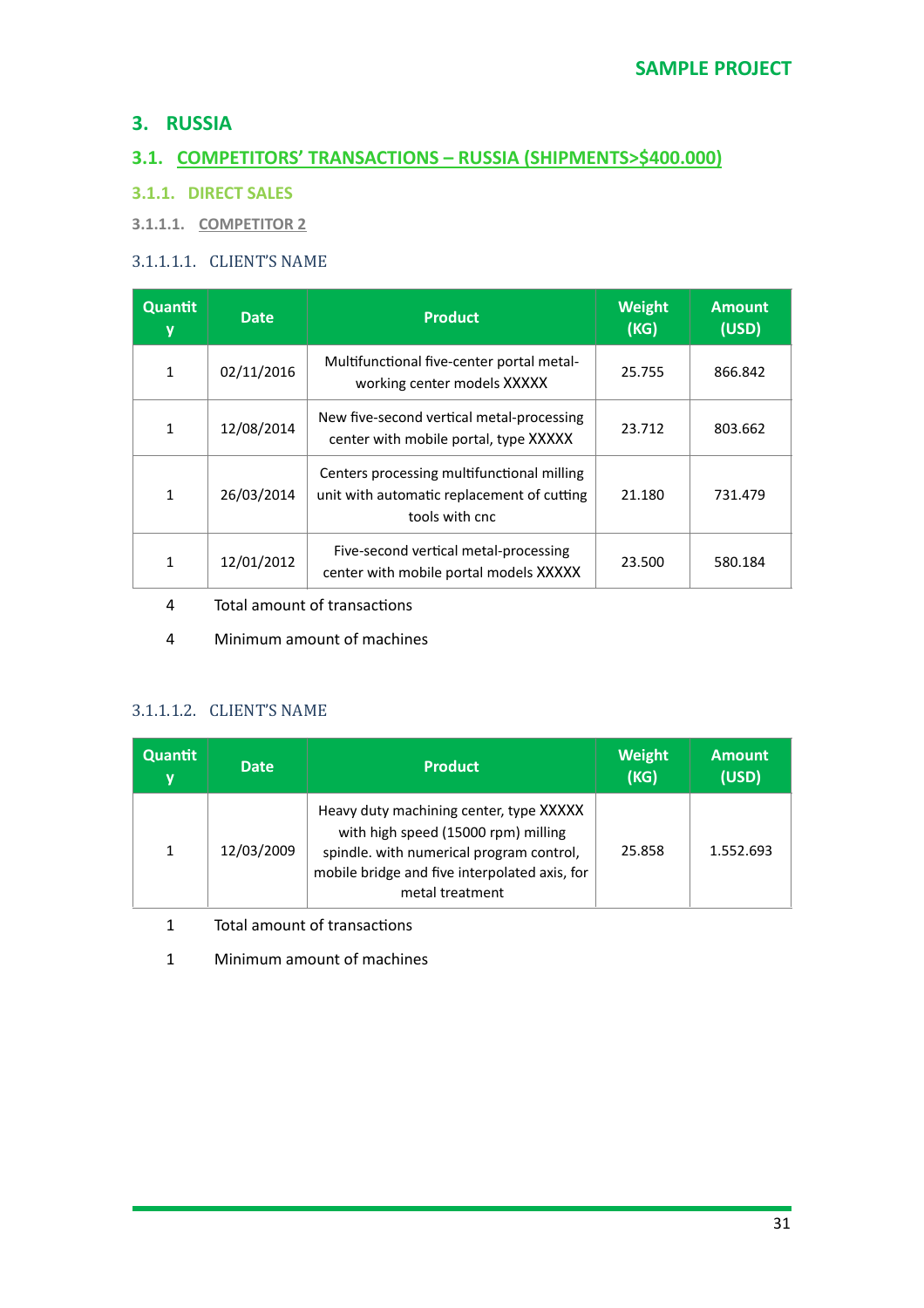#### 3.1.1.1.3. CLIENT'S NAME

| <b>Quantit</b><br>v | <b>Date</b> | <b>Product</b>                                                                     | <b>Weight</b><br>(KG) | <b>Amount</b><br>(USD) |
|---------------------|-------------|------------------------------------------------------------------------------------|-----------------------|------------------------|
|                     | 01/10/2012  | Milling center with high-speed drive (14500<br>RPM) and numerical software control | 26.900                | 749.441                |

1 Total amount of transactions

1 Minimum amount of machines

## **3.1.1.2. COMPETITOR 3**

#### 3.1.1.2.1. CLIENT'S NAME

| Quantit<br>v | <b>Date</b> | <b>Product</b>                                                                     | Weight<br>(KG) | <b>Amount</b><br>(USD) |
|--------------|-------------|------------------------------------------------------------------------------------|----------------|------------------------|
|              | 15/10/2014  | Turning machining center horizontal model<br>XXXXX with numerical software control | 51.995         | 2.775.093              |
|              |             |                                                                                    |                |                        |

1 Total amount of transactions

1 Minimum amount of machines

# 3.1.1.2.2. CLIENT'S NAME

| <b>Quantit</b><br>y | <b>Date</b> | <b>Product</b>                                                       | <b>Weight</b><br>(KG) | <b>Amount</b><br>(USD) |
|---------------------|-------------|----------------------------------------------------------------------|-----------------------|------------------------|
| 1                   | 02/04/2011  | High-speed machining center with<br>horizontal spindle and equipment | 123.445               | 5.431.259              |
| 1                   | 25/02/2011  | High-speed machining center with<br>horizontal spindle and equipment | 227.201               | 9.720.297              |
| 1                   | 05/02/2011  | High-speed machining center with<br>horizontal spindle and equipment | 239.277               | 8.561.539              |

5 Total amount of transactions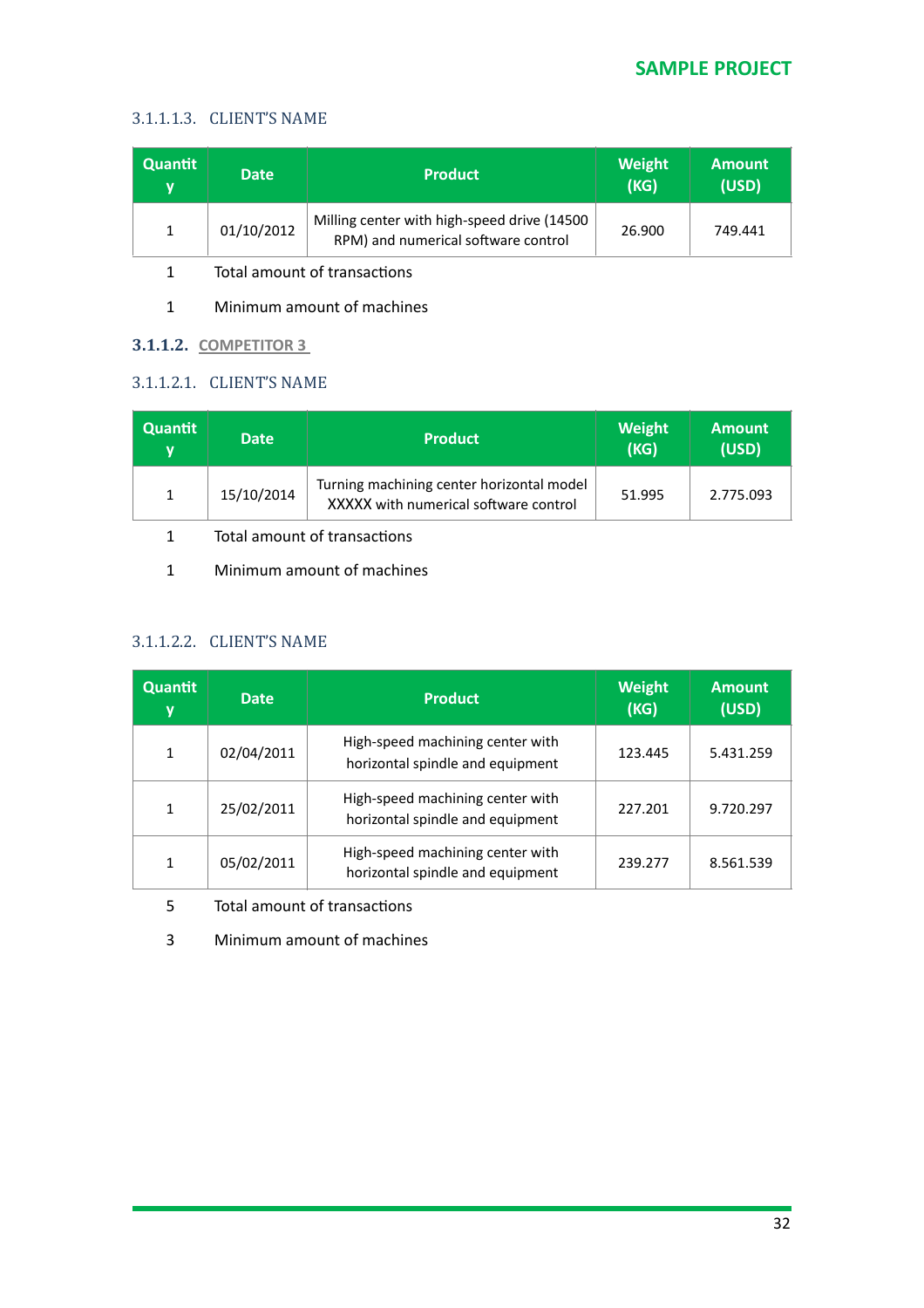# **SAMPLE PROJECT**

#### 3.1.1.2.3. CLIENT'S NAME

| <b>Quantit</b><br>v | <b>Date</b> | <b>Product</b>                                                                     | Weight<br>(KG) | <b>Amount</b><br>(USD) |
|---------------------|-------------|------------------------------------------------------------------------------------|----------------|------------------------|
|                     | 23/04/2010  | <b>BELT-BEARING MACHINES Competitor 3:</b><br><b>VERTICAL SEMI-AUTOMATIC XXXXX</b> | 18.140         | 437.755                |

1 Total amount of transactions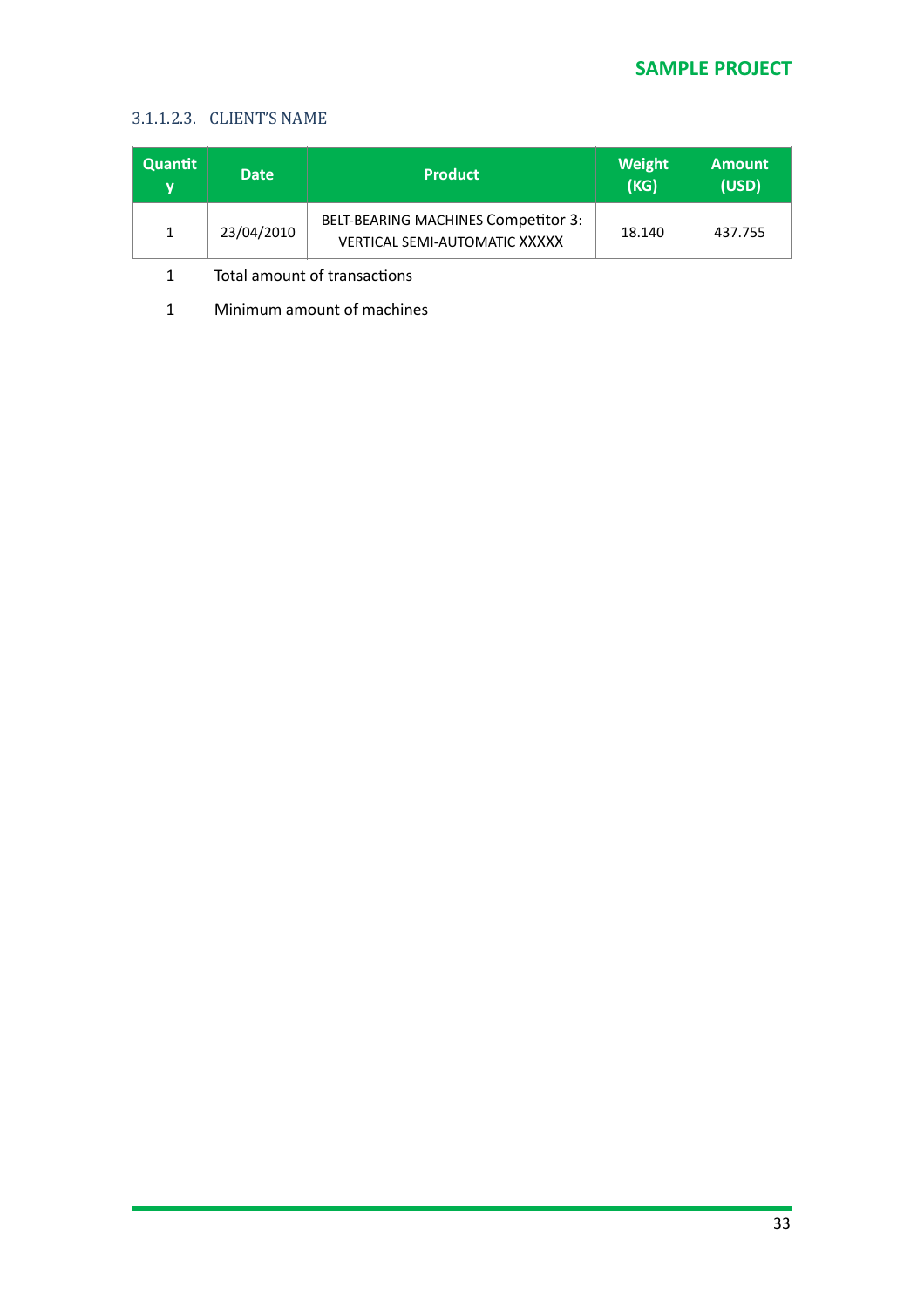#### **3.1.1.3. COMPETITOR 5**

#### 3.1.1.3.1. CLIENT'S NAME

| <b>Quantit</b><br>v | <b>Date</b> | <b>Product</b>                                                       | Weight<br>(KG) | <b>Amount</b><br>(USD) |
|---------------------|-------------|----------------------------------------------------------------------|----------------|------------------------|
|                     | 31/05/2011  | Hydrostatic boring-milling machine with<br>mobile stand, model XXXXX | 100.400        | 2.591.821              |

1 Total amount of transactions

1 Minimum amount of machines

#### 3.1.1.3.2. CLIENT'S NAME

| Quantit<br>у | <b>Date</b> | <b>Product</b>                                                                                                                        | <b>Weight</b><br>(KG) | <b>Amount</b><br>(USD) |
|--------------|-------------|---------------------------------------------------------------------------------------------------------------------------------------|-----------------------|------------------------|
| $\mathbf{1}$ | 23/07/2015  | Milling machine with mobile stand, with<br>high dynamic characteristics and form<br>moved down precision, power model<br><b>XXXXX</b> | 86.540                | 1.284.482              |
| $\mathbf{1}$ | 16/07/2015  | Milling machine with mobile stand, with<br>high dynamic characteristics and form<br>moved down precision, power model<br><b>XXXXX</b> | 90.490                | 1.381.180              |
| $\mathbf{1}$ | 03/07/2015  | Milling machine with mobile stand, with<br>high dynamic characteristics and form<br>moved down precision                              | 46.790                | 830.822                |
| $\mathbf{1}$ | 24/06/2015  | Milling machine with mobile stand, with<br>high dynamic characteristics and form<br>moved down precision                              | 48.590                | 880.384                |
| $\mathbf{1}$ | 04/06/2015  | Hydrostatic boring machine with mobile<br>stand, model XXXXX                                                                          | 142.200               | 2.189.517              |

5 Total amount of transactions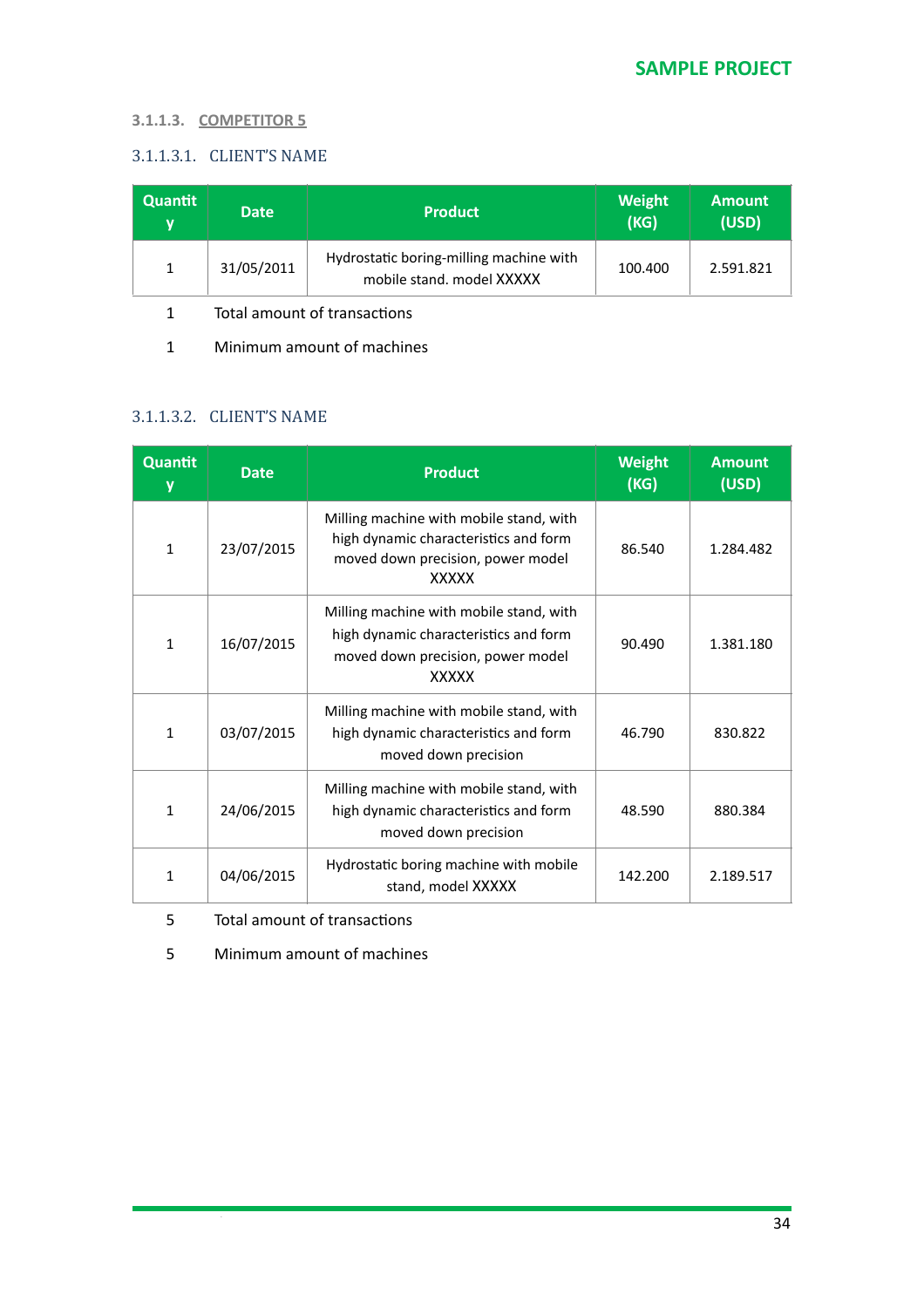#### 3.1.1.3.3. CLIENT'S NAME

| Quantit<br>۷ | <b>Date</b> | <b>Product</b>                                           | <b>Weight</b><br>(KG) | <b>Amount</b><br>(USD) |
|--------------|-------------|----------------------------------------------------------|-----------------------|------------------------|
|              | 06/09/2011  | Horizontal boring machine with CNC model<br><b>XXXXX</b> | 138.800               | 2.111.076              |

1 Total amount of transactions

1 Minimum amount of machines

# 3.1.1.3.4. CLIENT'S NAME

| Quantit<br>y | <b>Date</b> | <b>Product</b>                                                                                | Weight<br>(KG) | <b>Amount</b><br>(USD) |
|--------------|-------------|-----------------------------------------------------------------------------------------------|----------------|------------------------|
| 1            | 13/01/2012  | Horizontal boring milling machine with<br>numerical software controlled, with mobile<br>stand | 573.120        | 6.099.869              |

1 Total amount of transactions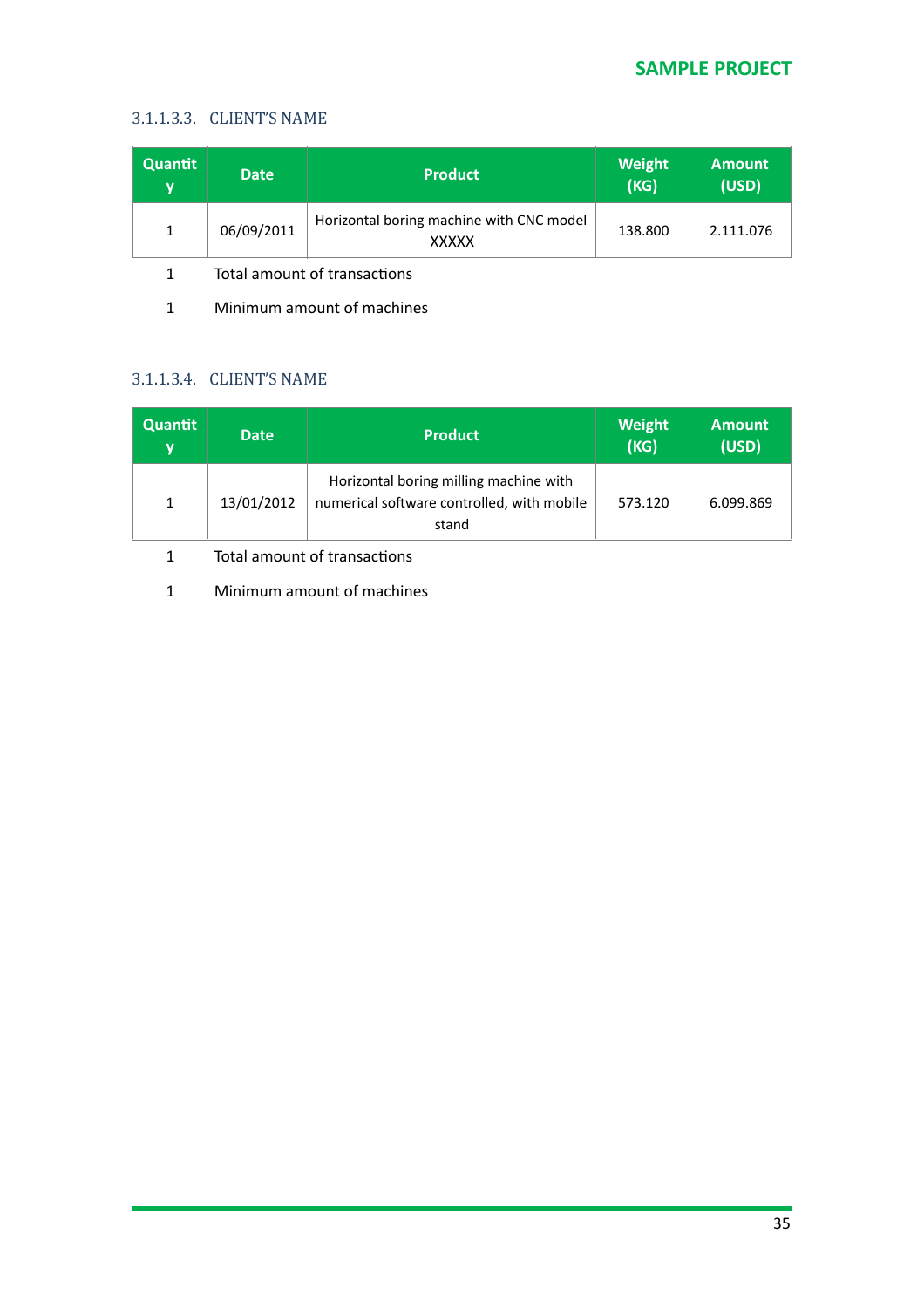#### **3.1.1.4. COMPETITOR 6**

# 3.1.1.4.1. CLIENT'S NAME

| <b>Quantit</b><br>V | <b>Date</b> | <b>Product</b>                                                                     | Weight<br>(KG) | <b>Amount</b><br>(USD) |
|---------------------|-------------|------------------------------------------------------------------------------------|----------------|------------------------|
|                     | 13/12/2016  | Vertical milling-milling metal-working<br>center with numerical software control   | 96.800         | 2.209.640              |
|                     | 01/12/2016  | Five-circulated metal-working universal<br>centers with numerical software control | 59.300         | 1.357.367              |

# 2 Total amount of transactions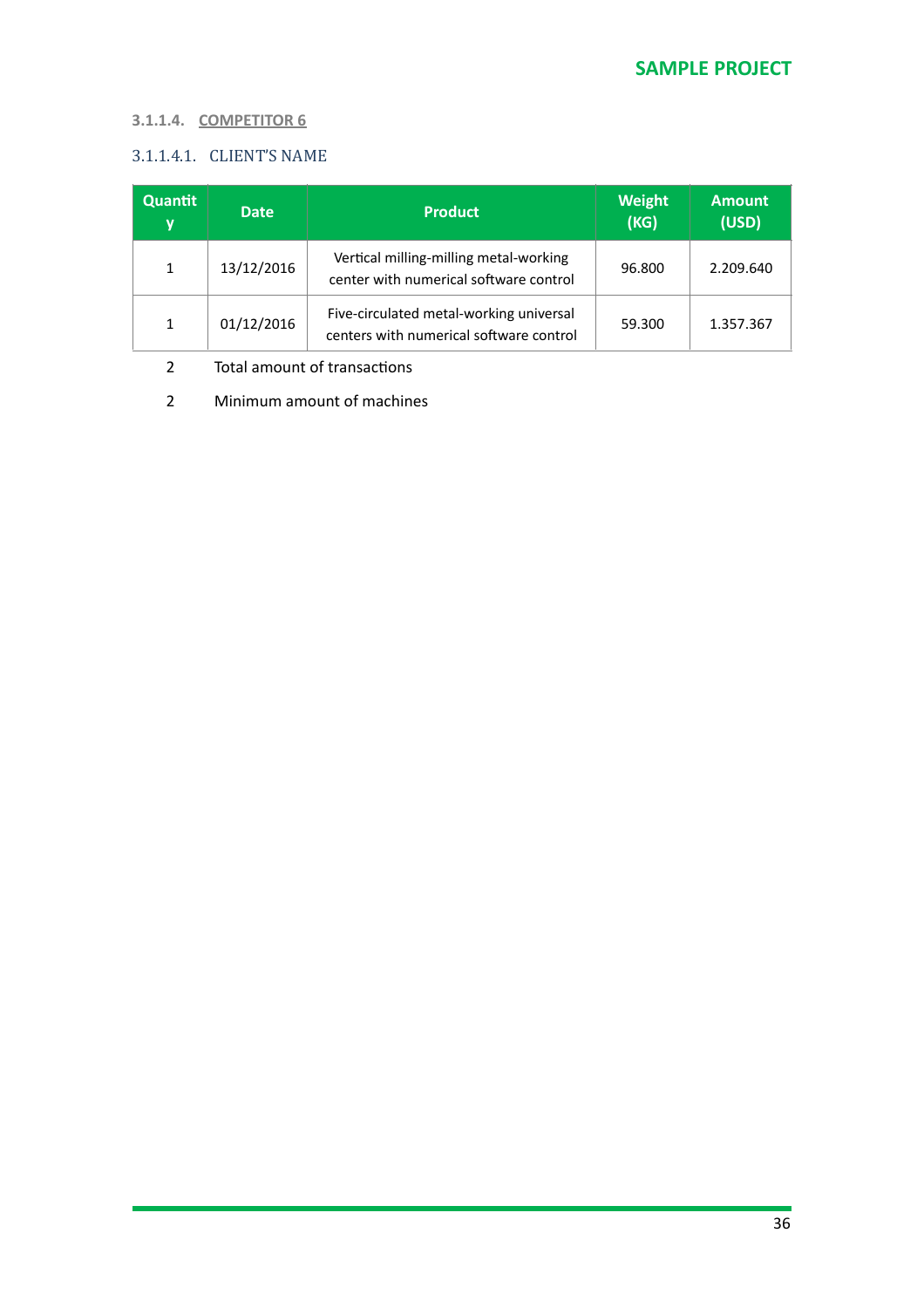## **3.1.1.5. COMPETITOR 7**

# 3.1.1.5.1. CLIENT'S NAME

| Quantit<br>v | <b>Date</b> | <b>Product</b>                                                                 | Weight<br>(KG) | <b>Amount</b><br>(USD) |
|--------------|-------------|--------------------------------------------------------------------------------|----------------|------------------------|
|              | 18/03/2014  | Horizontal metal working center with<br>numerical software control model XXXXX | 35.405         | 1.042.500              |

#### 1 Total amount of transactions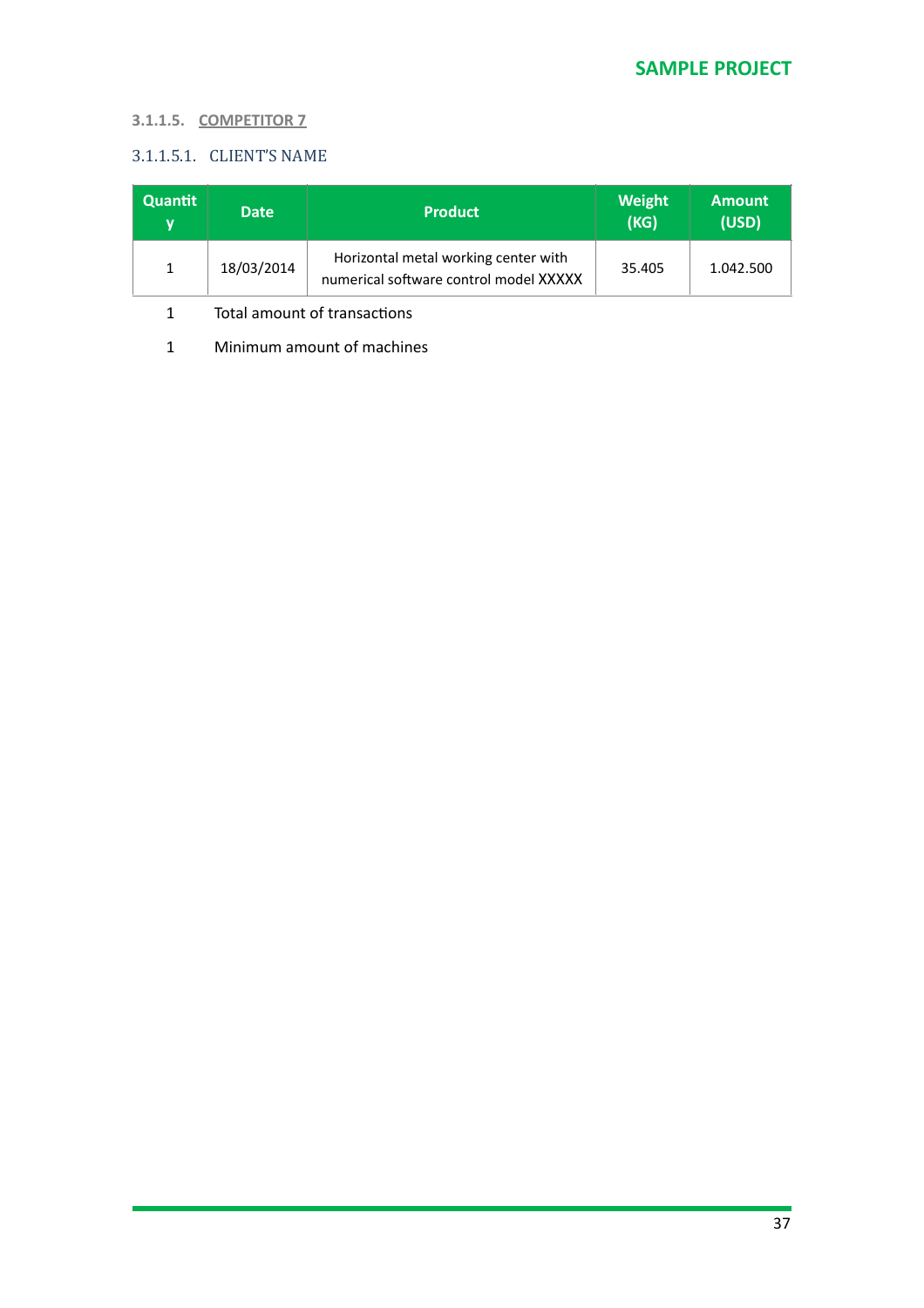#### **3.1.1.6. COMPETITOR 8**

#### 3.1.1.6.1. CLIENT'S NAME

| Quantit<br>y | <b>Date</b> | <b>Product</b>                                                                | <b>Weight</b><br>(KG) | <b>Amount</b><br>(USD) |
|--------------|-------------|-------------------------------------------------------------------------------|-----------------------|------------------------|
| 1            | 24/03/2016  | Milling-milling machine and 5-TI axial<br>milling machining center model XXXX | 103.265               | 2.168.354              |
| 1            | 25/02/2016  | XXXXX milling and milling machine                                             | 54.915                | 958.182                |
| 1            | 21/03/2014  | XXXXX milling machine with movable<br>ground stand and CNC                    | 124.355               | 2.808.947              |

#### 3 Total amount of transactions

3 Minimum amount of machines

#### 3.1.1.6.2. CLIENT'S NAME

| <b>Quantit</b><br>v | <b>Date</b> | <b>Product</b>                                         | <b>Weight</b><br>(KG) | <b>Amount</b><br>(USD) |
|---------------------|-------------|--------------------------------------------------------|-----------------------|------------------------|
|                     | 30/07/2014  | Metalworking, horizontal milling center<br>model XXXXX | 34.275                | 986.223                |

- 1 Total amount of transactions
- 1 Minimum amount of machines

#### 3.1.1.6.3. CLIENT'S NAME

| <b>Quantit</b><br>v | <b>Date</b> | <b>Product</b>          | Weight<br>(KG) | <b>Amount</b><br>(USD) |
|---------------------|-------------|-------------------------|----------------|------------------------|
|                     | 30/03/2011  | Machine CNC model XXXXX | 74.785         | 565.192                |

1 Total amount of transactions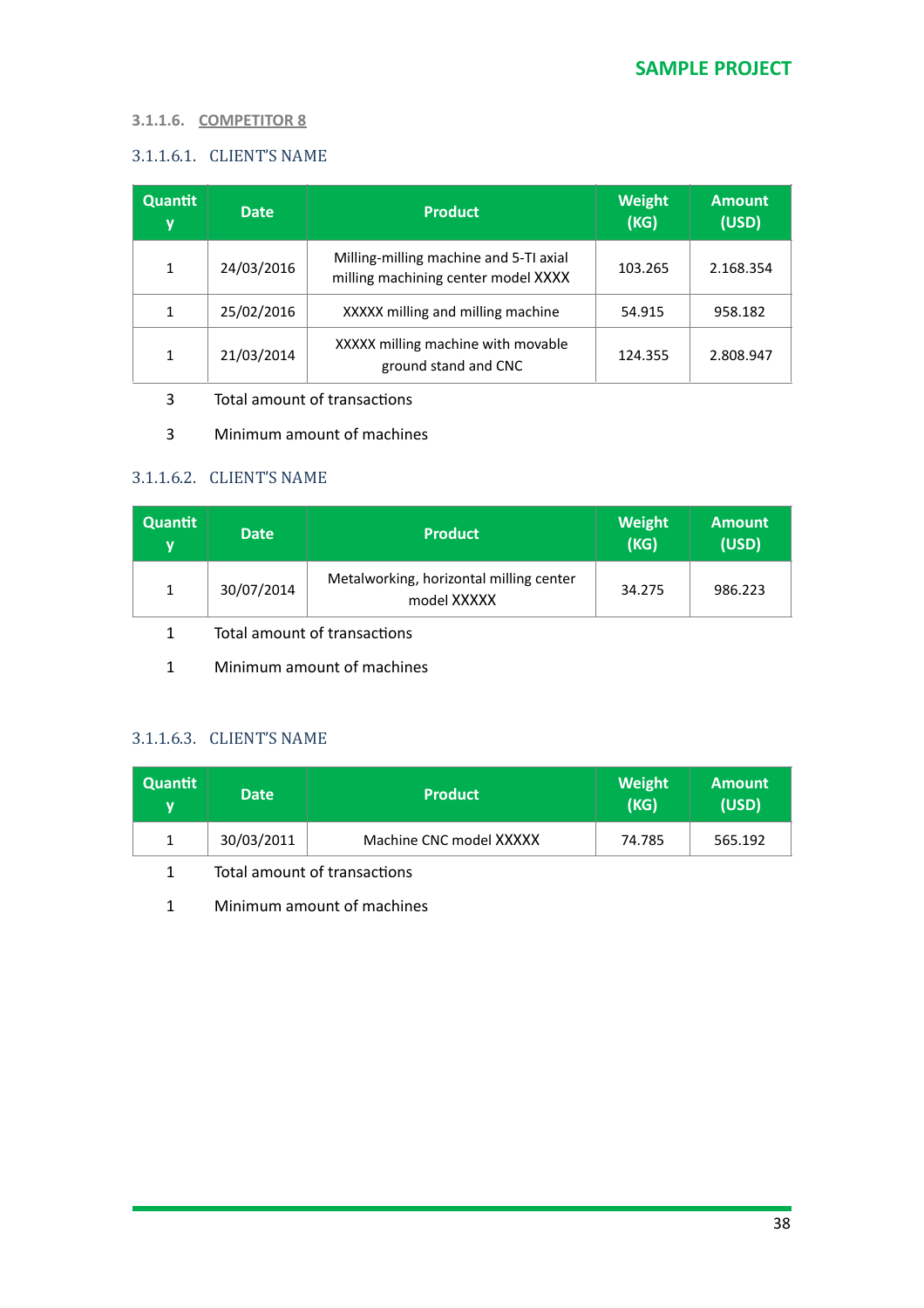#### **3.1.1.7. COMPETITOR 9**

### 3.1.1.7.1. CLIENT'S NAME

| Quantit<br>y | <b>Date</b> | <b>Product</b>                                                                                                  | Weight<br>(KG) | <b>Amount</b><br>(USD) |
|--------------|-------------|-----------------------------------------------------------------------------------------------------------------|----------------|------------------------|
| 1            | 14/04/2008  | Milling machine of floor type with mobile<br>column COMPETITOR 9models XXXXX with<br>numerical software control | 47.450         | 965.501                |

1 Total amount of transactions

1 Minimum amount of machines

### 3.1.1.7.2. CLIENT'S NAME

| <b>Quantit</b><br>y | <b>Date</b> | <b>Product</b>                                                            | <b>Weight</b><br>(KG) | <b>Amount</b><br>(USD) |
|---------------------|-------------|---------------------------------------------------------------------------|-----------------------|------------------------|
| 1                   | 22/03/2017  | Metalworking milling machine<br><b>COMPETITOR 9marks performer- XXXXX</b> | 24.091                | 606.012                |
| 1                   | 02/02/2015  | Metalworking milling machine<br>COMPETITOR 9XXXXX and milling head        | 40.305                | 814.680                |
| 1                   | 23/05/2012  | Center with mobile column COMPETITOR<br>9model XXXXX                      | 95.375                | 1.770.636              |
| 1                   | 21/05/2012  | Center with mobile column COMPETITOR<br>9model XXXXX                      | 95.375                | 1.752.764              |

#### 4 Total amount of transactions

4 Minimum amount of machines

### 3.1.1.7.3. CLIENT'S NAME

| Quantit<br>V | <b>Date</b> | <b>Product</b>                                            | Weight<br>(KG) | <b>Amount</b><br>(USD) |
|--------------|-------------|-----------------------------------------------------------|----------------|------------------------|
|              | 26/12/2014  | Milling-up horizontal machine<br><b>COMPETITOR 9XXXXX</b> | 70.700         | 966.799                |

### 1 Total amount of transactions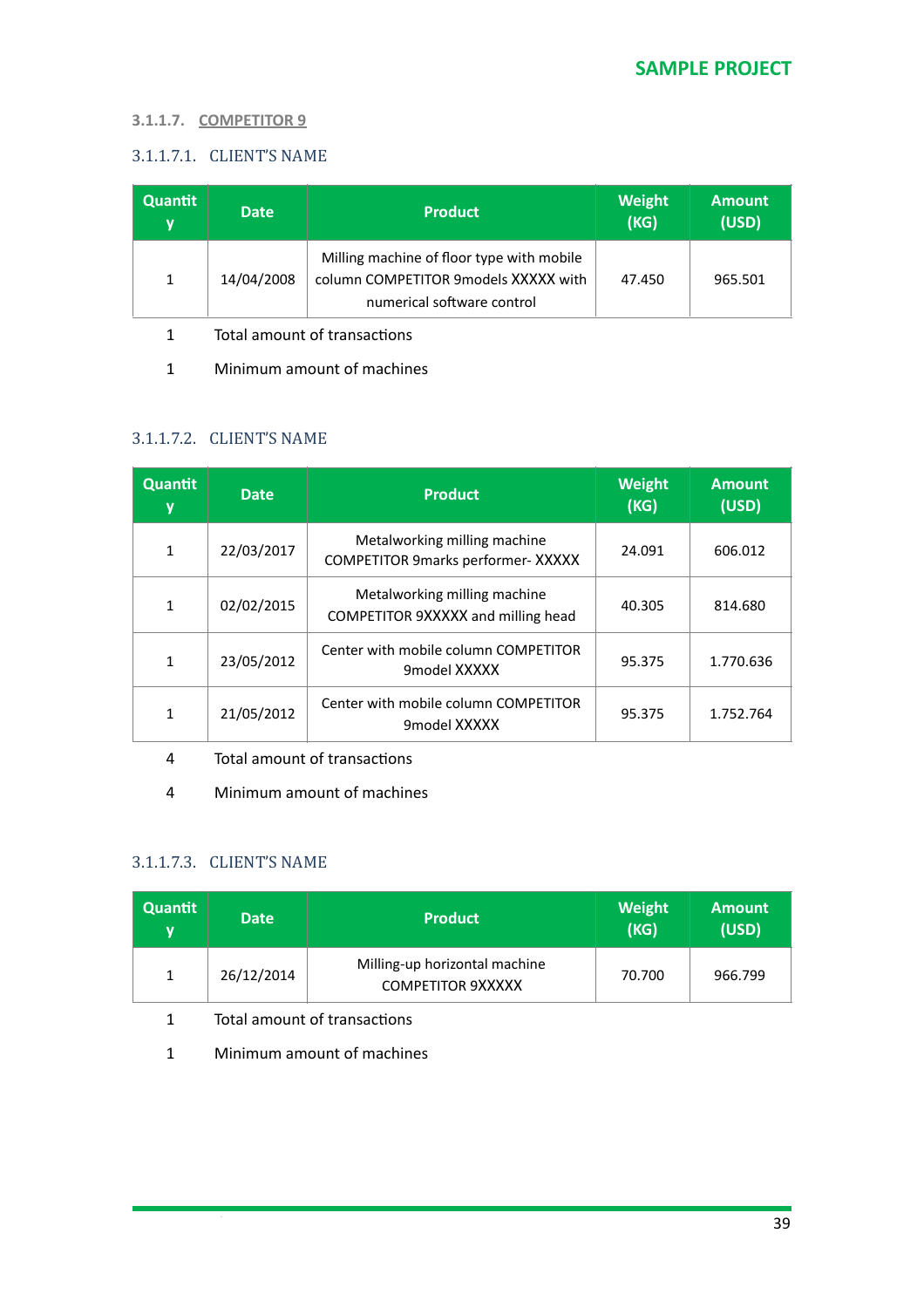# **SAMPLE PROJECT**

### 3.1.1.7.4. CLIENT'S NAME

| Quantit<br>۷ | <b>Date</b> | <b>Product</b>                                                                                         | <b>Weight</b><br>(KG) | <b>Amount</b><br>(USD) |
|--------------|-------------|--------------------------------------------------------------------------------------------------------|-----------------------|------------------------|
|              | 27/03/2017  | Portal milling machine model XXXXX with<br>fixed steel and mobile table, equipped with<br><b>XXXXX</b> | 62.478                | 735.796                |

1 Total amount of transactions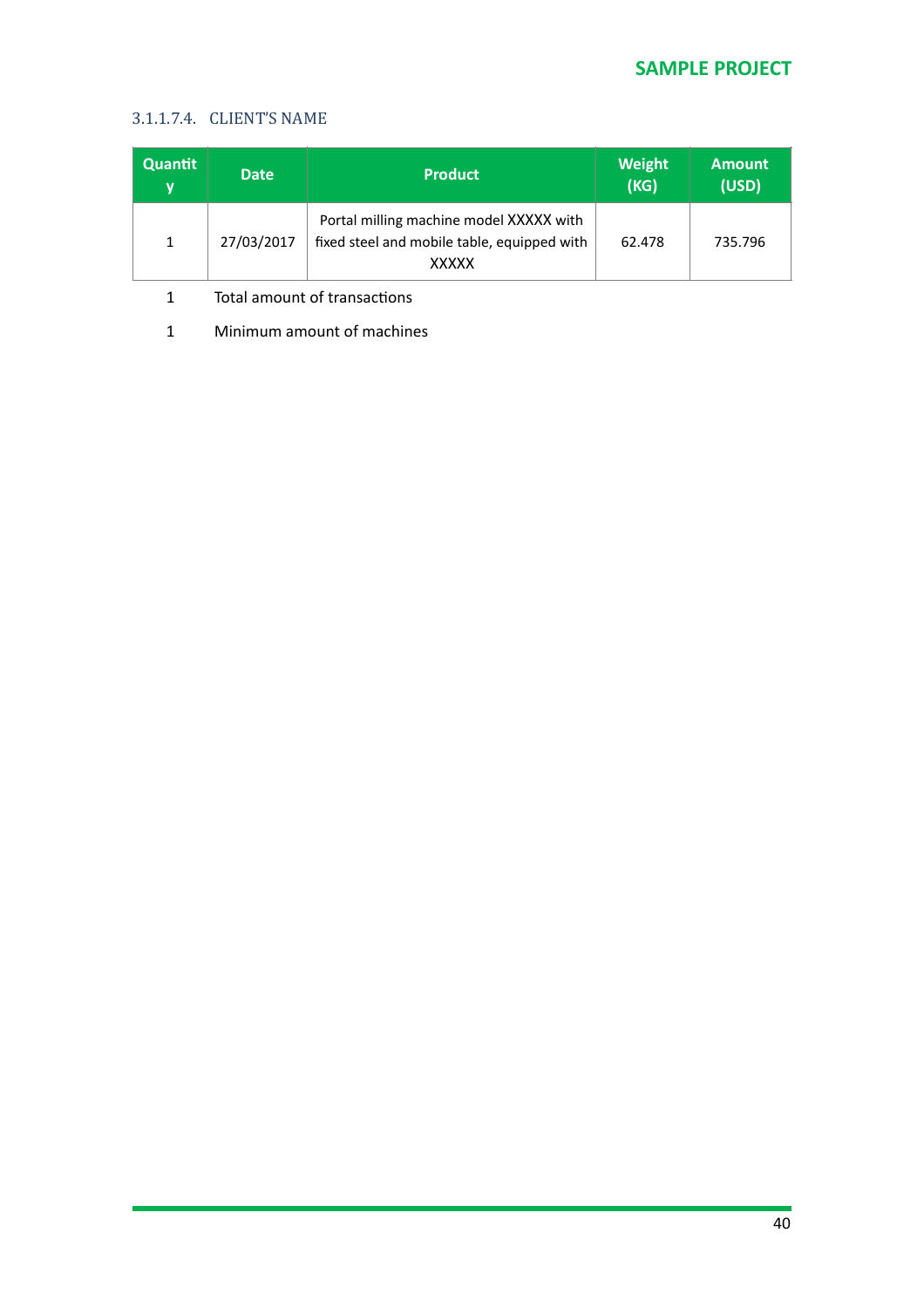### **3.1.1.8. COMPETITOR 10**

### 3.1.1.8.1. CLIENT'S NAME

| Quantit<br>y | <b>Date</b> | <b>Product</b>                                                                                                                                                                                                    | <b>Weight</b><br>(KG) | <b>Amount</b><br>(USD) |
|--------------|-------------|-------------------------------------------------------------------------------------------------------------------------------------------------------------------------------------------------------------------|-----------------------|------------------------|
| $\mathbf{1}$ | 19/09/2017  | Main part of machine Competitor 10<br>XXXXX: spindle 8000 rpm, type XXXXX                                                                                                                                         | 187                   | 1.252.754              |
| $\mathbf{1}$ | 11/05/2016  | Centers for metal processing:                                                                                                                                                                                     | 20.685                | 437.986                |
| $\mathbf{1}$ | 06/04/2016  | Horizontal multi-purpose metal-<br>processing tools (code okp 38 1021)<br>cnc osp p300s                                                                                                                           | 57.420                | 1.211.686              |
| $\mathbf{1}$ | 16/03/2016  | Horizontal milling machinery with<br>XXXXX cnc system in standard complete<br>set. Code of the okp 38 1000.                                                                                                       | 32.500                | 464.058                |
| $\mathbf{1}$ | 16/03/2016  | Vertical-milling metal-working center<br>with cnc-system XXXXX in standard<br>complete. Code of the okp 38 1000.                                                                                                  | 20.315                | 417.670                |
| $\mathbf{1}$ | 14/12/2015  | Vertical-milling metal-working center<br>with cnc XXXXX system in standard<br>complete set. Code of the okp 38 1000.                                                                                              | 21.670                | 514.650                |
| $\mathbf{1}$ | 27/02/2015  | Horizontal machinery, turning multi-<br>purpose machine, metalworking<br>machinery, Competitor 10 firms,<br>multus XXXXX model with XXXXX<br>system, delivered with transformer,<br>collection conveyor and lunet | 19.585                | 447.336                |
| $\mathbf{1}$ | 19/12/2014  | Horizontal, turning multi-purpose<br>metalworking machine Competitor 10,<br>models XXXXX with cnc XXXXX, in<br>standard complete set, supplied with<br>removable concier, transformer and<br>lunet                | 19.675                | 457.746                |
| $\mathbf{1}$ | 17/11/2014  | Horizontal milling metalworking center<br><b>XXXXX</b>                                                                                                                                                            | 138.565               | 2.570.185              |
| 1            | 29/09/2014  | Vertical multi-purpose turning machine<br><b>XXXXX</b>                                                                                                                                                            | 53.880                | 955.574                |

31 Total amount of transactions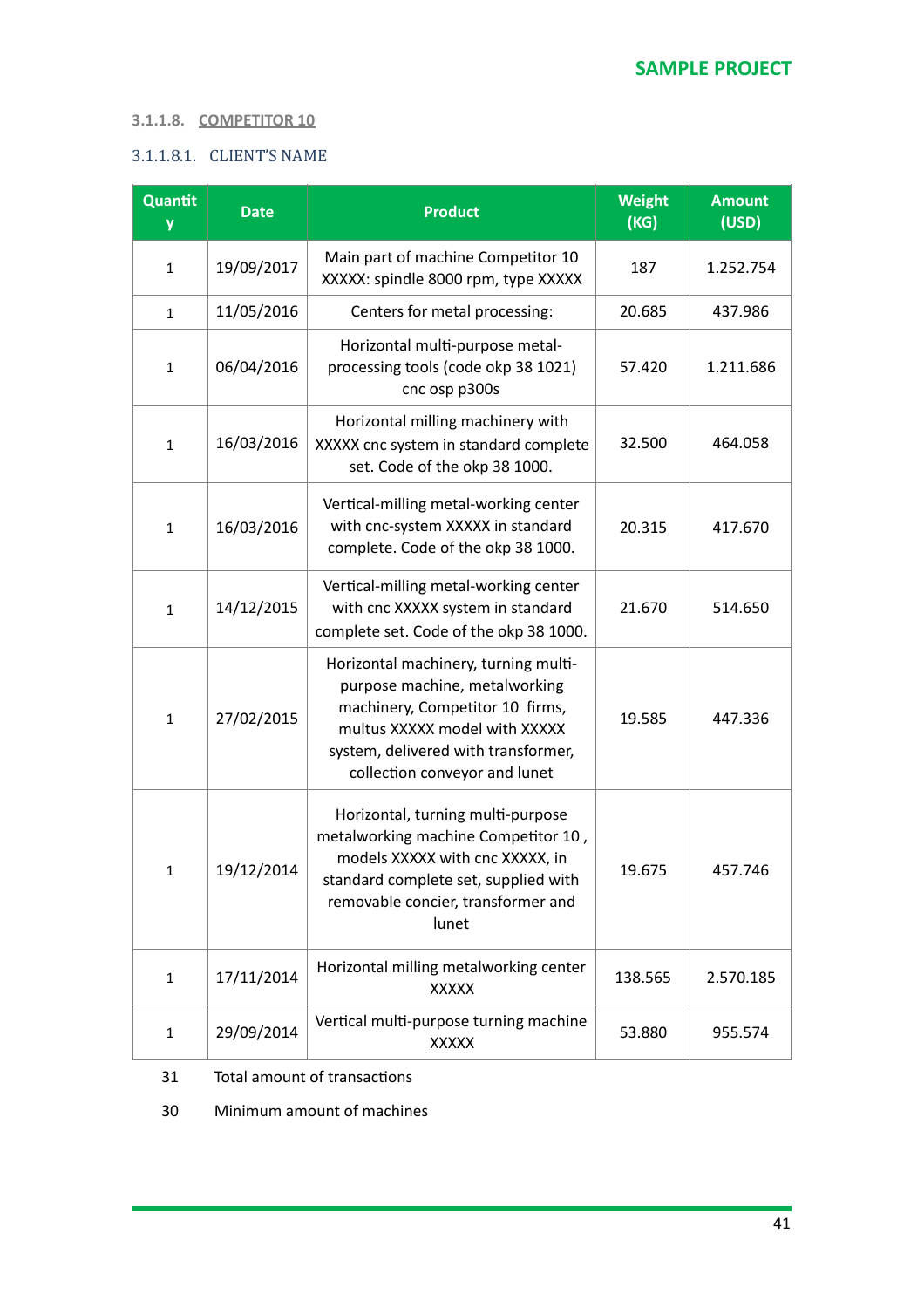### 3.1.1.8.2. CLIENT'S NAME

| Quantit<br>y | <b>Date</b> | <b>Product</b>                                       | <b>Weight</b><br>(KG) | <b>Amount</b><br>(USD) |
|--------------|-------------|------------------------------------------------------|-----------------------|------------------------|
| 1            | 13/05/2015  | Horizontal, one-spindle firms COMPETITOR<br>10 XXXXX | 18.400                | 480.087                |
| 1            | 20/11/2014  | Horizontal, one-spindle firms COMPETITOR<br>10 XXXXX | 27.600                | 804.169                |
| 1            | 12/11/2014  | Horizontal, one-spindle firms COMPETITOR<br>10 XXXXX | 18.400                | 531.362                |

- 3 Total amount of transactions
- 3 Minimum amount of machines

### 3.1.1.8.3. CLIENT'S NAME

| <b>Quantit</b><br>v | <b>Date</b>                  | <b>Product</b>                              | Weight<br>(KG) | <b>Amount</b><br>(USD) |
|---------------------|------------------------------|---------------------------------------------|----------------|------------------------|
|                     | 04/09/2009                   | Horizontal centers for drilling and milling | 78.440         | 1.355.670              |
|                     | Total amount of transactions |                                             |                |                        |

1 Minimum amount of machines

### 3.1.1.8.4. CLIENT'S NAME

| <b>Quantit</b><br>v | <b>Date</b> | <b>Product</b>                                             | <b>Weight</b><br>(KG) | <b>Amount</b><br>(USD) |
|---------------------|-------------|------------------------------------------------------------|-----------------------|------------------------|
|                     | 29/08/2015  | Vertical-milling multifunctional machining<br>center XXXXX | 15.870                | 543.565                |

1 Total amount of transactions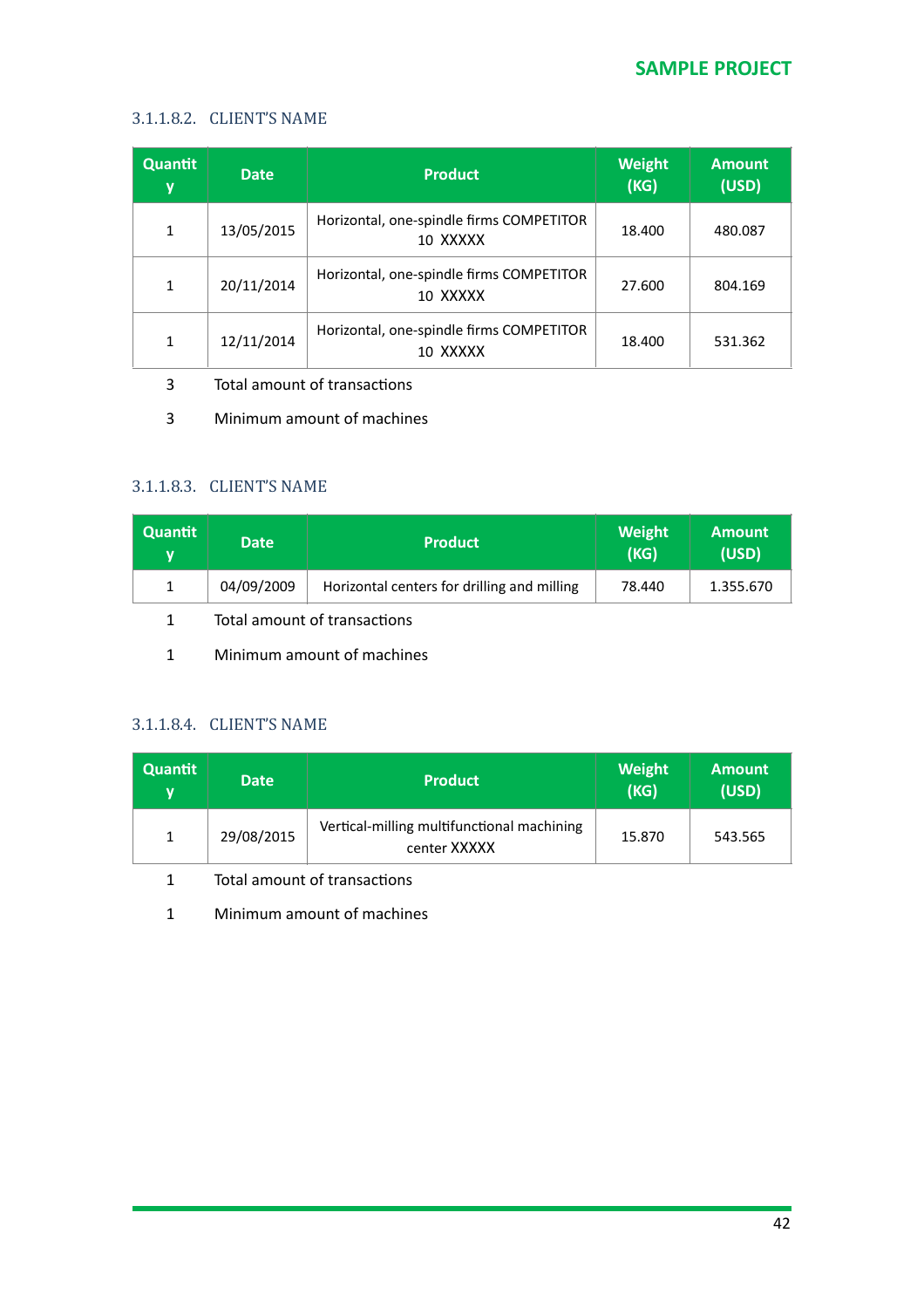### **3.1.1.9. COMPETITOR 11**

### 3.1.1.9.1. CLIENT'S NAME

| Quantit<br>y | <b>Date</b> | <b>Product</b>                                                                                                                                                                               | <b>Weight</b><br>(KG) | <b>Amount</b><br>(USD) |
|--------------|-------------|----------------------------------------------------------------------------------------------------------------------------------------------------------------------------------------------|-----------------------|------------------------|
| $\mathbf{1}$ | 05/09/2014  | Milling machine center with numerical<br>software control system, and equipped<br>with a tool-changing device                                                                                | 21.995                | 799.216                |
| $\mathbf{1}$ | 31/07/2014  | Milling machine center with numerical<br>software control system, and equipped<br>with a tool-changing device                                                                                | 36.655                | 1.508.177              |
| $\mathbf{1}$ | 25/07/2014  | Milling machine center with numerical<br>software control system, and equipped<br>with a tool-changing device                                                                                | 36.480                | 1.512.788              |
| $\mathbf{1}$ | 29/01/2014  | Milling machine center with numerical<br>software control system, and equipped<br>with a tool-changing device                                                                                | 32.080                | 1.262.848              |
| $\mathbf{1}$ | 26/07/2013  | Horizontal boring machine model XXXXX<br>for breading and milling, with numerical<br>software controlled, technical<br>specifications: longitudinal movement,<br>XXXXX cross-breaking, XXXXX | 94.600                | 1.968.903              |
| $\mathbf{1}$ | 21/12/2012  | Five-center metal-working center MODEL<br><b>XXXXX</b>                                                                                                                                       | 30.620                | 1.131.374              |
| $\mathbf{1}$ | 19/11/2012  | Five-center metal-working center MODEL<br><b>XXXXX</b>                                                                                                                                       | 30.620                | 1.092.343              |
| $\mathbf{1}$ | 22/06/2012  | Five-center metal-working center MODEL<br><b>XXXXX</b>                                                                                                                                       | 30.620                | 953.462                |

8 Total amount of transactions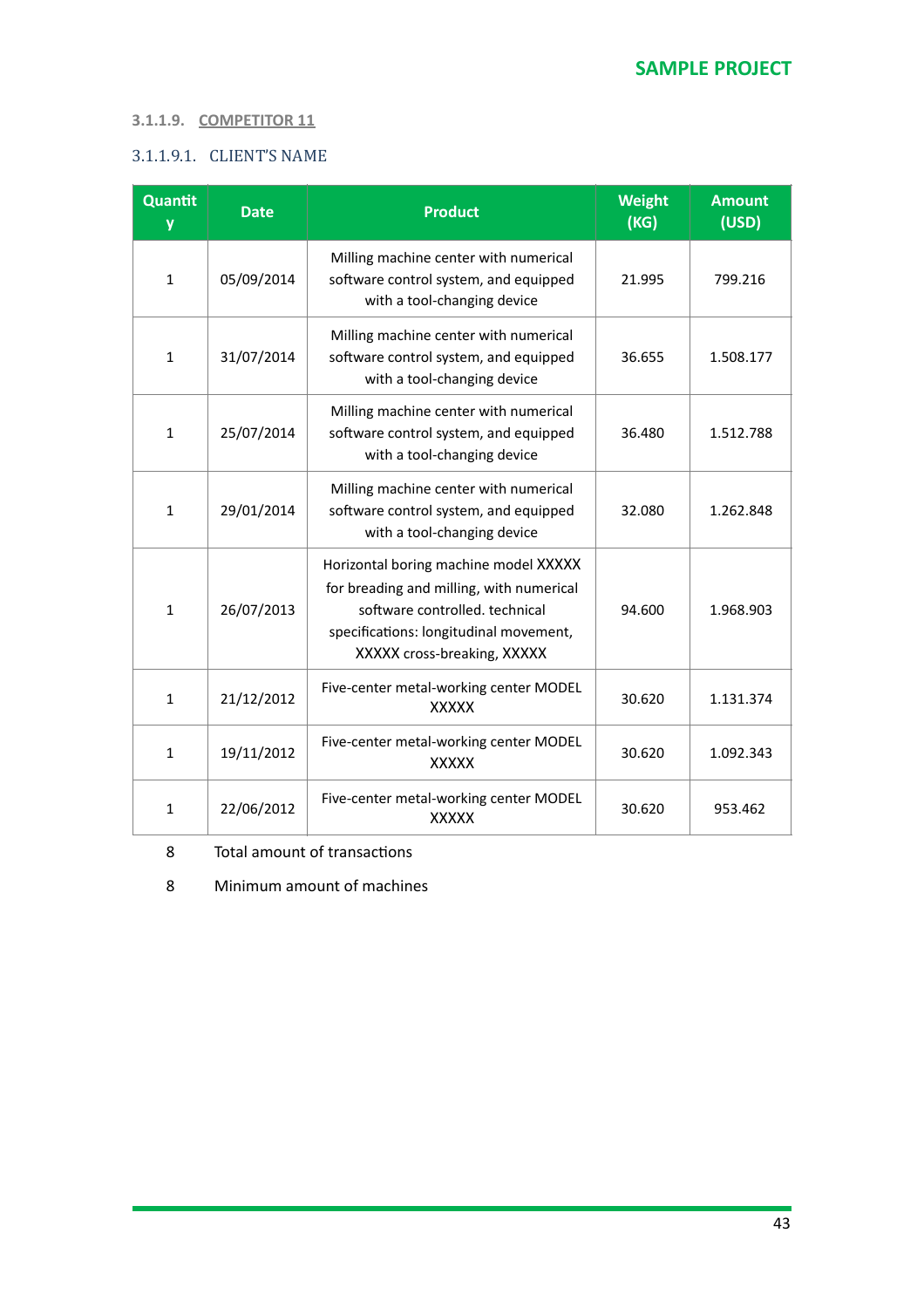### **3.1.1.10. COMPETITOR 12**

### 3.1.1.10.1. CLIENT'S NAME

| <b>Quantit</b><br>y | <b>Date</b> | <b>Product</b>                                                                                                        | <b>Weight</b><br>(KG) | <b>Amount</b><br>(USD) |
|---------------------|-------------|-----------------------------------------------------------------------------------------------------------------------|-----------------------|------------------------|
| $\mathbf{1}$        | 16/08/2017  | Multi-coupling five-circular milling and<br>milling machining center of the exl series of<br>general purpose with CNC | 29.700                | 1.229.018              |
| 1                   | 19/12/2016  | Horizontal XXXX-milling, CNC, model<br>XXXXX, civil engineering, intended for<br>high-speed                           | 75.600                | 964.119                |
| 1                   | 29/10/2016  | Multi-coating five-circular milling and<br>milling machining center of exl series                                     | 33.000                | 1.435.825              |

#### 3 Total amount of transactions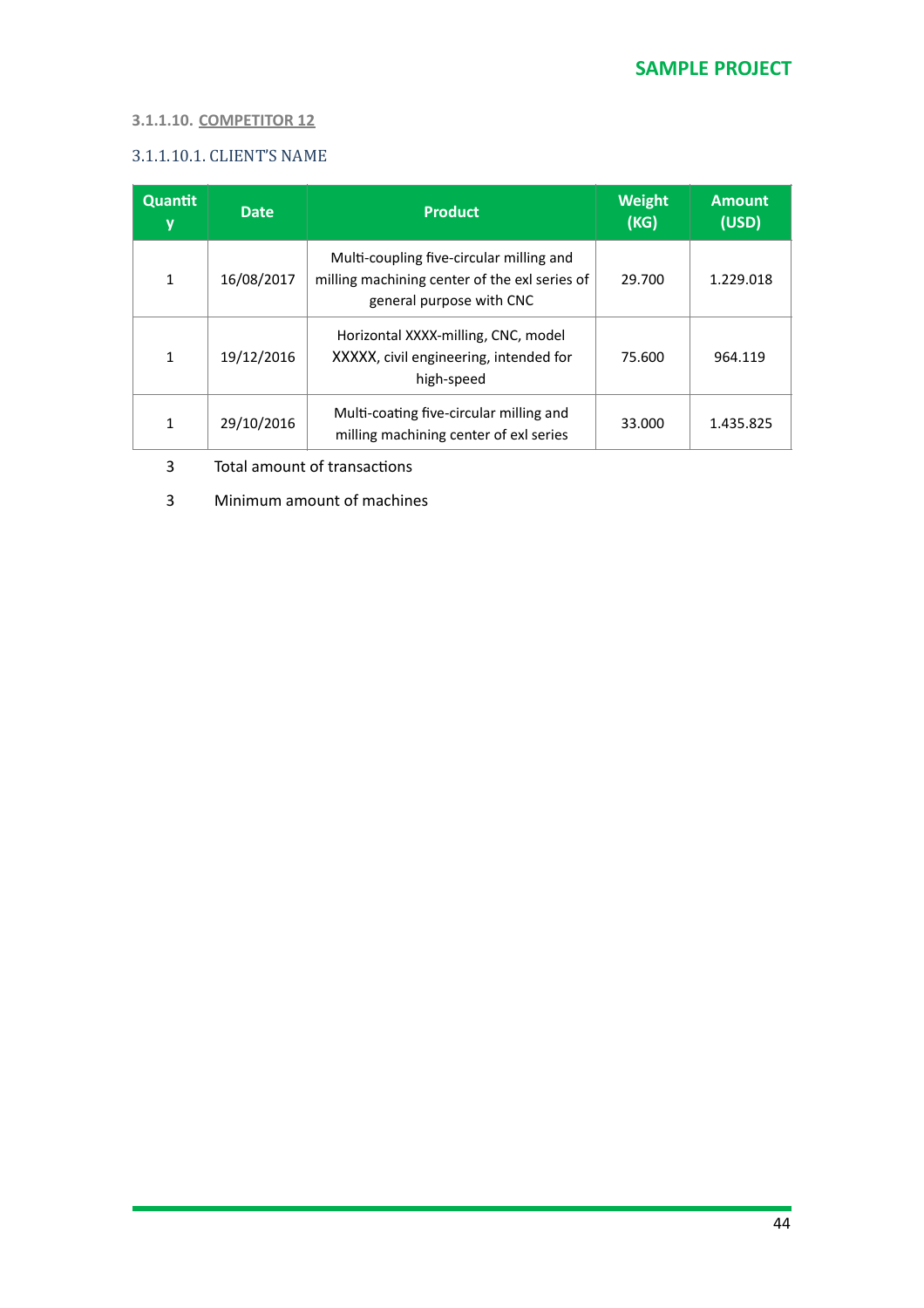#### **3.1.1.11. COMPETITOR 13**

### 3.1.1.11.1. CLIENT'S NAME

| Quantit<br>v | <b>Date</b>                  | <b>Product</b>                  | <b>Weight</b><br>(KG) | <b>Amount</b><br>(USD) |
|--------------|------------------------------|---------------------------------|-----------------------|------------------------|
|              | 07/02/2012                   | Milling center horizontal XXXXX | 101.600               | 1.844.857              |
|              | Total amount of transactions |                                 |                       |                        |

1 Minimum amount of machines

### 3.1.1.11.2. CLIENT'S NAME

| <b>Quantit</b><br>۷ | <b>Date</b> | <b>Product</b>                                                                                                           | <b>Weight</b><br>(KG) | <b>Amount</b><br>(USD) |
|---------------------|-------------|--------------------------------------------------------------------------------------------------------------------------|-----------------------|------------------------|
|                     | 02/06/2014  | Milling-drilling center with numerical<br>software controlled XXXXX with straightly<br>swiveled orthogonal head (AXIS C) | 56.280                | 1.513.700              |

1 Total amount of transactions

1 Minimum amount of machines

### 3.1.1.11.3. CLIENT'S NAME

| Quantit<br>y | <b>Date</b> | <b>Product</b>                                                                                         | <b>Weight</b><br>(KG) | <b>Amount</b><br>(USD) |
|--------------|-------------|--------------------------------------------------------------------------------------------------------|-----------------------|------------------------|
| $\mathbf{1}$ | 19/10/2015  | Horizontal milling center with high speed<br>drive, speed range from 4000 to 6000 RPM,<br>with XXXXX   | 57.390                | 1.347.055              |
| 1            | 19/01/2015  | Horizontal milling center with high speed<br>drive, speed range from 4000 to 6000 RPM,<br><b>XXXXX</b> | 55.740                | 1.204.138              |

- 2 Total amount of transactions
- 2 Minimum amount of machines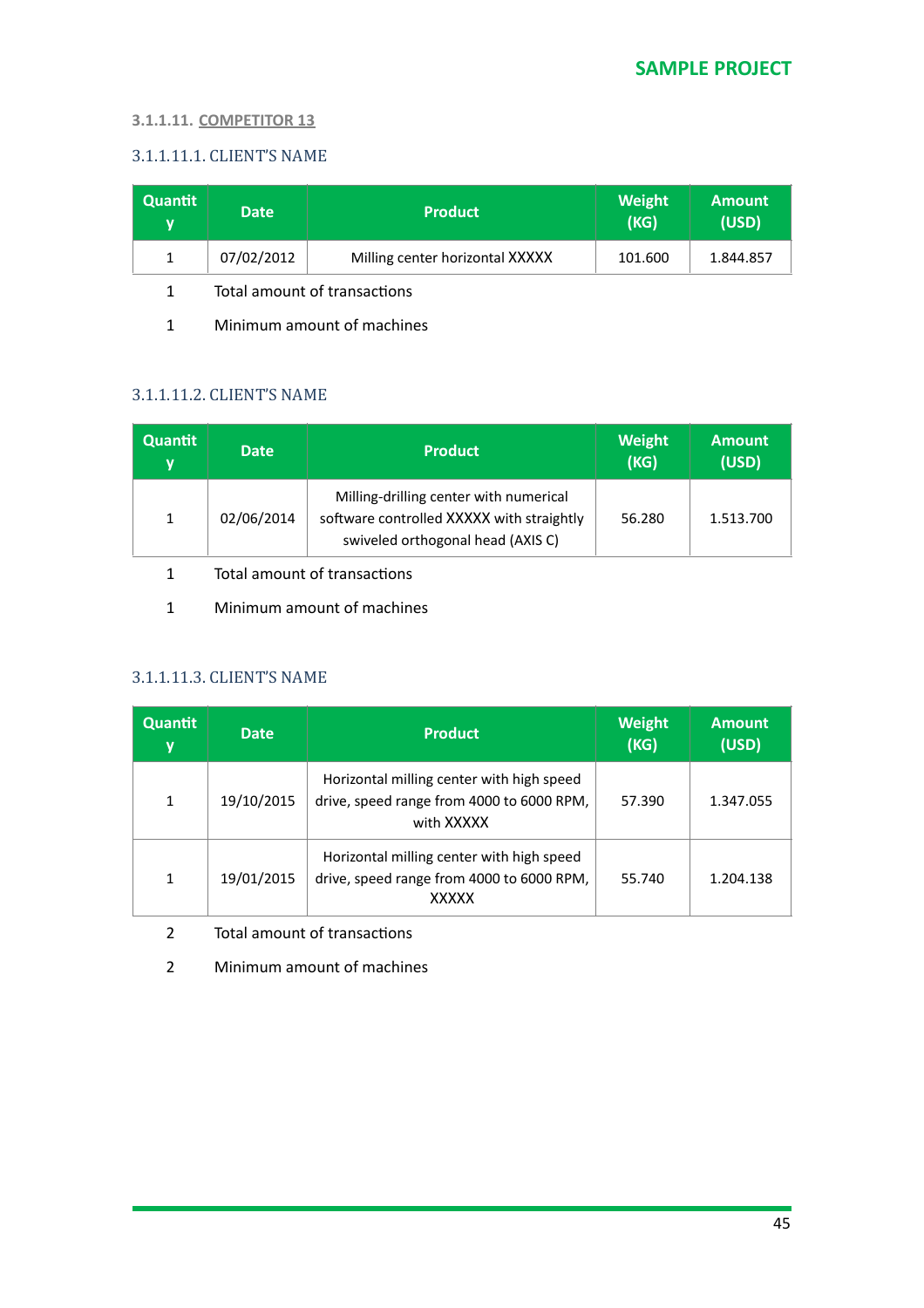#### **3.1.1.12. COMPETITOR 14**

### 3.1.1.12.1. CLIENT'S NAME

| Quantit<br>۷ | <b>Date</b> | <b>Product</b>                                                                                                | <b>Weight</b><br>(KG) | <b>Amount</b><br>(USD) |
|--------------|-------------|---------------------------------------------------------------------------------------------------------------|-----------------------|------------------------|
|              | 29/04/2008  | Multi-purpose milling machine with mobile<br>table, model XXXXX, equipped with<br>XXXXX, with component parts | 21.950                | 1.019.807              |

1 Total amount of transactions

1 Minimum amount of machines

### 3.1.1.12.2. CLIENT'S NAME

| <b>Quantit</b><br>y | <b>Date</b> | <b>Product</b>                  | <b>Weight</b><br>(KG) | <b>Amount</b><br>(USD) |
|---------------------|-------------|---------------------------------|-----------------------|------------------------|
| 1                   | 02/12/2016  | Milling-center XXXXX            | 200.610               | 2.019.354              |
| 1                   | 31/05/2016  | Milling center XXXXX            | 41.970                | 822.450                |
|                     | 02/12/2015  | Horizontal milling center XXXXX | 200.610               | 2.019.354              |

3 Total amount of transactions

3 Minimum amount of machines

#### 3.1.1.12.3. CLIENT'S NAME

| <b>Quantit</b><br>v | <b>Date</b> | <b>Product</b>                                                  | <b>Weight</b><br>(KG) | <b>Amount</b><br>(USD) |
|---------------------|-------------|-----------------------------------------------------------------|-----------------------|------------------------|
|                     | 13/01/2012  | COMPETITOR 1 Milling machine with<br>numerical software control | 143.700               | 4.502.357              |

1 Total amount of transactions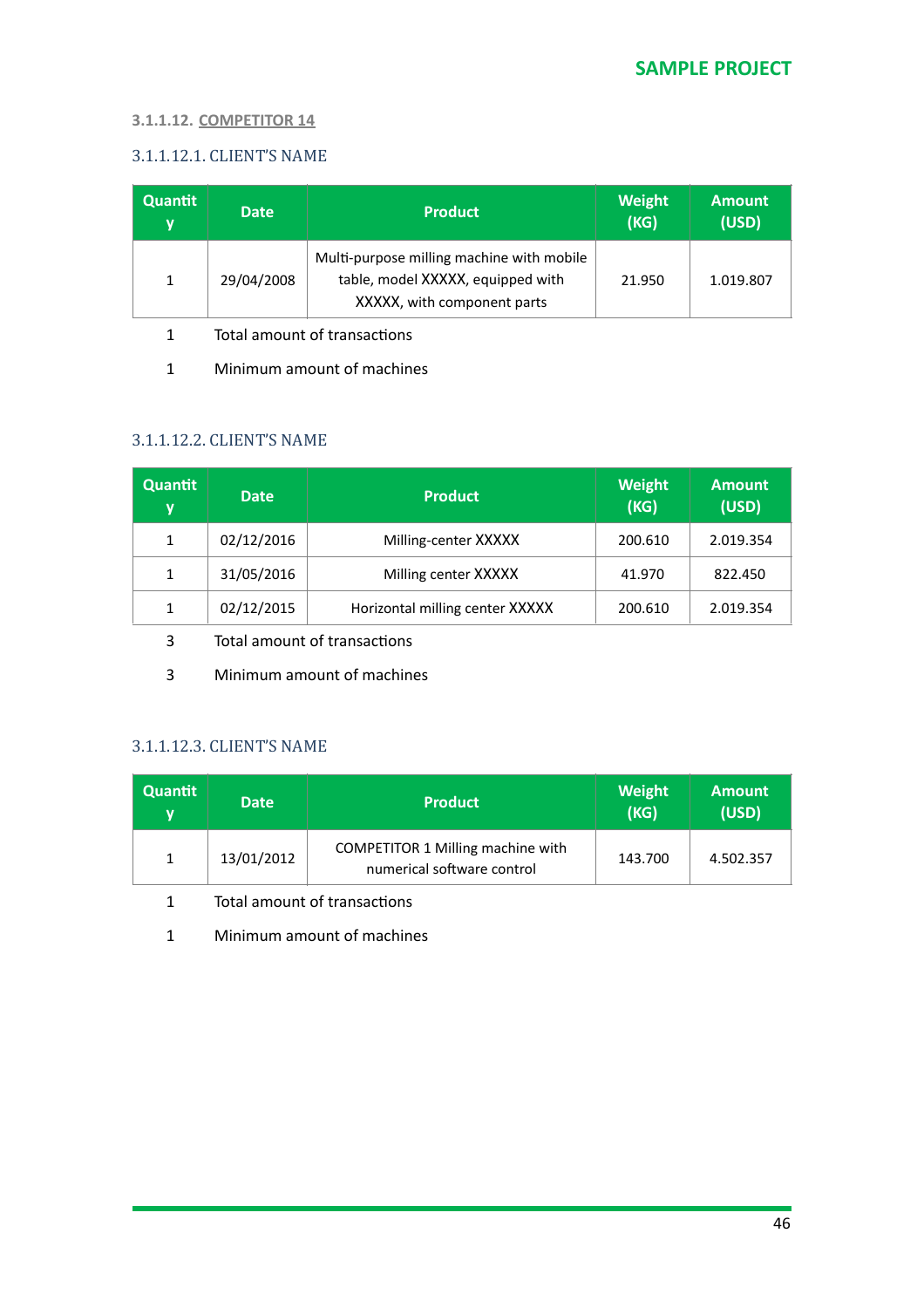#### **3.1.1.13. COMPETITOR 15**

### 3.1.1.13.1. CLIENT'S NAME

| <b>Quantit</b><br>۷ | <b>Date</b> | <b>Product</b>                                                                                                                                 | <b>Weight</b><br>(KG) | <b>Amount</b><br>(USD) |
|---------------------|-------------|------------------------------------------------------------------------------------------------------------------------------------------------|-----------------------|------------------------|
| 1                   | 24/05/2017  | Vertical milling machine 5-axial with<br>clamping table for milling, drilling, bread,<br>thread of thread, rocking and deployment.<br>with CNC | 39.800                | 1.037.798              |

- 1 Total amount of transactions
- 1 Minimum amount of machines

#### 3.1.1.13.2. CLIENT'S NAME

| Quantit<br>۷ | <b>Date</b> | <b>Product</b>                                                                                              | <b>Weight</b><br>(KG) | <b>Amount</b><br>(USD) |
|--------------|-------------|-------------------------------------------------------------------------------------------------------------|-----------------------|------------------------|
|              | 14/04/2014  | XXXXX CENTER WITH MOBILE PORTAL AND<br>STATIONARY TABLE FOR CLAMPING CLAMP,<br>XXXXXX CNC, WITH ACCESSORIES | 49.025                | 1.381.336              |

- 1 Total amount of transactions
- 1 Minimum amount of machines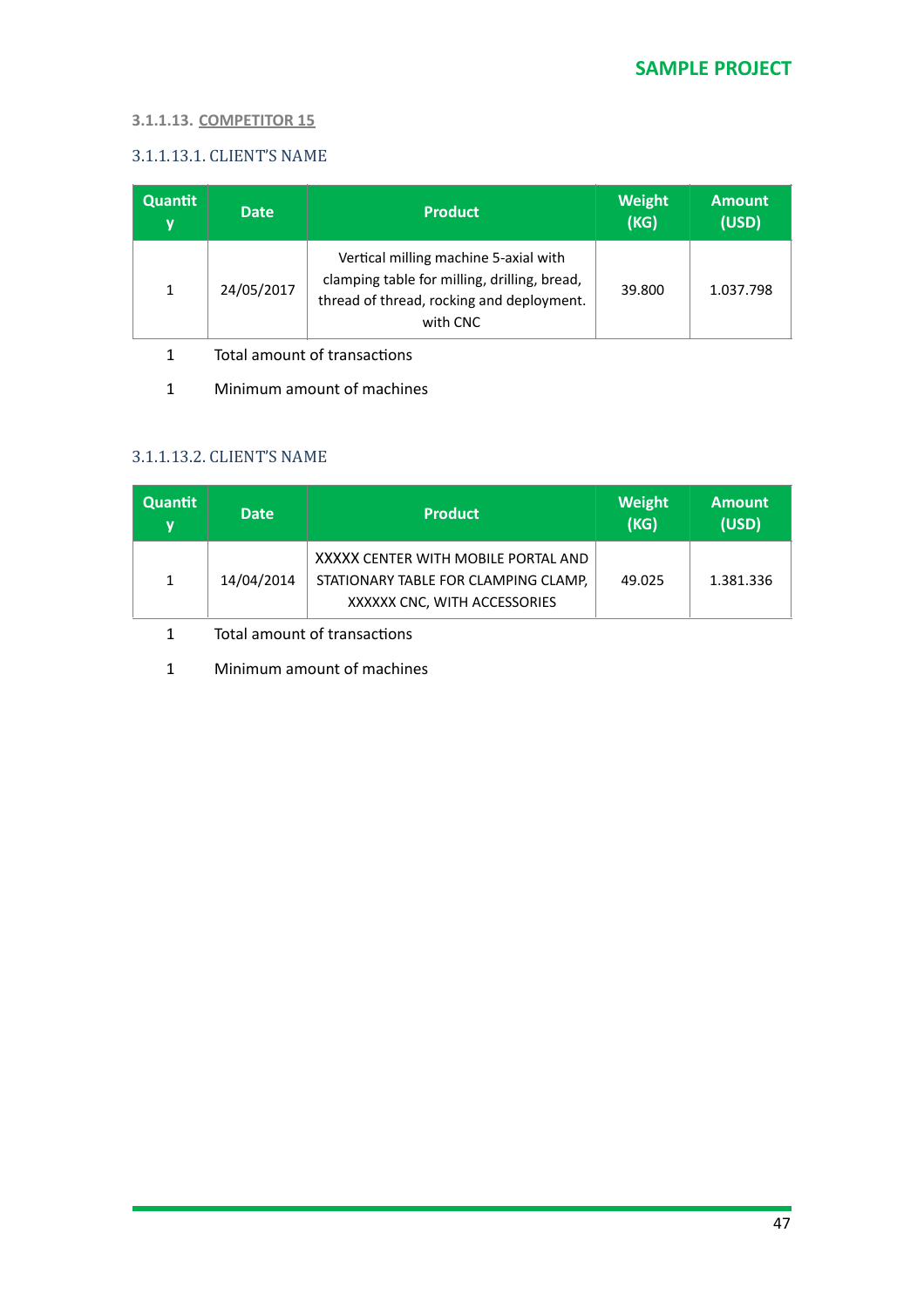#### **3.1.2. INDIRECT SALES**

**3.1.2.1. COMPETITOR 5** 

### 3.1.2.1.1. CLIENT'S NAME

| Quantit<br>v | <b>Date</b> | <b>Product</b>                                                                             | Weight<br>(KG) | <b>Amount</b><br>(USD) |
|--------------|-------------|--------------------------------------------------------------------------------------------|----------------|------------------------|
| 1            | 04/06/2011  | Complete milling machine with moving<br>stand with CNC. Working movements for<br>the XXXXX | 46.210         | 853.119                |

- 1 Total amount of transactions
- 1 Minimum amount of machines

### **Intermediary:** MBM TECHNOLOGY LIMITED, MILLING & BORING MACHINES

### 3.1.2.1.2. CLIENT'S NAME

| <b>Quantit</b><br>V | <b>Date</b> | <b>Product</b>                                                                                    | <b>Weight</b><br>(KG) | <b>Amount</b><br>(USD) |
|---------------------|-------------|---------------------------------------------------------------------------------------------------|-----------------------|------------------------|
| 1                   | 25/10/2011  | Heavy high dynamic boring fractional<br>machine with mobile rack, with 5 single<br>oxes, with CNC | 182.320               | 4.719.959              |

1 Total amount of transactions

1 Minimum amount of machines

**Intermediary: ALTA INVEST, A.S.**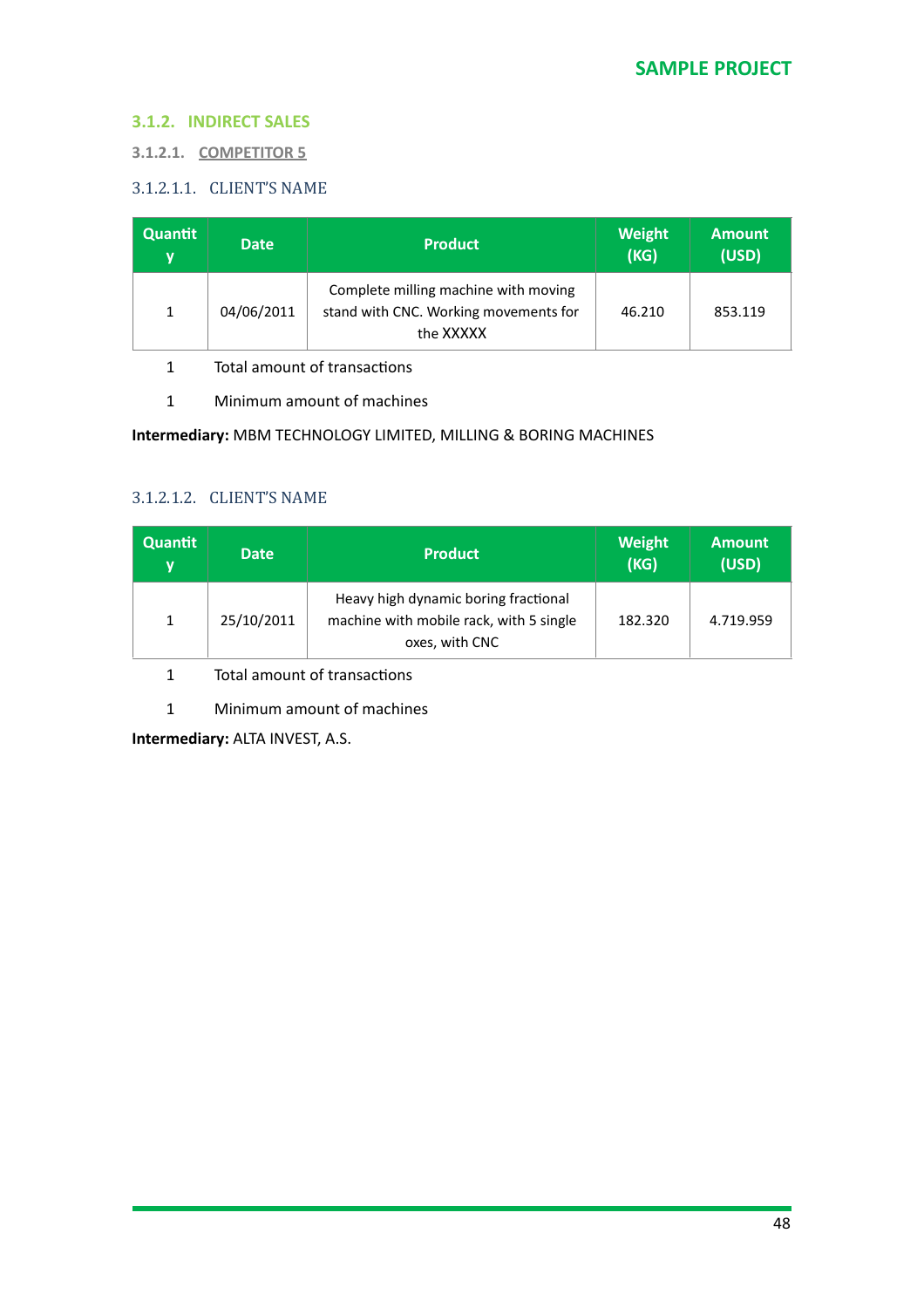#### **3.1.2.2. COMPETITOR 11**

### 3.1.2.2.1. CLIENT'S NAME

| Quantit<br>y | <b>Date</b> | <b>Product</b>                                                             | <b>Weight</b><br>(KG) | <b>Amount</b><br>(USD) |
|--------------|-------------|----------------------------------------------------------------------------|-----------------------|------------------------|
| 1            | 11/12/2014  | XXXXX Milling machine center with the<br>numerical software control system | 31.715                | 1.158.862              |
| $\mathbf{1}$ | 25/11/2014  | Portal milling machine with CNC model<br><b>XXXXX</b>                      | 81.385                | 1.740.959              |

2 Total amount of transactions

2 Minimum amount of machines

**Intermediary:** MARK ARINSTEIN MASCHINEN & ANLAGEN GMBH - RECKA LTD.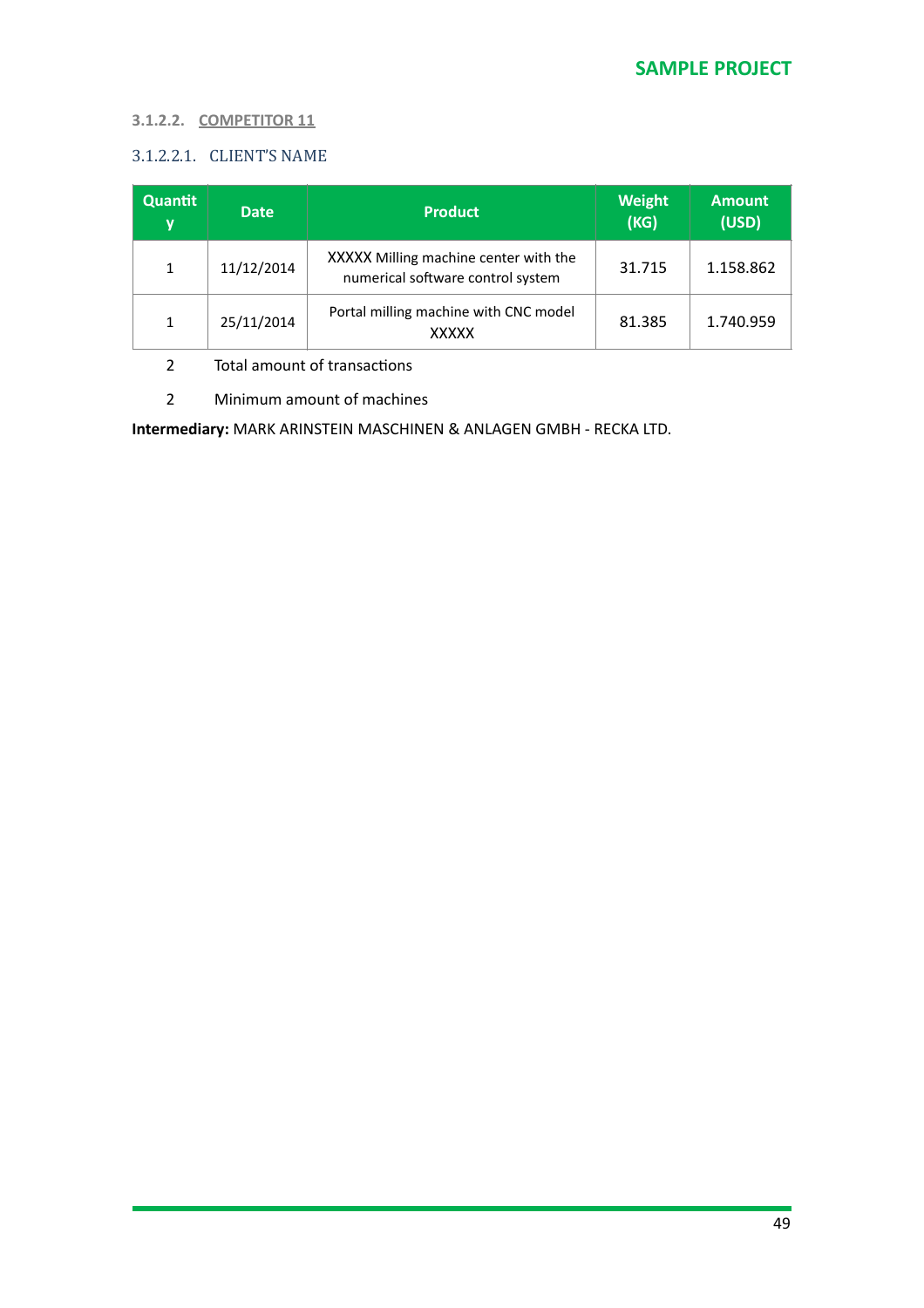### **3.1.2.3. COMPETITOR 13**

### 3.1.2.3.1. CLIENT'S NAME

| <b>Quantit</b><br>v | <b>Date</b> | <b>Product</b>                                                               | <b>Weight</b><br>(KG) | <b>Amount</b><br>(USD) |
|---------------------|-------------|------------------------------------------------------------------------------|-----------------------|------------------------|
|                     | 18/09/2014  | Milling machine milling model XXXXX with<br>numerical software control XXXXX | 43.100                | 1.372.701              |

#### 1 Total amount of transactions

1 Minimum amount of machines

**Intermediary:** MVF GMBH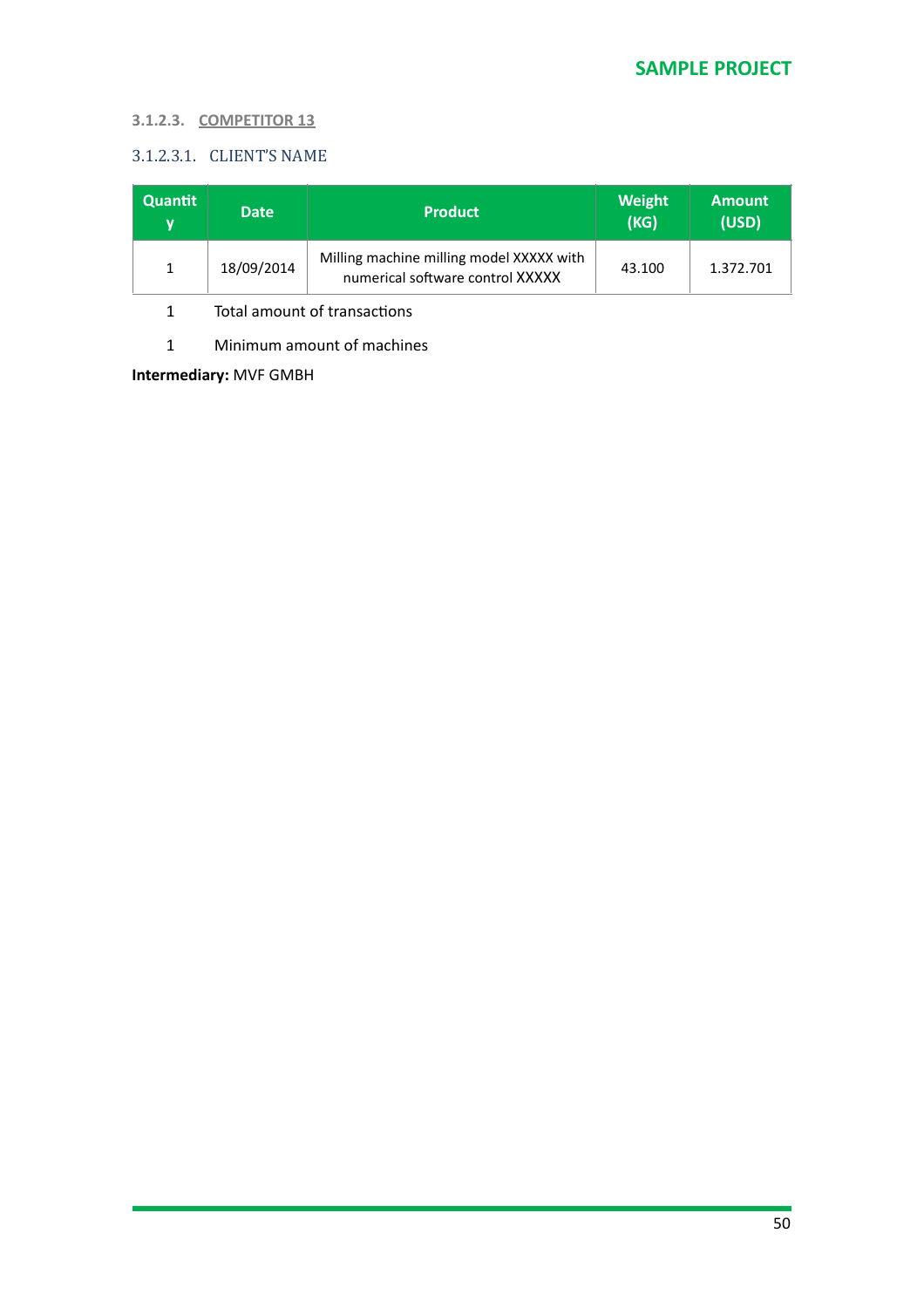### **3.1.2.4. COMPETITOR 14**

### 3.1.2.4.1. CLIENT'S NAME

| Quantit<br>y | <b>Date</b> | <b>Product</b>                                                                                                                                            | <b>Weight</b><br>(KG) | <b>Amount</b><br>(USD) |
|--------------|-------------|-----------------------------------------------------------------------------------------------------------------------------------------------------------|-----------------------|------------------------|
|              | 12/08/2015  | Metalworking center of horizontal type<br>former in consumption, 1995,<br>modernization of 2015 for mechanical<br>treatment of details of pipeline valves | 56.874                | 403.426                |

1 Total amount of transactions

1 Minimum amount of machines

**Intermediary:** GIORGIO POZZI MACCHINE UTENSILI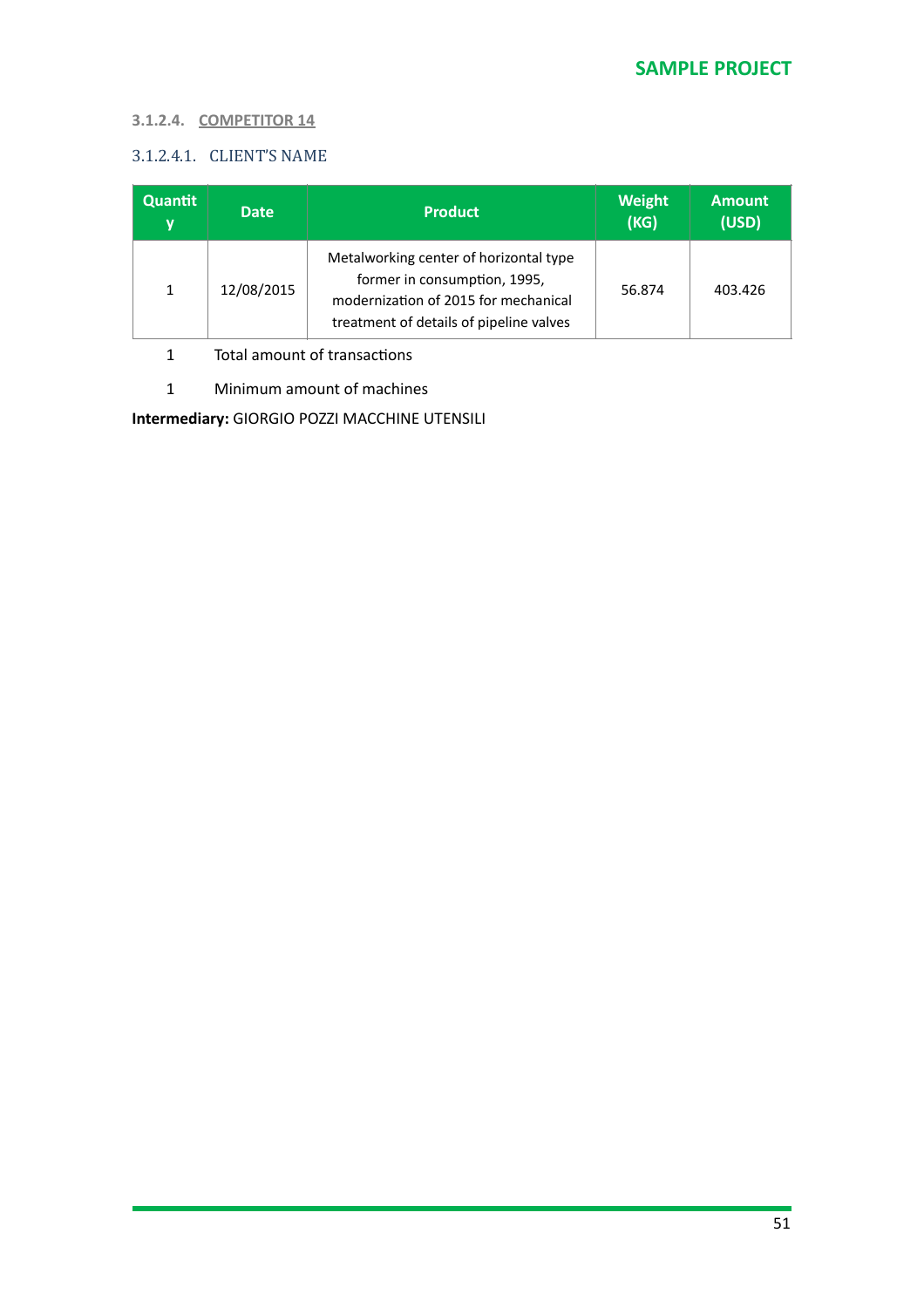# **3.2. CLIENT ANNEXES - RUSSIA (SHIPMENTS>\$400.000)**

### **3.2.1. DIRECT CLIENT ANNEXES**

| <b>CLIENT'S NAME</b> |                                 |
|----------------------|---------------------------------|
| <b>CLIENT'S LOGO</b> | <b>CLIENT'S CONTACT DETAILS</b> |
|                      | <b>CLIENT'S WEBSITE</b>         |

| <b>CLIENT'S NAME</b> |                                 |
|----------------------|---------------------------------|
| <b>CLIENT'S LOGO</b> | <b>CLIENT'S CONTACT DETAILS</b> |
|                      | <b>CLIENT'S WEBSITE</b>         |

| <b>CLIENT'S NAME</b> |                                 |
|----------------------|---------------------------------|
| <b>CLIENT'S LOGO</b> | <b>CLIENT'S CONTACT DETAILS</b> |
|                      | <b>CLIENT'S WEBSITE</b>         |

| <b>CLIENT'S NAME</b> |                                 |
|----------------------|---------------------------------|
| <b>CLIENT'S LOGO</b> | <b>CLIENT'S CONTACT DETAILS</b> |
|                      | <b>CLIENT'S WEBSITE</b>         |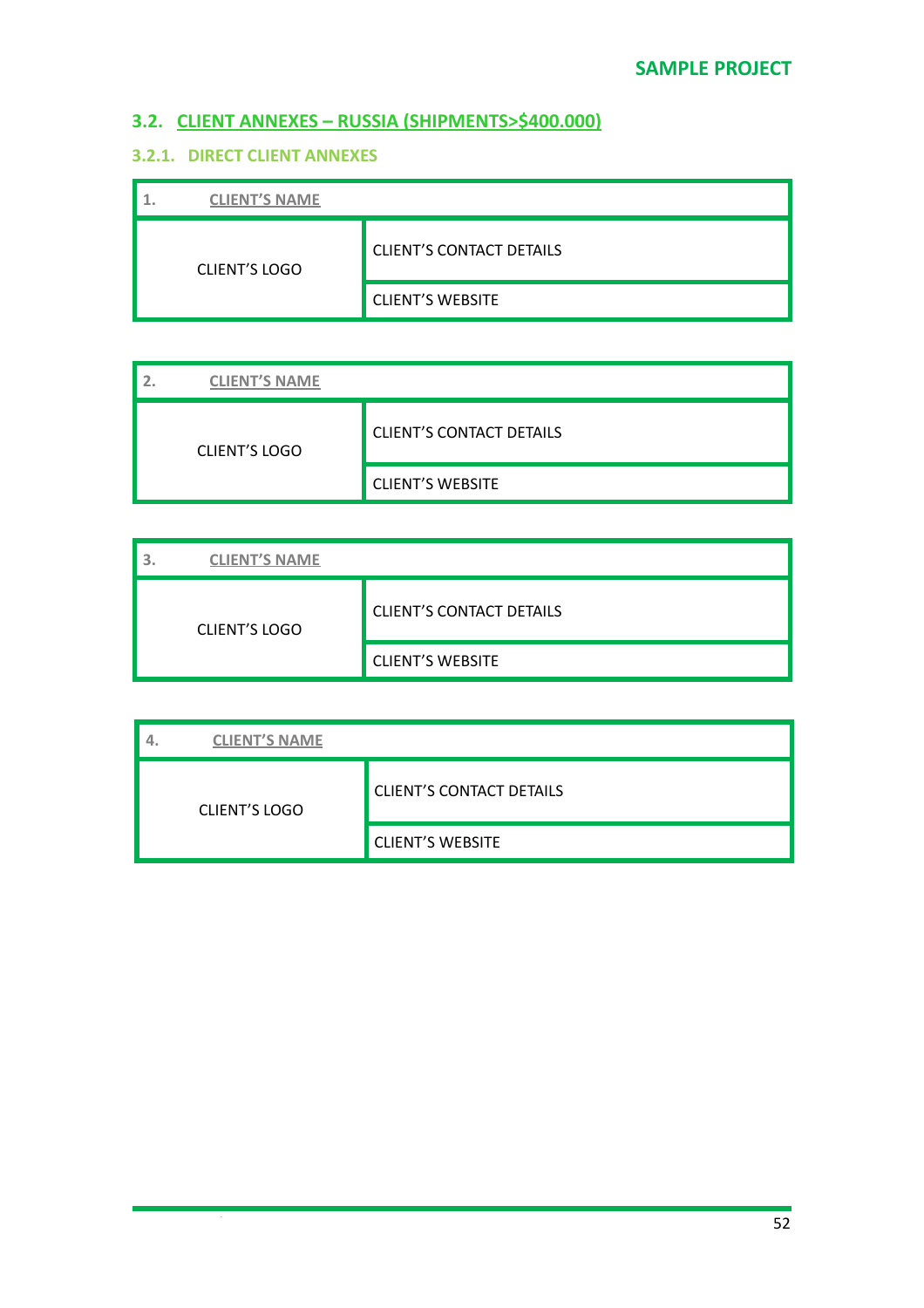### **3.2.2. INDIRECT CLIENTS ANNEXES**

| <b>CLIENT'S NAME</b> |                                 |
|----------------------|---------------------------------|
| <b>CLIENT'S LOGO</b> | <b>CLIENT'S CONTACT DETAILS</b> |
|                      | <b>CLIENT'S WEBSITE</b>         |

| <b>CLIENT'S NAME</b> |                                 |
|----------------------|---------------------------------|
| <b>CLIENT'S LOGO</b> | <b>CLIENT'S CONTACT DETAILS</b> |
|                      | <b>CLIENT'S WEBSITE</b>         |

| <b>CLIENT'S NAME</b> |                                 |
|----------------------|---------------------------------|
| <b>CLIENT'S LOGO</b> | <b>CLIENT'S CONTACT DETAILS</b> |
|                      | <b>CLIENT'S WEBSITE</b>         |

| <b>CLIENT'S NAME</b> |                                 |
|----------------------|---------------------------------|
| <b>CLIENT'S LOGO</b> | <b>CLIENT'S CONTACT DETAILS</b> |
|                      | <b>CLIENT'S WEBSITE</b>         |

| <b>CLIENT'S NAME</b> |                                 |
|----------------------|---------------------------------|
| <b>CLIENT'S LOGO</b> | <b>CLIENT'S CONTACT DETAILS</b> |
|                      | <b>CLIENT'S WEBSITE</b>         |

| <b>CLIENT'S NAME</b><br>6. |                                 |
|----------------------------|---------------------------------|
| <b>CLIENT'S LOGO</b>       | <b>CLIENT'S CONTACT DETAILS</b> |
|                            | <b>CLIENT'S WEBSITE</b>         |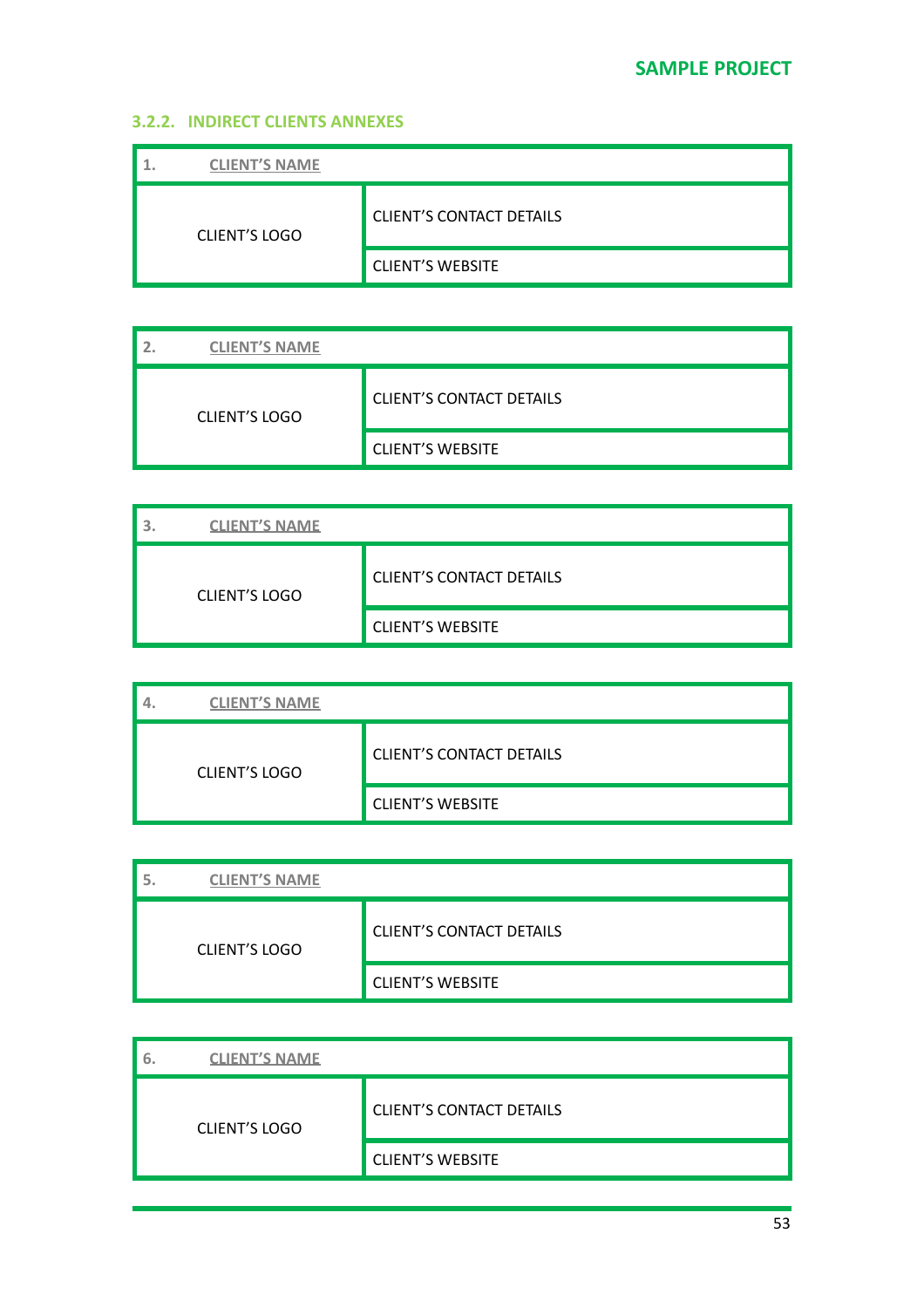# **4. INDIA**

# **4.1. COMPETITORS' TRANSACTIONS - INDIA (>400.000\$)**

### **4.1.1. COMPETITOR 1**

### **4.1.1.1.** CLIENT'S NAME

| <b>Quantity</b> | <b>Date</b> | <b>Product</b>                                                                                                                           | <b>Quantity</b> | <b>Quantity</b><br><b>Unit</b> | Amount (\$) |
|-----------------|-------------|------------------------------------------------------------------------------------------------------------------------------------------|-----------------|--------------------------------|-------------|
| 1               | 04/08/201   | <b>COMPETITOR 1 XXXXX</b><br><b>TYPE MILLING MACHINE</b><br>EQUIPPED WITH<br><b>AUTOMATIC MILLING</b><br><b>HEAD &amp; HEIDENHAIN MO</b> |                 | <b>NOS</b>                     | 1.086.099   |

- 1 Total amount of transactions
- 1 Minimum amount of machines

### **4.1.1.2. COMPETITOR 1**

| <b>Quantity</b> | <b>Date</b> | <b>Product</b>                                                                  | <b>Quantity</b> | <b>Quantity</b><br>Unit | Amount (\$) |
|-----------------|-------------|---------------------------------------------------------------------------------|-----------------|-------------------------|-------------|
|                 | 08/11/201   | <b>COMPETITOR 1 XXXXX</b><br><b>TYPE MILLING CENTER</b><br><b>MACHINE XXXXX</b> |                 | <b>SET</b>              | 475.200     |

1 Total amount of transactions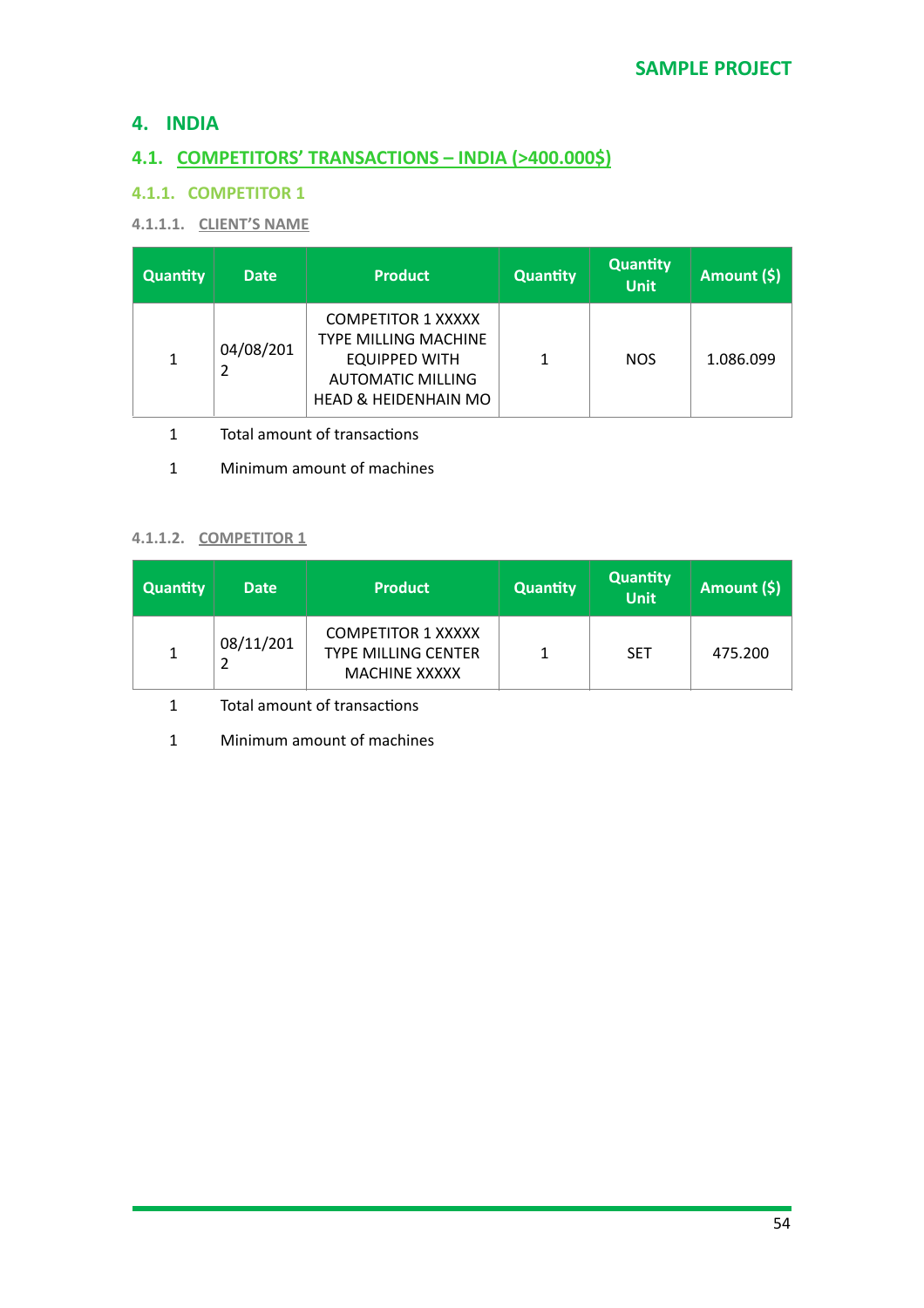### **4.1.1.3. CLIENT'S NAME**

| <b>Quantity</b> | <b>Date</b> | <b>Product</b>                                                   | Quantity | <b>Quantity</b><br><b>Unit</b> | Amount (\$) |
|-----------------|-------------|------------------------------------------------------------------|----------|--------------------------------|-------------|
| 1               | 05/09/201   | <b>FLOOR TYPE BORING</b><br>MILL CENTER, MODEL<br><b>XXXXX</b>   | 1        | <b>NOS</b>                     | 54.776      |
| 1               | 05/09/201   | DIGONAL MILLING HEAD<br>(AUTOMATIC INDEXING<br><b>HEAD XXXXX</b> | 2        | <b>SET</b>                     | 1.574.816   |

- 2 Total amount of transactions
- 2 Minimum amount of machines

### **4.1.1.4. CLIENT'S NAME**

| <b>Quantity</b> | <b>Date</b>    | <b>Product</b>                                                                | <b>Quantity</b> | <b>Quantity</b><br>Unit <sup>1</sup> | Amount (\$) |
|-----------------|----------------|-------------------------------------------------------------------------------|-----------------|--------------------------------------|-------------|
|                 | 16/02/201<br>6 | <b>COMPETITOR 1 CNC</b><br>LATERAL MILLING AND<br><b>BORING MACHINE XXXXX</b> |                 | <b>SET</b>                           | 781.513     |

- 1 Total amount of transactions
- 1 Minimum amount of machines

### **4.1.1.5. CLIENT'S NAME**

| <b>Quantity</b> | <b>Date</b> | <b>Product</b>                                                                       | Unit | Amount (\$) |
|-----------------|-------------|--------------------------------------------------------------------------------------|------|-------------|
|                 | 10/02/201   | OLD AND USED CNC FLOOR<br><b>TYPE MILLING - BORING</b><br><b>MACHINE MODEL XXXXX</b> |      | 707.105     |

1 Total amount of transactions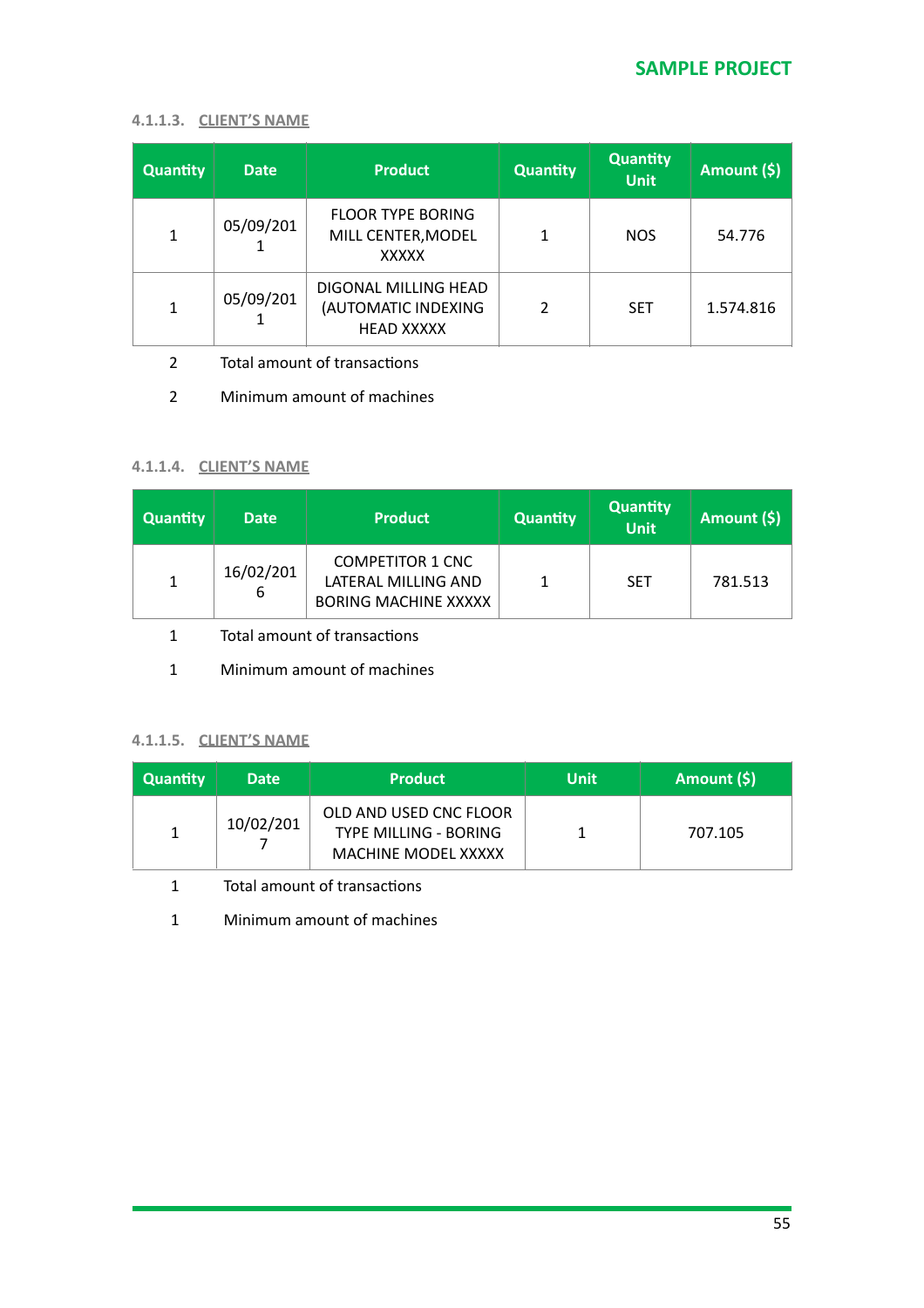### **4.1.2. COMPETITOR 2**

#### **4.1.2.1. CLIENT'S NAME**

| <b>Quantity</b> | <b>Date</b> | <b>Product</b>                                 | <b>Quantity</b> | <b>Quantity</b><br><b>Unit</b> | Amount (\$) |
|-----------------|-------------|------------------------------------------------|-----------------|--------------------------------|-------------|
|                 | 16/10/201   | AXLE ENDS FACING<br><b>MACHINE MODEL XXXXX</b> |                 | <b>SET</b>                     | 1.244.874   |

1 Total amount of transactions

1 Minimum amount of machines

### **4.1.2.2. CLIENT'S NAME**

| <b>Quantity</b> | <b>Date</b> | <b>Product</b>                                                     | <b>Quantity</b> | <b>Quantity</b><br>Unit | Amount (\$) |
|-----------------|-------------|--------------------------------------------------------------------|-----------------|-------------------------|-------------|
|                 | 12/02/201   | Competitor 3 FIBER<br><b>LASER CUTTING</b><br><b>MACHINE XXXXX</b> |                 | UNIT                    | 422.461     |

1 Total amount of transactions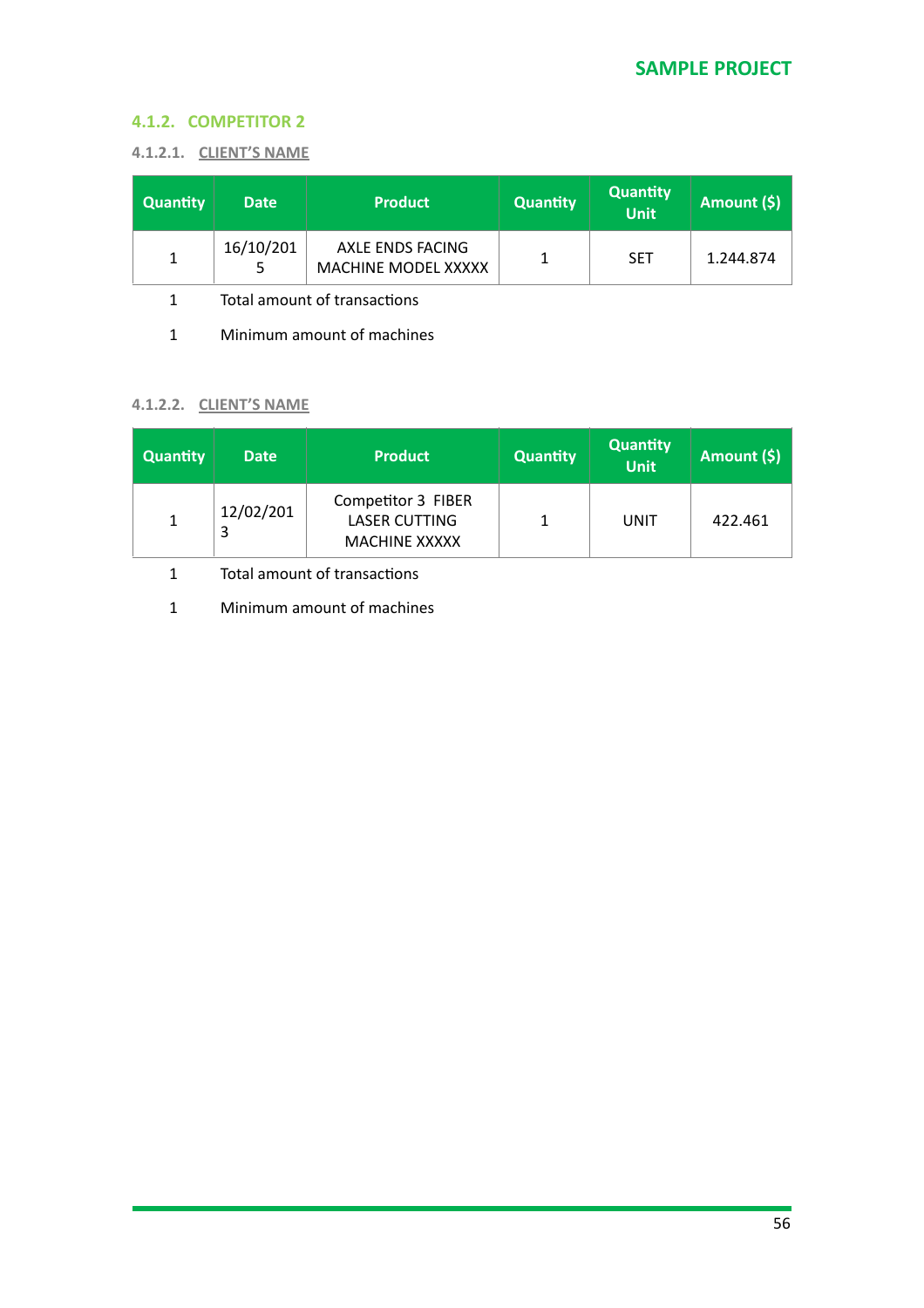### **4.1.3. COMPETITOR 3**

#### **4.1.3.1. CLIENT'S NAME**

| <b>Quantity</b> | <b>Date</b>    | <b>Product</b>                                                                                | <b>Quantity</b> | <b>Quantity</b><br>Unit | Amount (\$) |
|-----------------|----------------|-----------------------------------------------------------------------------------------------|-----------------|-------------------------|-------------|
| 1               | 06/05/201<br>5 | <b>REIMPORT FOR REPAIR</b><br>AND RETURN. BAND SAW<br>MACHINE XXXXX AND<br><b>ACCESSORIES</b> | າ               | UNIT                    | 641.309     |

1 Total amount of transactions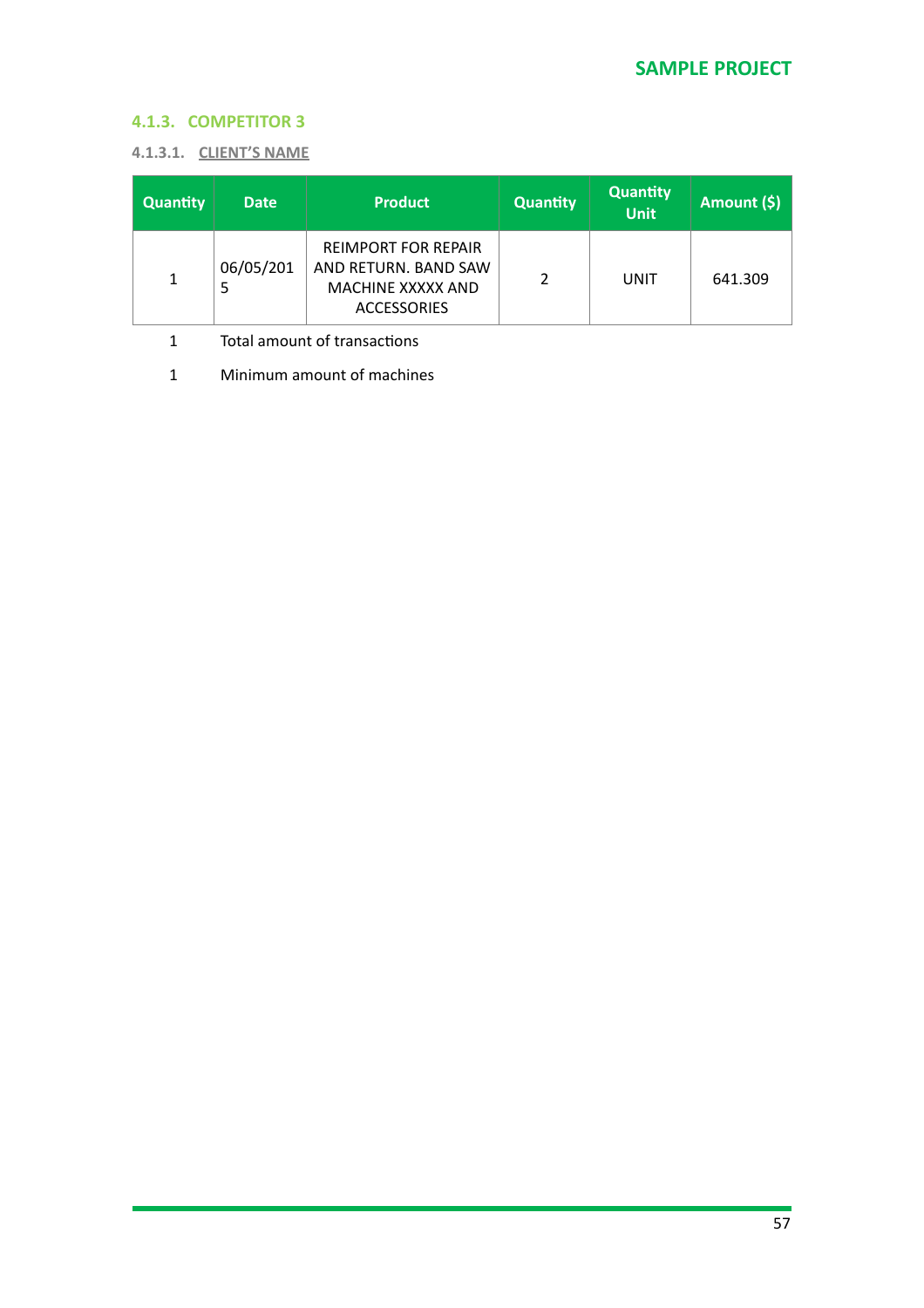### **4.1.4. COMPETITOR 4**

#### **4.1.4.1. CLIENT'S NAME**

| <b>Quantity</b> | <b>Date</b>    | <b>Product</b>                                                                                                                                     | <b>Quantity</b> | <b>Quantity</b><br><b>Unit</b> | Amount (\$) |
|-----------------|----------------|----------------------------------------------------------------------------------------------------------------------------------------------------|-----------------|--------------------------------|-------------|
| 1               | 09/09/201<br>6 | Competitor 5 HIGH<br><b>DYNAMIC &amp; ACCURACY</b><br><b>MOVING PORTAL</b><br><b>MILLING MACHINE</b><br>MODEL XXXXX WITH STD<br><b>ACCESSORIES</b> | 2               | <b>SET</b>                     | 2.042.537   |

1 Total amount of transactions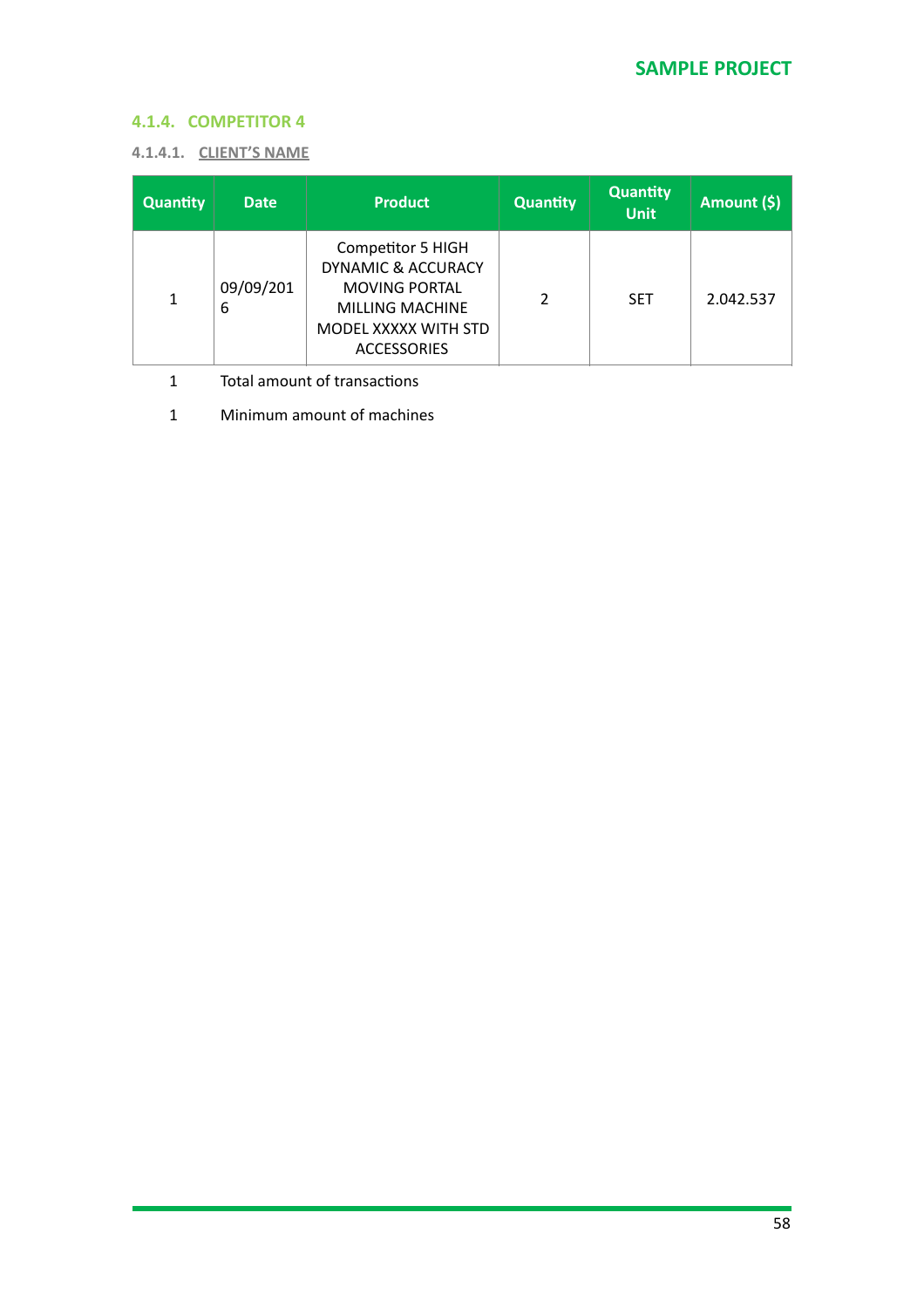### **4.1.5. COMPETITOR 5**

#### **4.1.5.1. CLIENT'S NAME**

| <b>Quantity</b> | <b>Date</b>    | <b>Product</b>                                                           | <b>Quantity</b> | <b>Quantity</b><br><b>Unit</b> | Amount (\$) |
|-----------------|----------------|--------------------------------------------------------------------------|-----------------|--------------------------------|-------------|
|                 | 11/08/201<br>5 | <b>HORIZONTAL BORING</b><br>MACHINE, MODEL XXXXX<br>WITH ITS ACCESSORIES |                 | UNIT                           | 659.022     |

1 Total amount of transactions

1 Minimum amount of machines

#### **4.1.5.2. CLIENT'S NAME**

| <b>Quantity</b> | <b>Date</b>    | <b>Product</b>                                                                                                                                    | <b>Quantity</b> | <b>Quantity</b><br><b>Unit</b> | Amount (\$) |
|-----------------|----------------|---------------------------------------------------------------------------------------------------------------------------------------------------|-----------------|--------------------------------|-------------|
| 1               | 29/12/201<br>6 | <b>MP5 RAM CNC FLOOR</b><br><b>TYPE HORIZONTAL</b><br><b>BORING AND MILLING</b><br><b>MACHINE WITH</b><br><b>ACCESSORIES AND</b><br><b>SPARES</b> | 1               | <b>SET</b>                     | 1.332.383   |

1 Total amount of transactions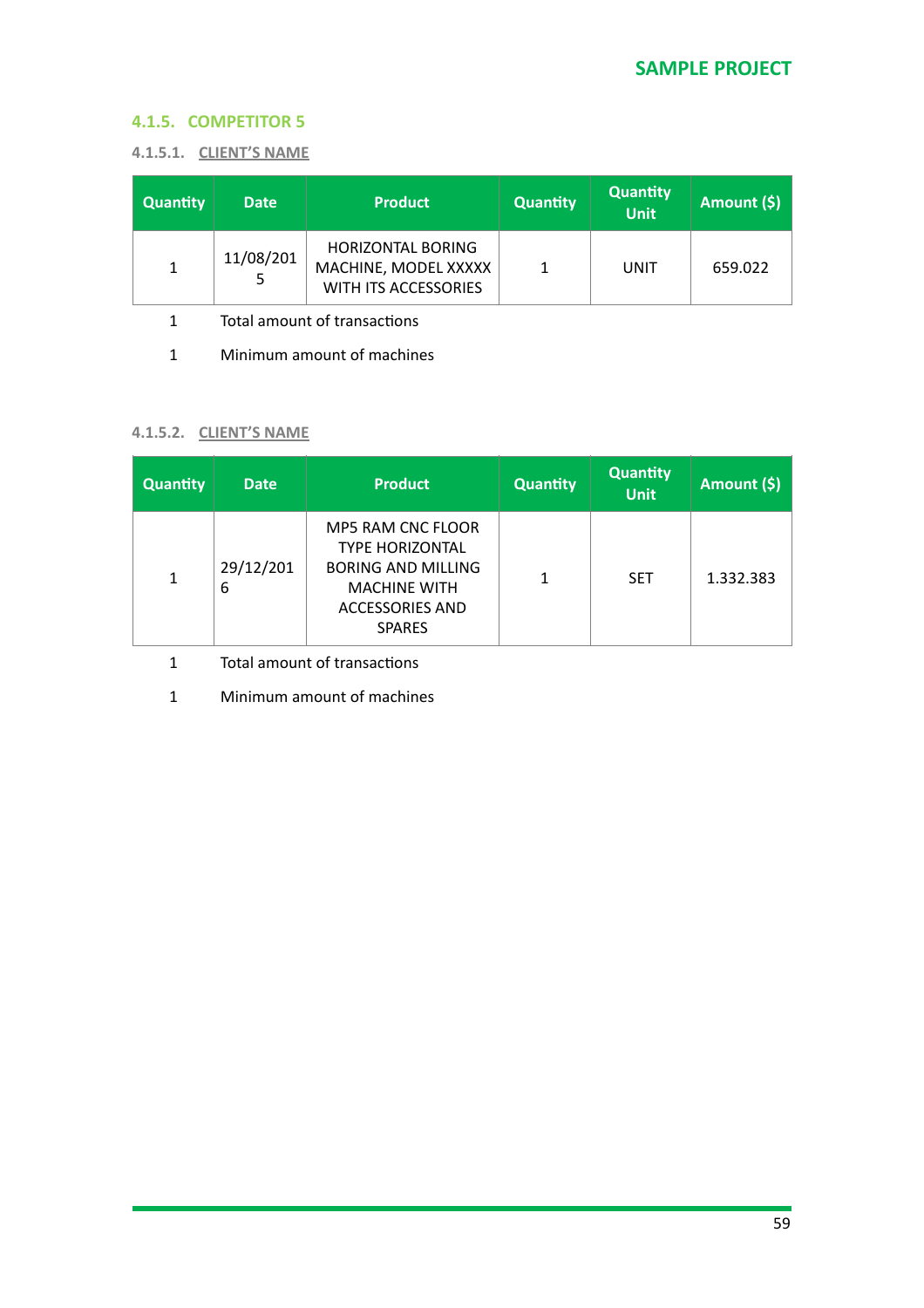### **4.1.6. COMPETITOR 6**

| <b>CLIENT'S NAME</b><br>4.1.6.1. |  |
|----------------------------------|--|
|----------------------------------|--|

| Quantity     | <b>Date</b>    | <b>Product</b>                                                                               | <b>Quantity</b> | <b>Quantity</b><br><b>Unit</b> | Amount (\$) |
|--------------|----------------|----------------------------------------------------------------------------------------------|-----------------|--------------------------------|-------------|
| $\mathbf{1}$ | 16/12/201<br>6 | 1 NO. BRIDE TYPE<br><b>MILLING MACHINE XXXX</b><br><b>WITH STANDED</b><br><b>ACCESSORIES</b> | 1               | UNIT                           | 1.161.838   |
| $\mathbf{1}$ | 16/02/201<br>7 | 1 NO. BRIDE TYPE<br><b>MILLING MACHINE</b><br>MODEL XXXXX AND<br><b>ACCESSORIES</b>          | 1               | <b>UNIT</b>                    | 794.341     |
| $\mathbf{1}$ | 05/05/201<br>7 | 1 NO. BRIDGE TYPE<br><b>MILLING MACHINE</b><br>MODEL XXXXX WITH<br>STANDARD ACCESSORIES      | 1               | UNIT                           | 873.278     |

- 3 Total amount of transactions
- 3 Minimum amount of machines

#### **4.1.6.2. CLIENT'S NAME**

| <b>Quantity</b> | <b>Date</b>    | <b>Product</b>                                                                               | <b>Quantity</b> | <b>Quantity</b><br><b>Unit</b> | Amount (\$) |
|-----------------|----------------|----------------------------------------------------------------------------------------------|-----------------|--------------------------------|-------------|
| $\mathbf{1}$    | 02/11/201<br>6 | <b>DOUBLE COLUMN</b><br><b>MACHINING CENTRE</b><br><b>COMPETITOR 9 MODEL</b><br><b>XXXXX</b> |                 | <b>SET</b>                     | 944.834     |

- 1 Total amount of transactions
- 1 Minimum amount of machines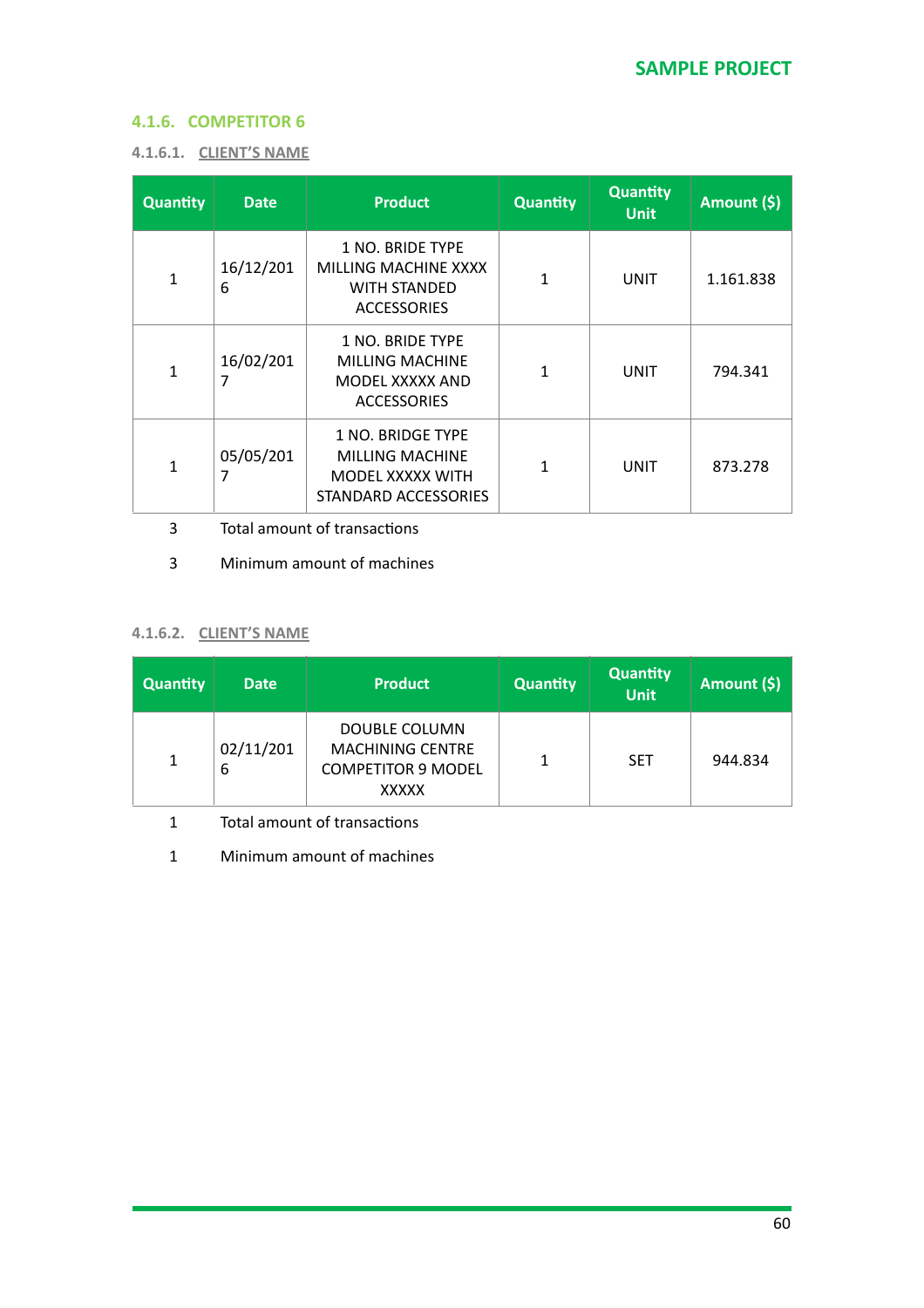### **4.1.6.3. CLIENT'S NAME**

| <b>Quantity</b> | <b>Date</b>    | <b>Product</b>                                                                                                             | <b>Quantity</b> | <b>Quantity</b><br><b>Unit</b> | <b>Amount (\$)</b> |
|-----------------|----------------|----------------------------------------------------------------------------------------------------------------------------|-----------------|--------------------------------|--------------------|
| 1               | 16/03/201<br>1 | <b>BEDTYPE MILLIND</b><br>MACHINE XXXXX WITH<br>MOVING TABLE ON 'X'<br>MOVING COLUMN ON 'Y'<br>AND WITH HEIDENHAIN<br>MOD. | 1               | NOS.                           | 443.435            |

1 Total amount of transactions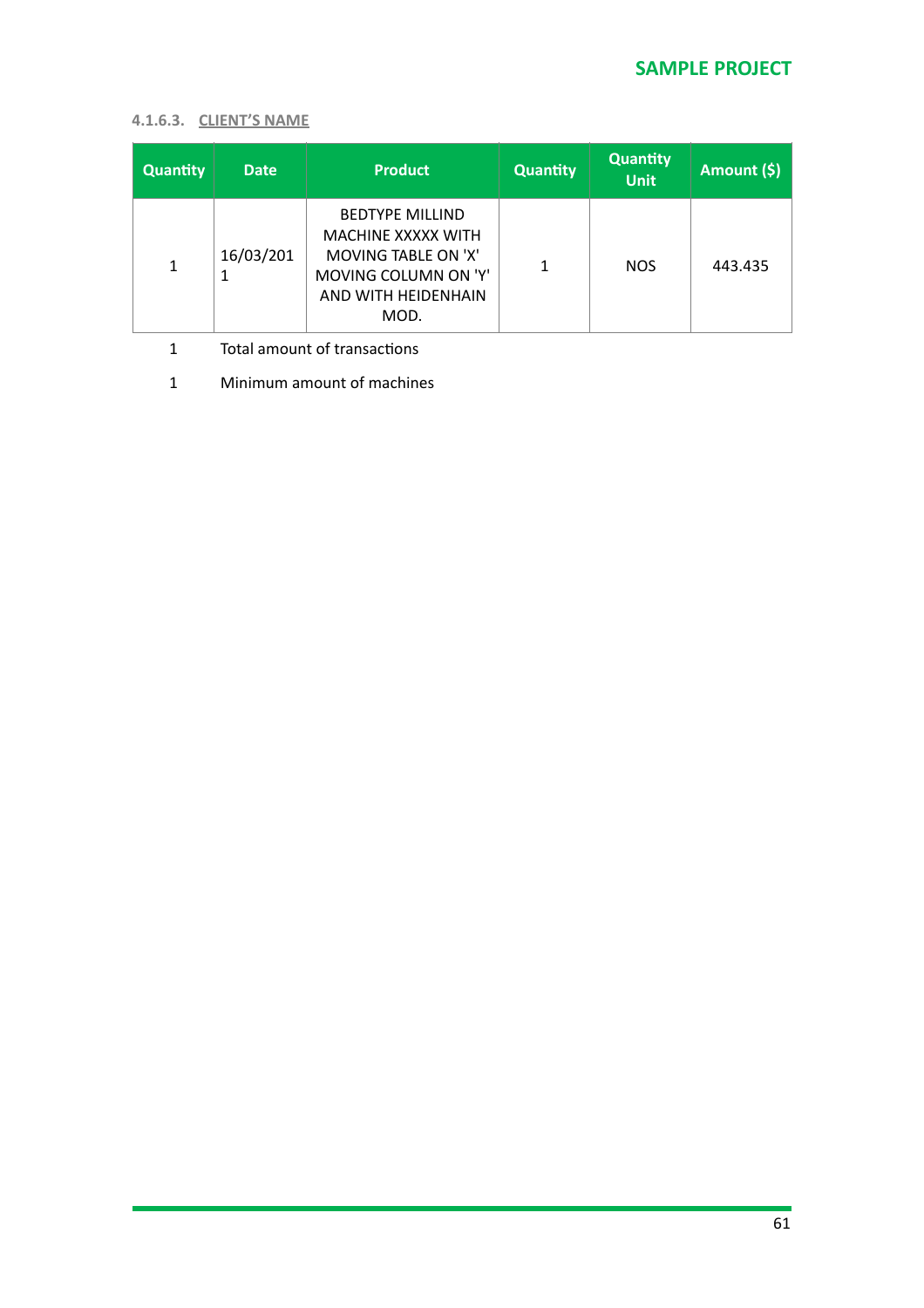### **4.1.7. COMPETITOR 7**

#### **4.1.7.1. CLIENT'S NAME**

| Quantity     | <b>Date</b>    | <b>Product</b>                                                                                                                                        | <b>Quantity</b> | <b>Quantity</b><br><b>Unit</b> | Amount (\$) |
|--------------|----------------|-------------------------------------------------------------------------------------------------------------------------------------------------------|-----------------|--------------------------------|-------------|
| $\mathbf{1}$ | 12/11/201<br>5 | <b>COMPETITOR 10 CNC</b><br>LATHE, MODEL: XXXXX<br>WITH STANDARED AND<br><b>OPTIONAL ACCESSORIES</b><br><b>FOR OP1(AG 7G)</b>                         | 4               | <b>SET</b>                     | 836.214     |
| $\mathbf{1}$ | 24/12/201<br>5 | <b>COMPETITOR 10 CNC</b><br>LATHE, MODEL: XXXXX<br>WITH STANDARD AND<br><b>OPTIONAL ACCESSORIES</b><br>FOR OP1(AG 7G)                                 | 4               | <b>SET</b>                     | 829.047     |
| $\mathbf{1}$ | 30/03/201<br>6 | <b>COMPETITOR 10 CNC</b><br>LATHE, MODEL XXXXX<br>WITH STANDARD AND<br>OPTIONAL ACCESSORIES<br>FOR OP2                                                | 4               | <b>SET</b>                     | 876.214     |
| $\mathbf{1}$ | 11/04/201<br>6 | <b>COMPETITOR 10 CNC</b><br>LATHE WITH STANDARD<br>AND OPTIONAL<br>ACCESSORIES FOR OP3,<br>MODEL - XXXXX FOR<br>MANUFACTURING OF<br><b>AUTOMOTIVE</b> | 2               | <b>SET</b>                     | 460.422     |
| $\mathbf{1}$ | 14/05/201<br>6 | <b>COMPETITOR 10 CNC</b><br>LATHE WITH STANDARD<br>AND OPTIONAL<br><b>ACCESSORIES FOR XXXXX</b>                                                       | 4               | <b>SET</b>                     | 920.367     |
| 1            | 20/12/201<br>6 | <b>COMPETITOR 10 CNC</b><br>LATHE WITH STANDARD<br>AND OPTIONAL<br><b>ACCESSORIES XXXXX</b>                                                           | 4               | <b>SET</b>                     | 807.226     |
| $\mathbf{1}$ | 16/05/201<br>7 | <b>COMPETITOR 10 CNC</b><br>LATHE WITH STANDARD<br>AND OPTIONAL<br><b>ACCESSORIES XXXXX</b>                                                           | 4               | <b>SET</b>                     | 831.257     |
| 1            | 08/06/201<br>7 | <b>COMPETITOR 10 CNC</b><br>LATHE WITH STANDARD<br>AND OPTIONAL<br><b>ACCESSORIES XXXXX</b>                                                           | 4               | <b>SET</b>                     | 845.939     |

8 Total amount of transactions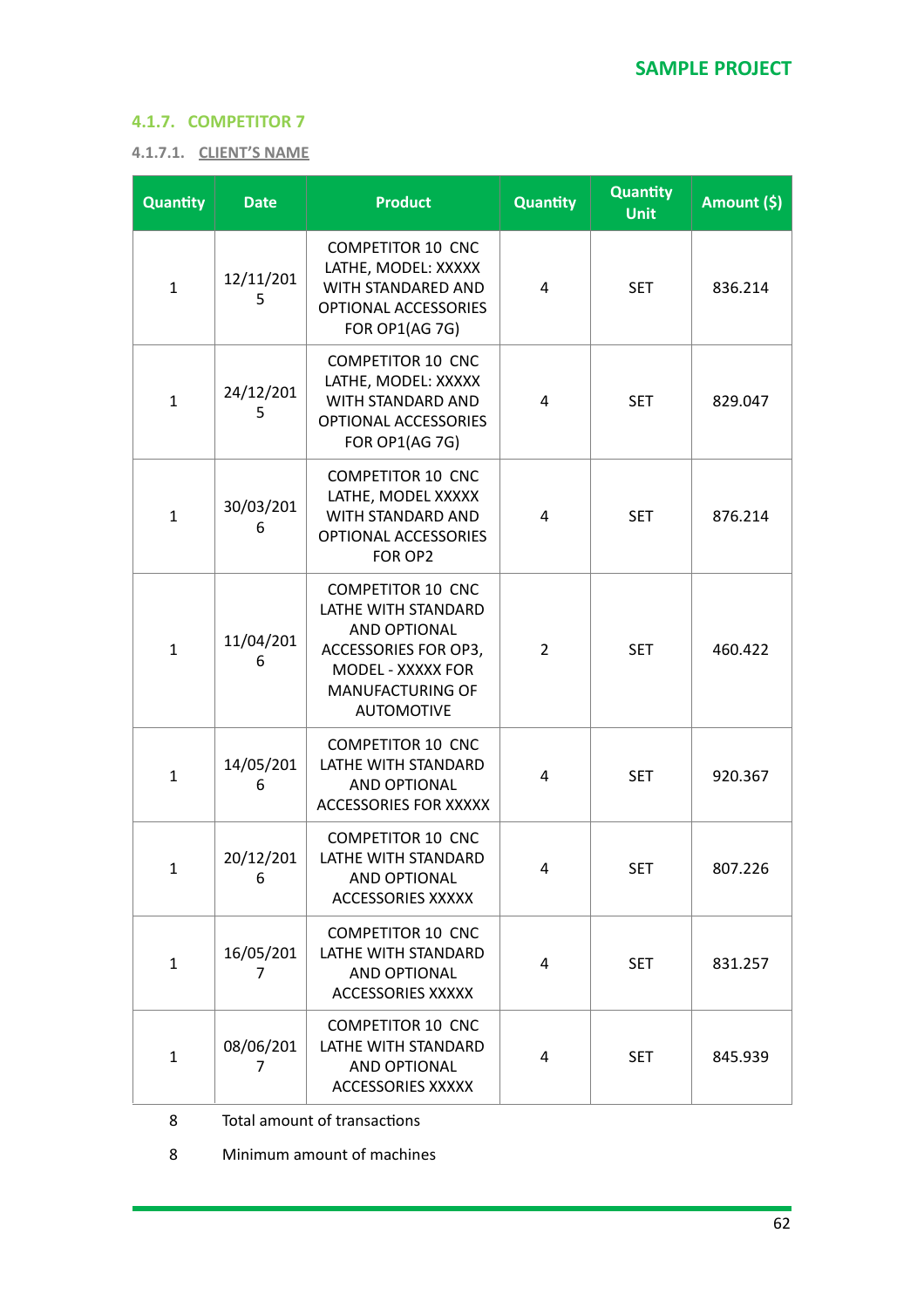### **4.1.8. COMPETITOR 8**

#### **4.1.8.1. CLIENT'S NAME**

| <b>Quantity</b> | <b>Date</b>    | <b>Product</b>                                                                                                                                            | <b>Quantity</b> | Quantity<br><b>Unit</b> | Amount (\$) |
|-----------------|----------------|-----------------------------------------------------------------------------------------------------------------------------------------------------------|-----------------|-------------------------|-------------|
| 1               | 05/06/201<br>5 | <b>HIGH SPEED MULTI</b><br><b>CENTRE MODEL XXXXX</b><br><b>WITH STANDARD</b><br><b>ACCESSORIES [MAKE</b><br><b>SNK] FOR CAPTIVE</b><br><b>CONSUMPTION</b> | 1               | <b>SET</b>              | 488.076     |

1 Total amount of transactions

1 Minimum amount of machines

### **4.1.8.2. CLIENT'S NAME**

| <b>Quantity</b> | <b>Date</b>    | <b>Product</b>                                  | <b>Quantity</b> | <b>Quantity</b><br>Unit | Amount $(\$)$ |
|-----------------|----------------|-------------------------------------------------|-----------------|-------------------------|---------------|
|                 | 26/05/201<br>ь | HIGH SPEED MULTI -<br><b>CENTER MODEL XXXXX</b> |                 | <b>SET</b>              | 903.256       |

- 1 Total amount of transactions
- 1 Minimum amount of machines

#### **4.1.8.3. CLIENT'S NAME**

| <b>Quantity</b> | <b>Date</b>    | <b>Product</b>                                                                                | <b>Quantity</b> | Quantity<br><b>Unit</b> | Amount (\$) |
|-----------------|----------------|-----------------------------------------------------------------------------------------------|-----------------|-------------------------|-------------|
| 1               | 18/11/201<br>5 | <b>CNC HORIZONTAL</b><br><b>BORING MILLING</b><br>MACHINE XXXXX WITH<br>STANDARD ACCESSORIES) |                 | <b>NOS</b>              | 753.741     |

1 Total amount of transactions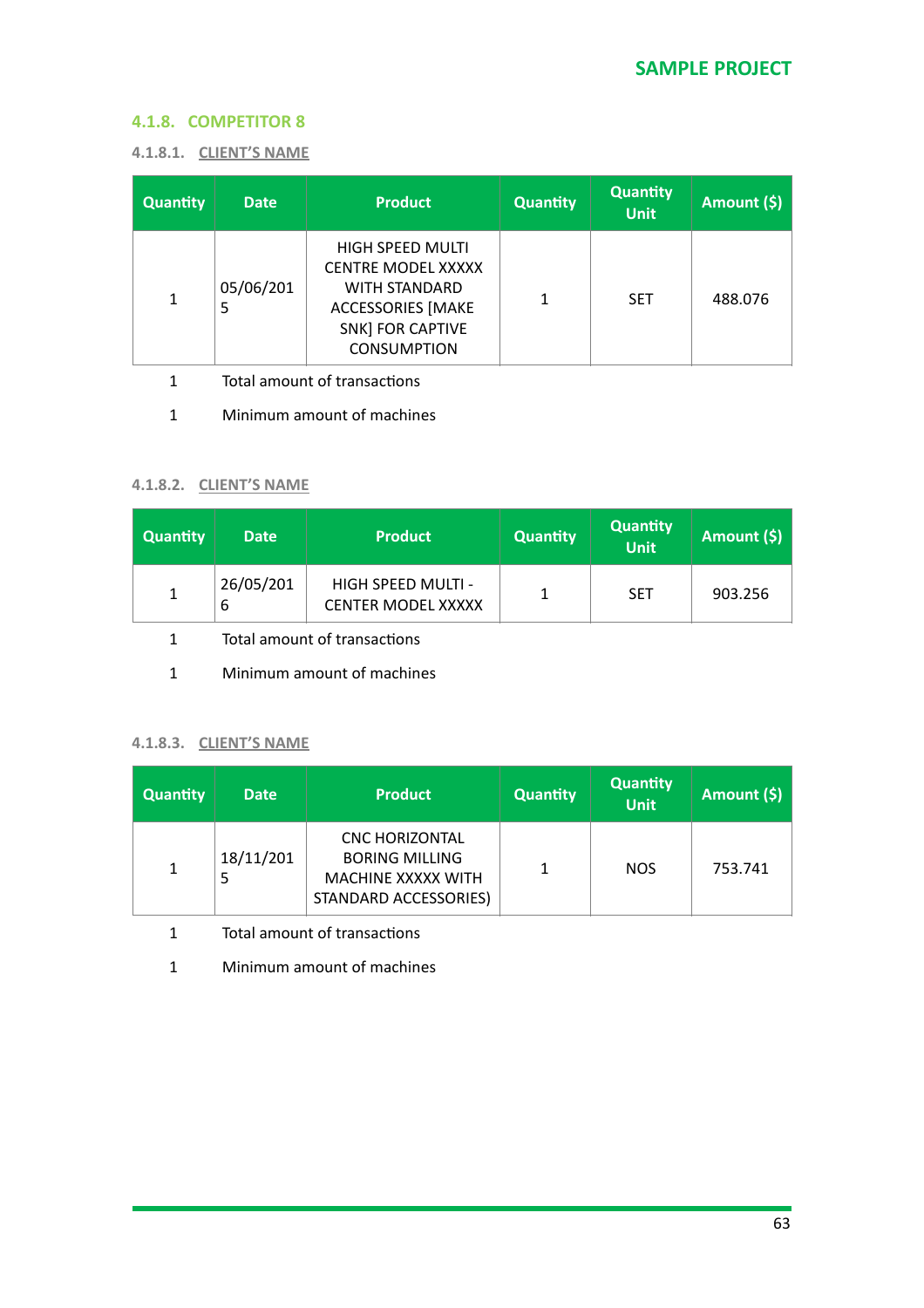### **4.1.8.4. CLIENT'S NAME**

| <b>Quantity</b> | <b>Date</b> | <b>Product</b>                                                  | <b>Quantity</b> | <b>Quantity</b><br>Unit | Amount (\$) |
|-----------------|-------------|-----------------------------------------------------------------|-----------------|-------------------------|-------------|
| 1               | 12/03/201   | <b>CNC VERTICAL MILLING</b><br>MACHINE : MODEL:<br><b>XXXXX</b> |                 | <b>SET</b>              | 1.066.350   |

1 Total amount of transactions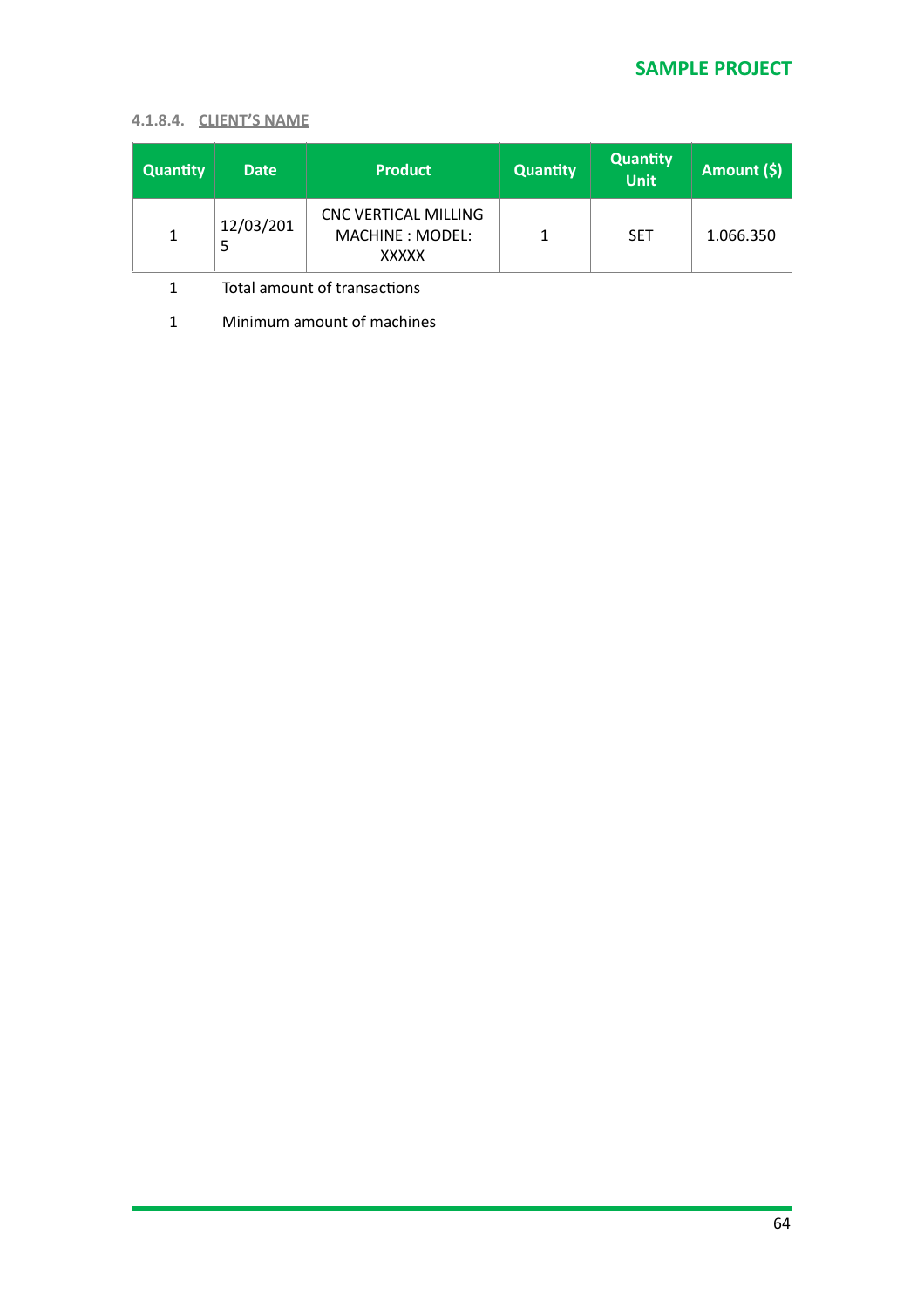# **4.1.9. COMPETITOR 9**

#### **4.1.9.1. CLIENT'S NAME**

| <b>Quantity</b> | <b>Date</b> | <b>Product</b>                                                   | <b>Quantity</b> | <b>Quantity</b><br><b>Unit</b> | Amount (\$) |
|-----------------|-------------|------------------------------------------------------------------|-----------------|--------------------------------|-------------|
|                 | 02/02/201   | UNIVERSAL HEAD TYPE<br><b>MACHINING CENTER -</b><br><b>XXXXX</b> |                 | UNIT                           | 1.413.045   |

1 Total amount of transactions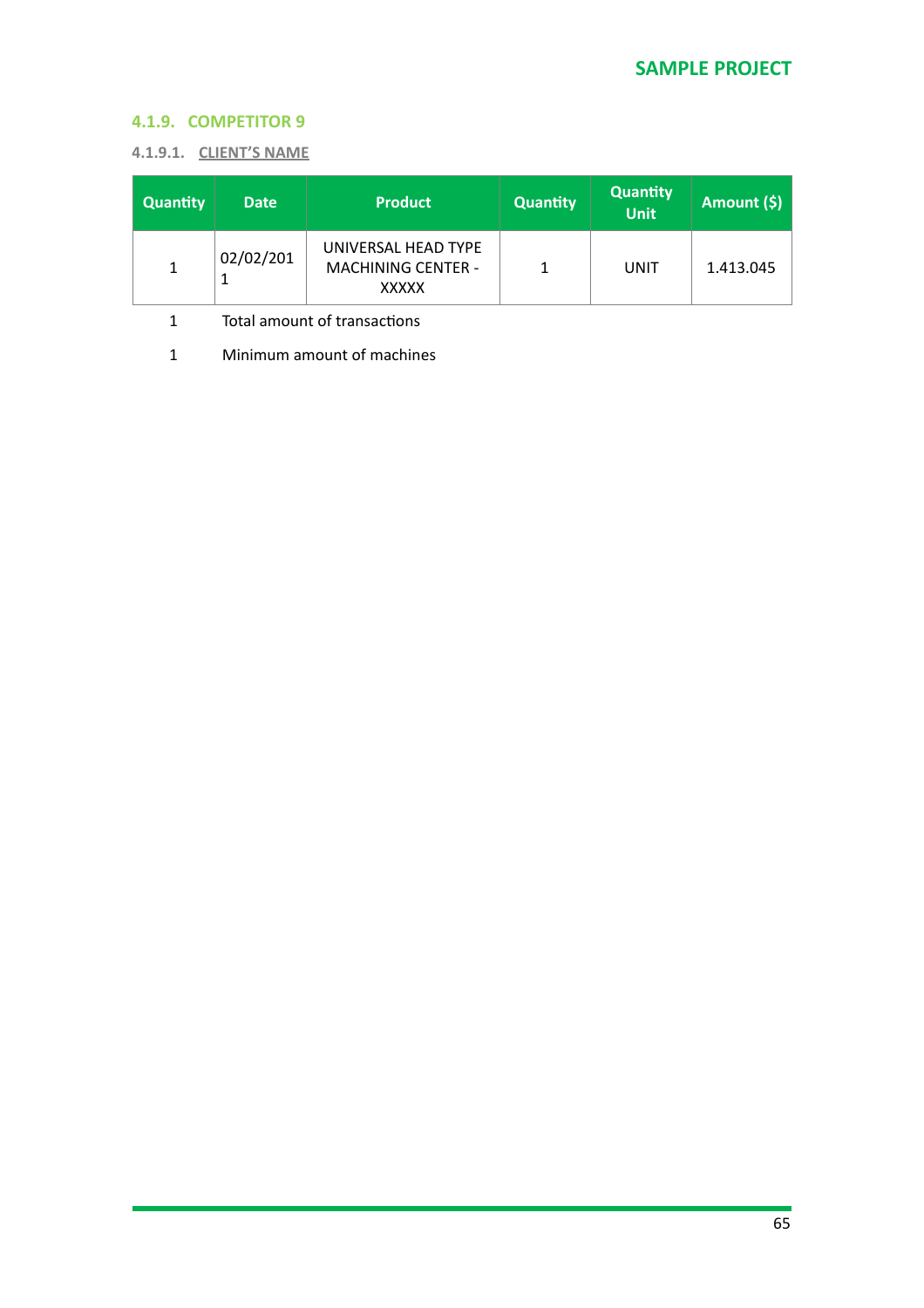### **4.1.10. COMPETITOR 10**

**4.1.10.1. CLIENT'S NAME** 

| <b>Quantity</b> | <b>Date</b> | <b>Product</b>                                                  | <b>Quantity</b> | <b>Quantity</b><br>Unit | Amount (\$) |
|-----------------|-------------|-----------------------------------------------------------------|-----------------|-------------------------|-------------|
|                 | 27/04/201   | ELECTRICAL DISCHARGE<br><b>TEXTURING MACHINE</b><br>(EDT) XXXXX |                 | <b>NOS</b>              | 2.036.227   |

1 Total amount of transactions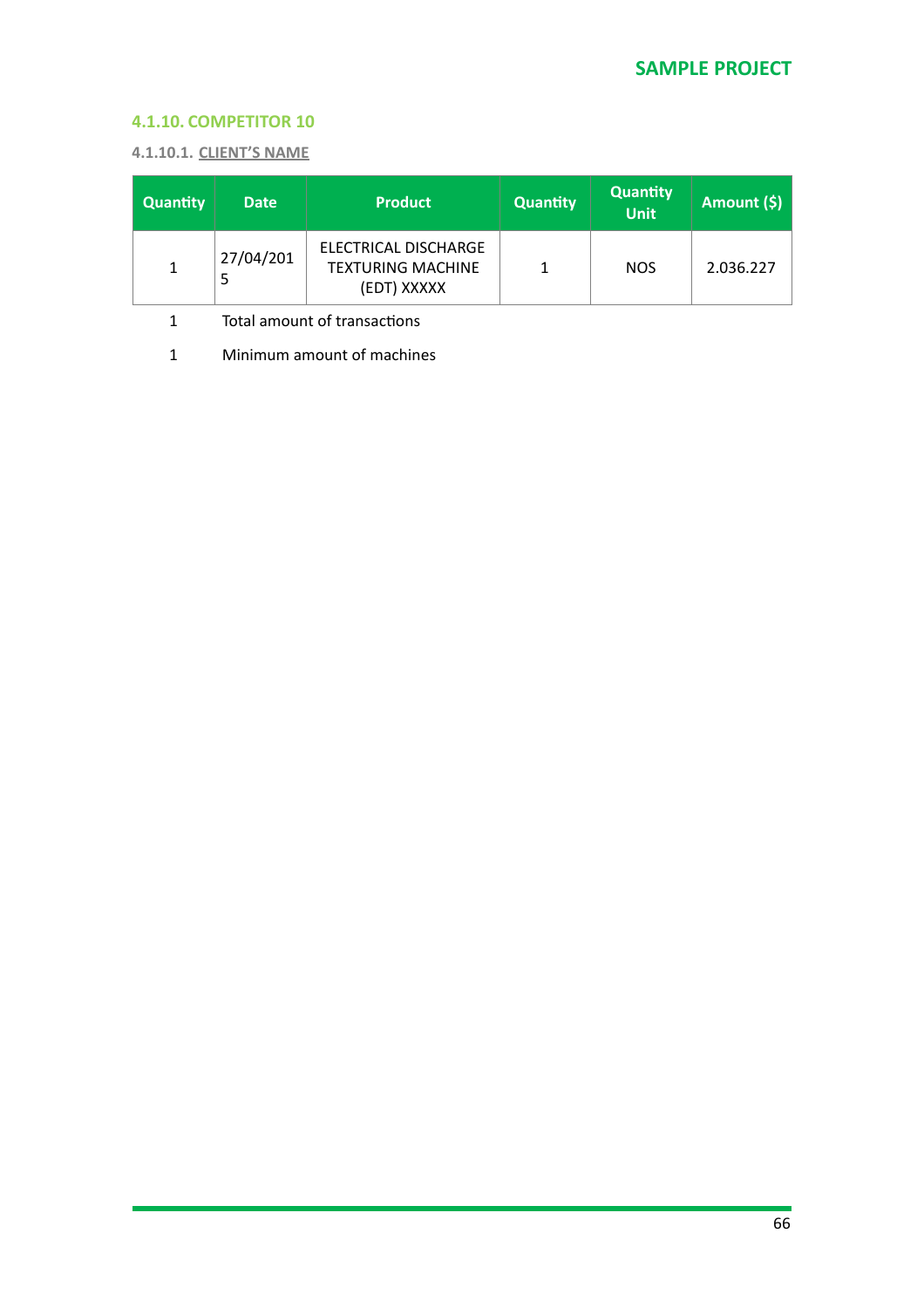# **4.2. CLIENT ANNEXES - INDIA (SHIPMENTS>\$400.000)**

| <b>CLIENT'S NAME</b> |                                 |
|----------------------|---------------------------------|
| <b>CLIENT'S LOGO</b> | <b>CLIENT'S CONTACT DETAILS</b> |
|                      | <b>CLIENT'S WEBSITE</b>         |

| <b>CLIENT'S NAME</b> |                                 |
|----------------------|---------------------------------|
| <b>CLIENT'S LOGO</b> | <b>CLIENT'S CONTACT DETAILS</b> |
|                      | <b>CLIENT'S WEBSITE</b>         |

| <b>CLIENT'S NAME</b> |                                 |
|----------------------|---------------------------------|
| <b>CLIENT'S LOGO</b> | <b>CLIENT'S CONTACT DETAILS</b> |
|                      | <b>CLIENT'S WEBSITE</b>         |

| <b>CLIENT'S NAME</b> |                                 |
|----------------------|---------------------------------|
| <b>CLIENT'S LOGO</b> | <b>CLIENT'S CONTACT DETAILS</b> |
|                      | <b>CLIENT'S WEBSITE</b>         |

| <b>CLIENT'S NAME</b> |                                 |
|----------------------|---------------------------------|
| <b>CLIENT'S LOGO</b> | <b>CLIENT'S CONTACT DETAILS</b> |
|                      | <b>CLIENT'S WEBSITE</b>         |

| <b>CLIENT'S NAME</b><br>6. |                                 |
|----------------------------|---------------------------------|
| <b>CLIENT'S LOGO</b>       | <b>CLIENT'S CONTACT DETAILS</b> |
|                            | <b>CLIENT'S WEBSITE</b>         |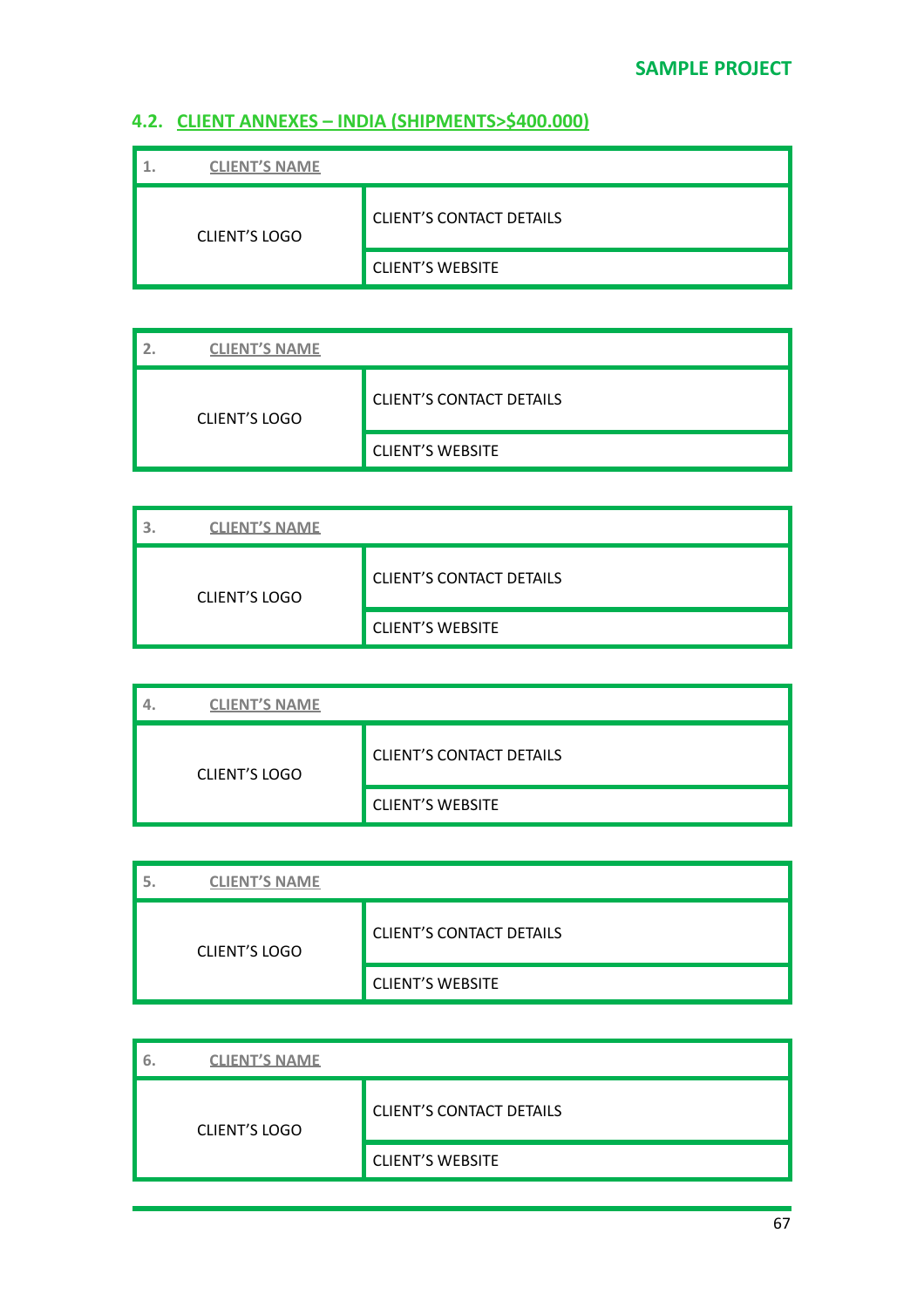# **5. MEXICO**

# **5.1. COMPETITORS' TRANSACTIONS - MEXICO (>400.000\$)**

### **5.1.1. COMPETITOR 1**

### **5.1.1.1.** CLIENT'S NAME

| <b>Quantity</b> | <b>Date</b> | <b>Product</b>                                                                             | Weight (KG) | Amount (\$) |
|-----------------|-------------|--------------------------------------------------------------------------------------------|-------------|-------------|
| $\mathbf{1}$    | 19/07/2016  | Machining center<br>disassembled with its parts<br>and accessories for proper<br>operation | 29,000      | 1.048.000   |

1 Total amount of transactions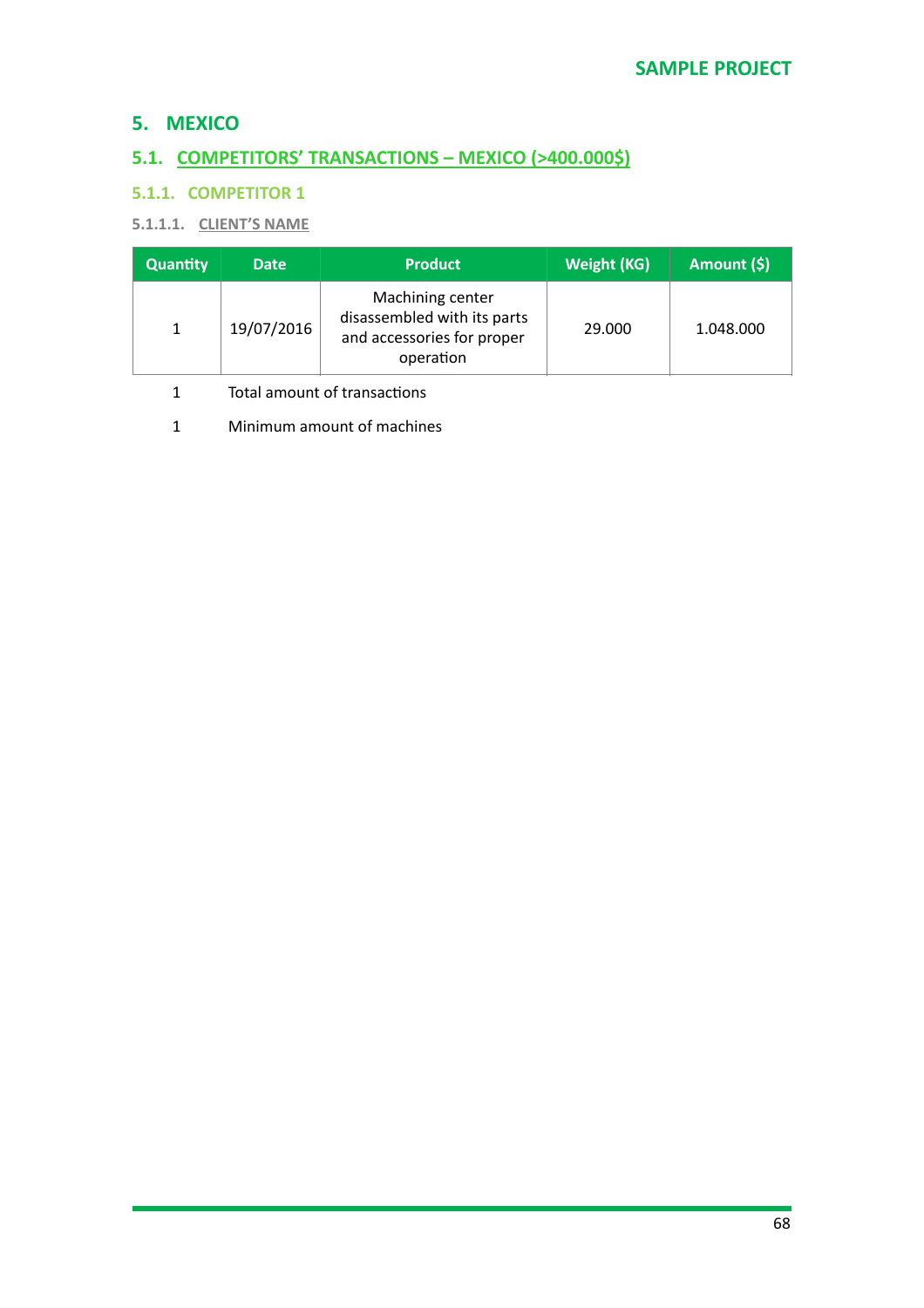### **5.1.2. COMPETITOR 2**

#### **5.1.2.1. CLIENT'S NAME**

| <b>Quantity</b> | <b>Date</b> | <b>Product</b>                                                                                                                       | <b>Weight (KG)</b> | Amount (\$) |
|-----------------|-------------|--------------------------------------------------------------------------------------------------------------------------------------|--------------------|-------------|
| 1               | 04/10/2017  | Machine (spirit) reaming-<br>milling machine, numerical<br>control, complete,<br>disassembled, with all its parts<br>and accessories | 188.693            | 2.544.507   |
| 1               | 06/10/2017  | Machine (spirit) reaming-<br>milling machine, numerical<br>control, complete,<br>disassembled, with all its parts<br>and accessories | 71.171             | 536.714     |

2 Total amount of transactions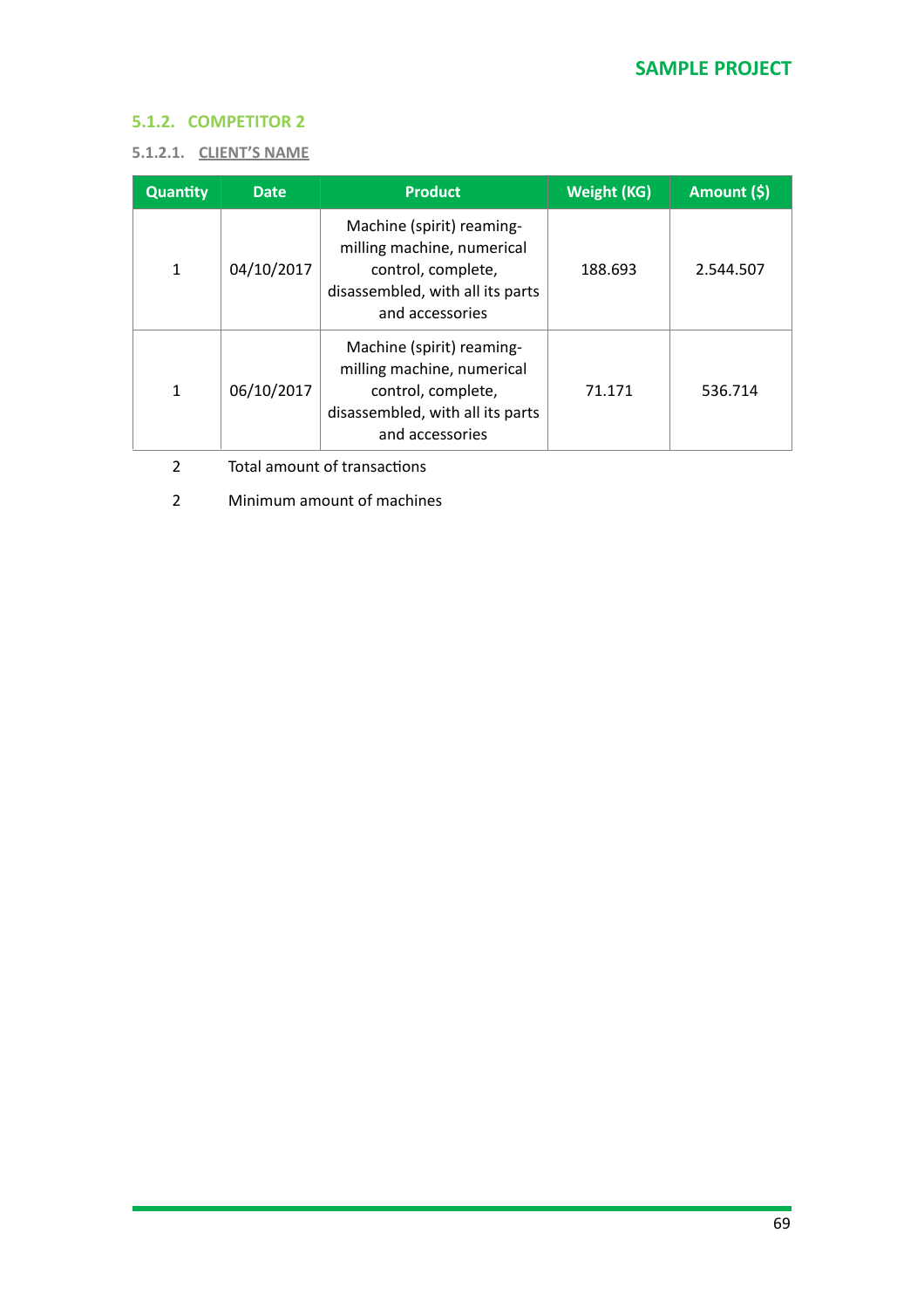### **5.1.3. COMPETITOR 3**

#### **5.1.3.1. CLIENT'S NAME**

| <b>Quantity</b> | <b>Date</b> | <b>Product</b>                                                                                                   | Weight (KG) | Amount (\$) |
|-----------------|-------------|------------------------------------------------------------------------------------------------------------------|-------------|-------------|
|                 | 10/02/2015  | Center of horizontal machining<br>(type boring) disassembled<br>with all its accessories for<br>proper operation | 29.320      | 685.000     |

- 1 Total amount of transactions
- 1 Minimum amount of machines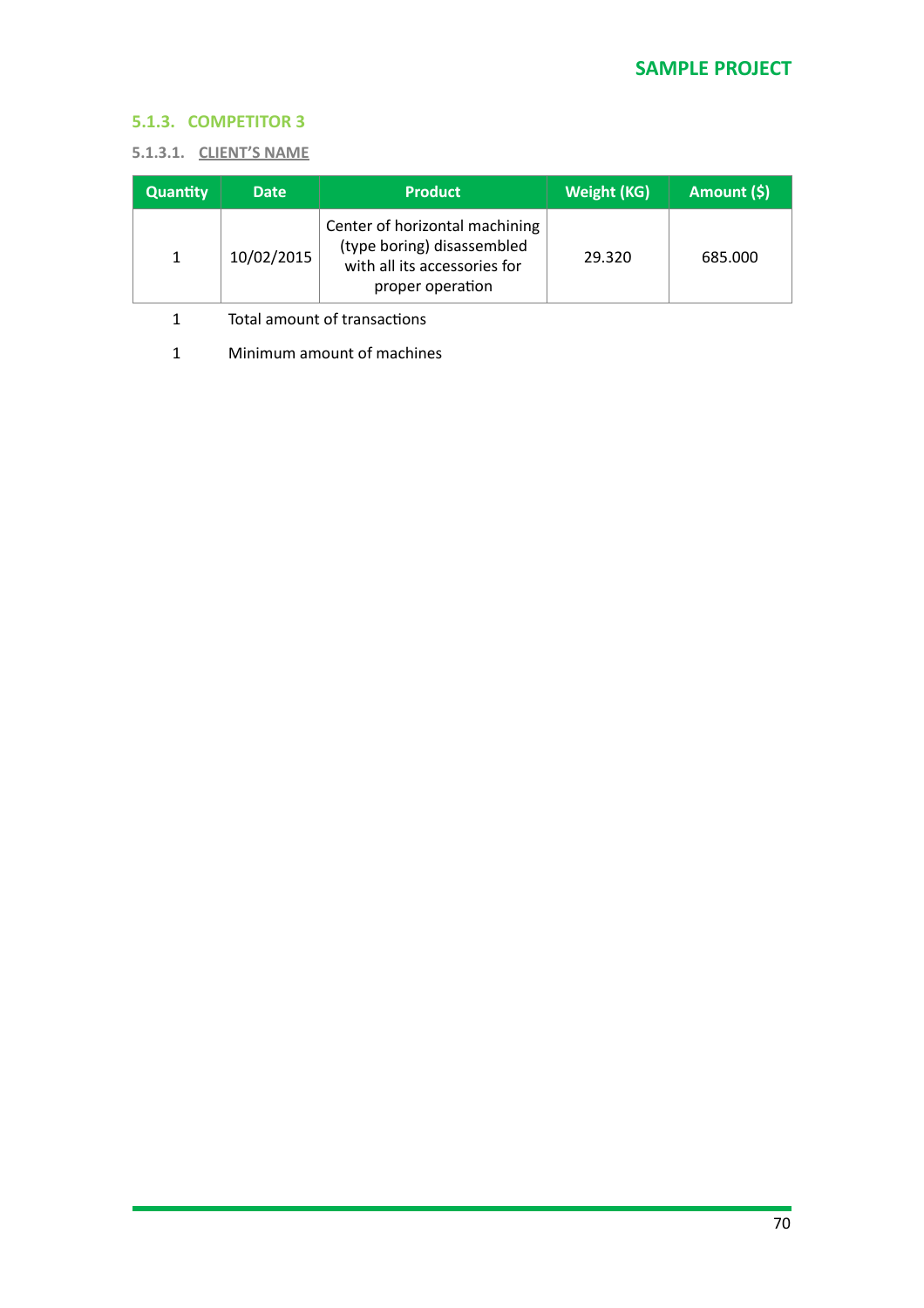### **5.1.4. COMPETITOR 4**

#### **5.1.4.1. CLIENT'S NAME**

| <b>Quantity</b> | <b>Date</b> | <b>Product</b>                                                                                                                       | Weight (KG) | Amount (\$) |
|-----------------|-------------|--------------------------------------------------------------------------------------------------------------------------------------|-------------|-------------|
| 1               | 14/02/2017  | Machining center of double<br>column XXXXX, complete with<br>all its component parts for<br>normal operation, MODEL:<br><b>XXXXX</b> | 57.430      | 1.428.856   |

1 Total amount of transactions

1 Minimum amount of machines

#### **5.1.4.2. CLIENT'S NAME**

| <b>Quantity</b> | <b>Date</b> | <b>Product</b>                                                                                                        | <b>Weight (KG)</b> | Amount (\$) |
|-----------------|-------------|-----------------------------------------------------------------------------------------------------------------------|--------------------|-------------|
| 1               | 17/02/2016  | Disassembled machining<br>center with transport<br>equipment and accessories                                          | 50.004             | 777.368     |
| 1               | 18/10/2017  | Numerical control machining<br>center with accessories                                                                | 14.747             | 246.072     |
| 1               | 18/10/2017  | Vertical CNC machining center<br>with accessories; vertical<br>numerical control machining<br>center with accessories | 17.956             | 200.165     |

3 Total amount of transactions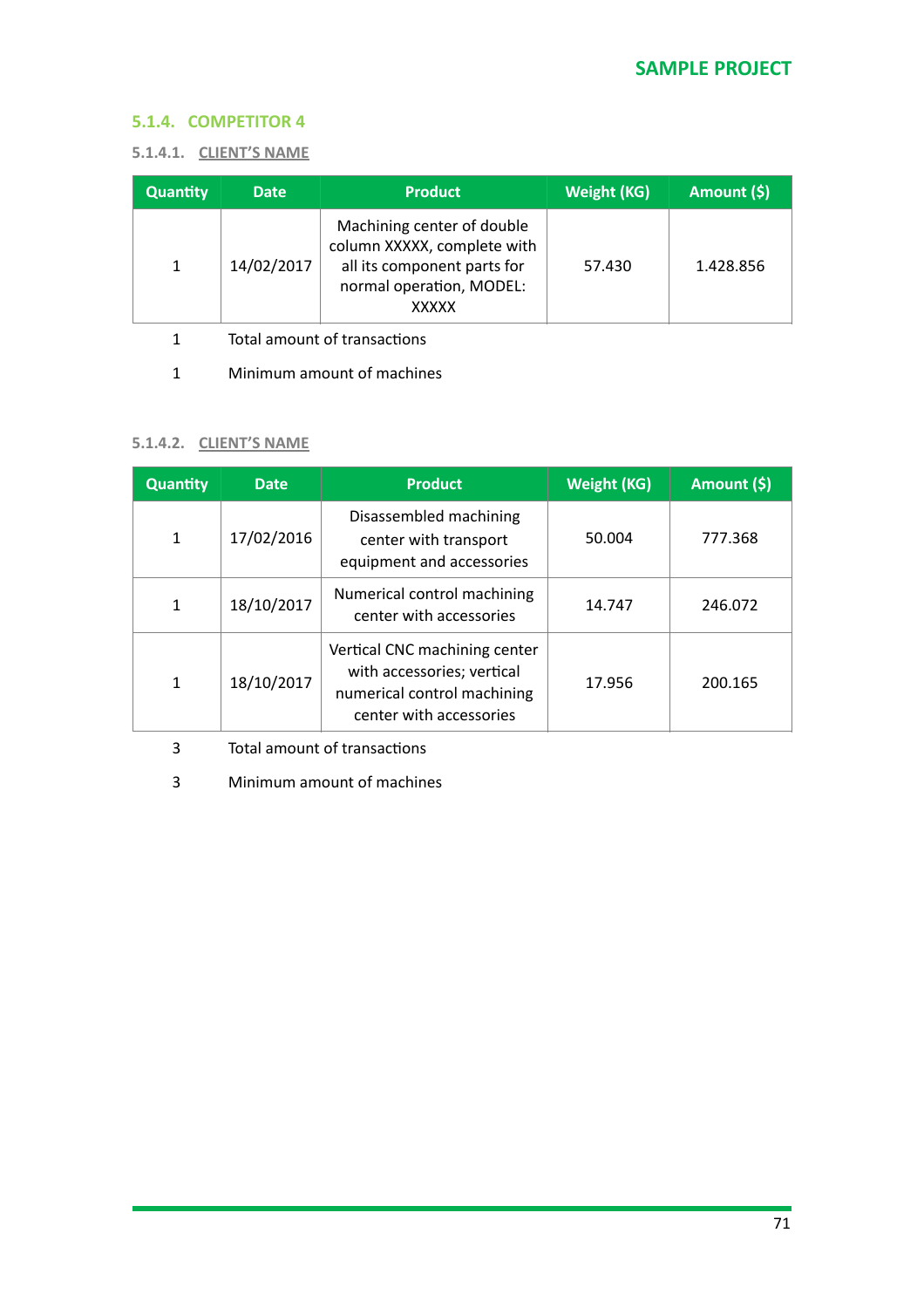### **5.1.4.3. CLIENT'S NAME**

| <b>Quantity</b> | <b>Date</b> | <b>Product</b>                                                                                                              | <b>Weight (KG)</b> | Amount (\$) |
|-----------------|-------------|-----------------------------------------------------------------------------------------------------------------------------|--------------------|-------------|
| $\mathbf{1}$    | 06/09/2017  | Machining center with acc. (to<br>assemble and, or assemble)<br><b>BRAND: COMPETITOR 10,</b><br>SERIES: XXXXX, MODEL: XXXXX | 27.924             | 711.330     |

- 1 Total amount of transactions
- 1 Minimum amount of machines

### **5.1.4.4. CLIENT'S NAME**

| <b>Quantity</b> | <b>Date</b> | <b>Product</b>                                        | Weight (KG) | Amount (\$) |
|-----------------|-------------|-------------------------------------------------------|-------------|-------------|
|                 | 04/03/2015  | Complete machining center<br>with all its accessories | 27.532      | 419.179     |

### 1 Total amount of transactions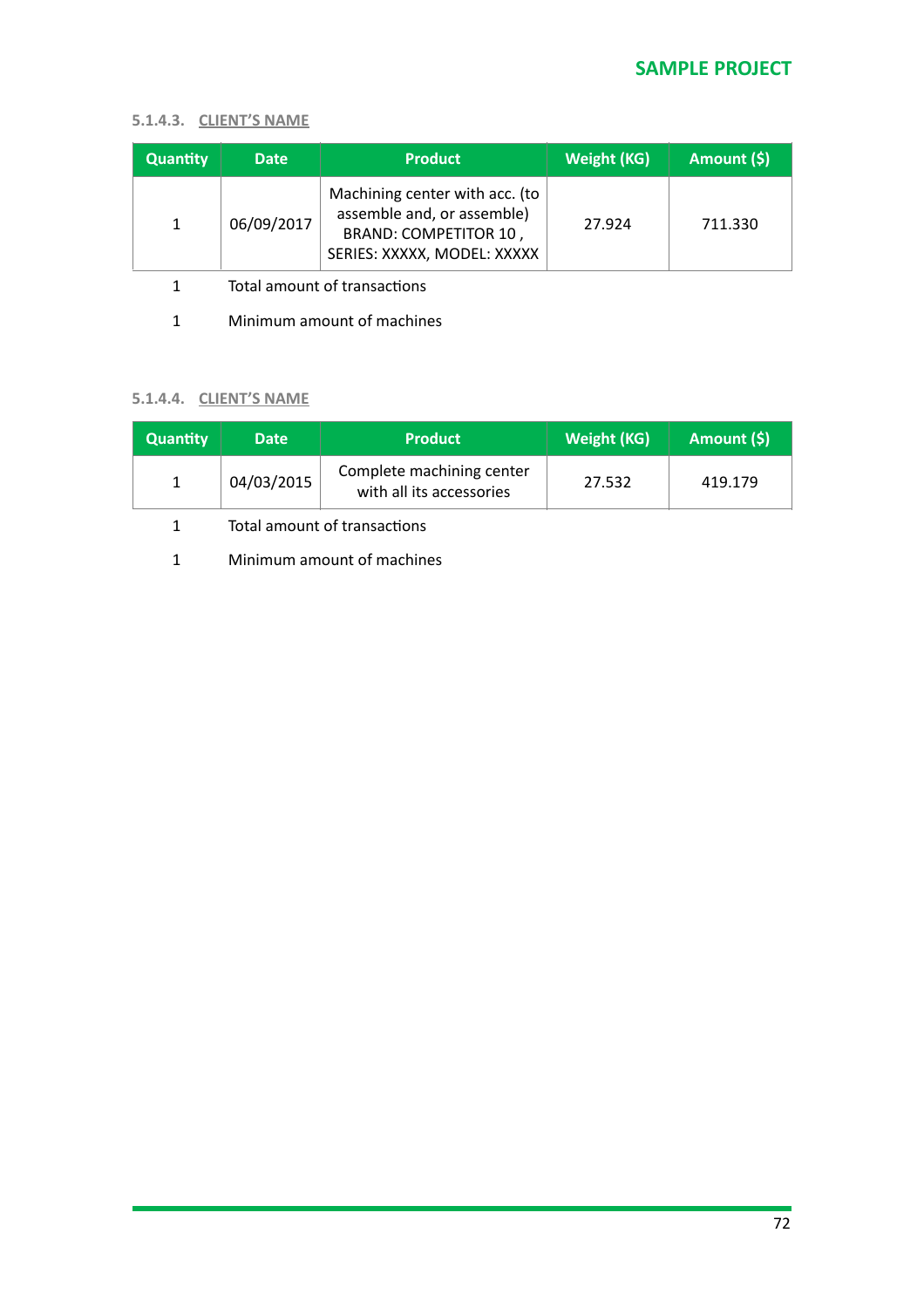### **5.1.5. COMPETITOR 5**

#### **5.1.5.1. CLIENT'S NAME**

| <b>Quantity</b> | <b>Date</b> | <b>Product</b>                          | Weight (KG) | Amount (\$) |
|-----------------|-------------|-----------------------------------------|-------------|-------------|
|                 | 30/06/2016  | CNC milling machine with<br>accessories | 65.150      | 1.196.820   |

1 Total amount of transactions